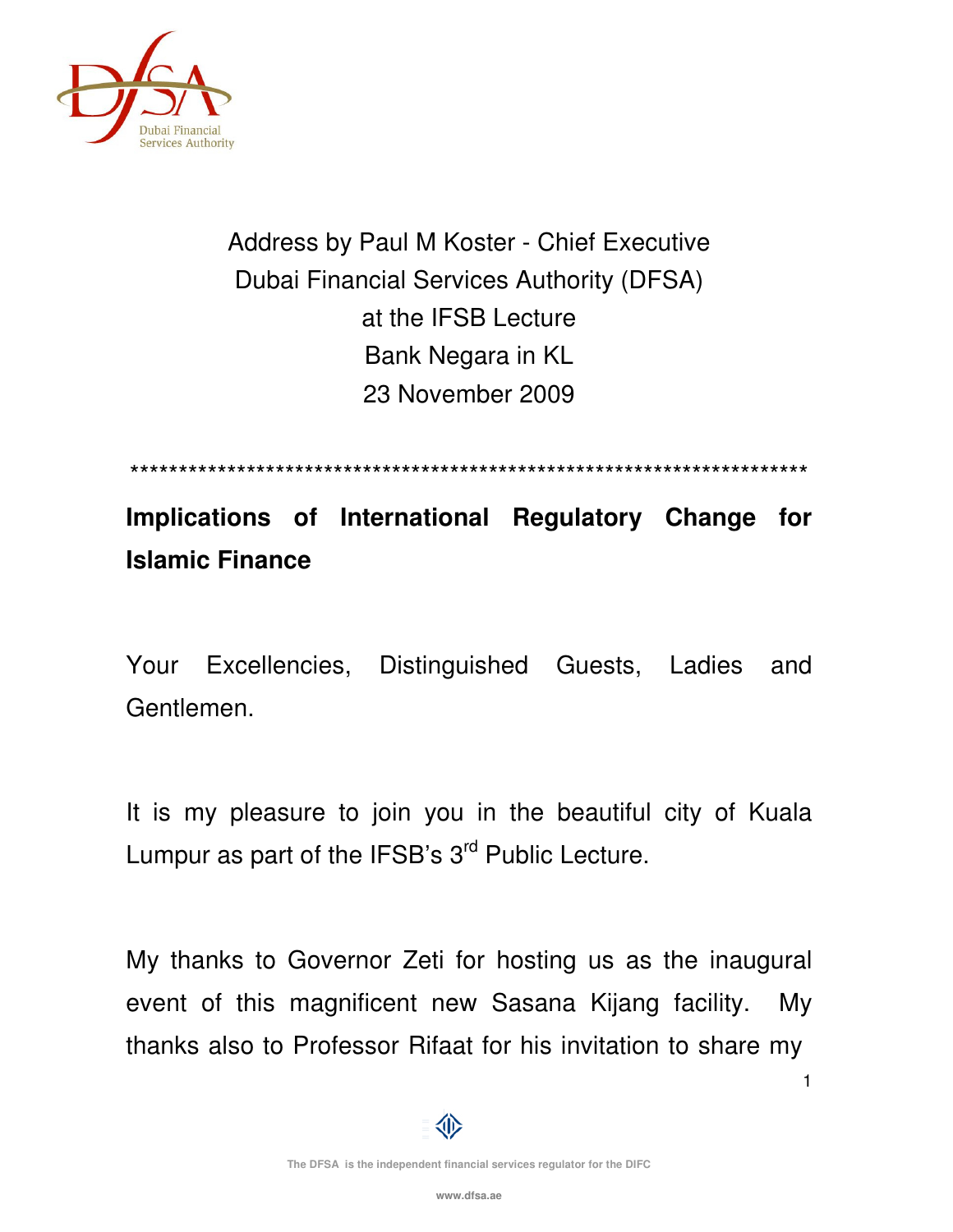

reflections on the regulatory changes we are seeing as a result of the global financial crisis and their implications for Islamic finance.

I shall discuss first the developments in the international regulatory architecture, then the changes in national regulatory systems, and then the changes in the substance of regulation, before drawing some conclusions for Islamic finance. Because the changes have been so extensive, I shall inevitably have to be selective. There are some changes which, though important in themselves, have limited impact on Islamic finance and I shall not discuss these in detail.

## **1. Regulatory Developments**

## **Introductory Remarks**

been nearly incomprehensible even a year prior to their<sub>2</sub> Since 2007, we have witnessed extraordinary financial instability characterised by the failure of systemically important markets and institutions – events that would have

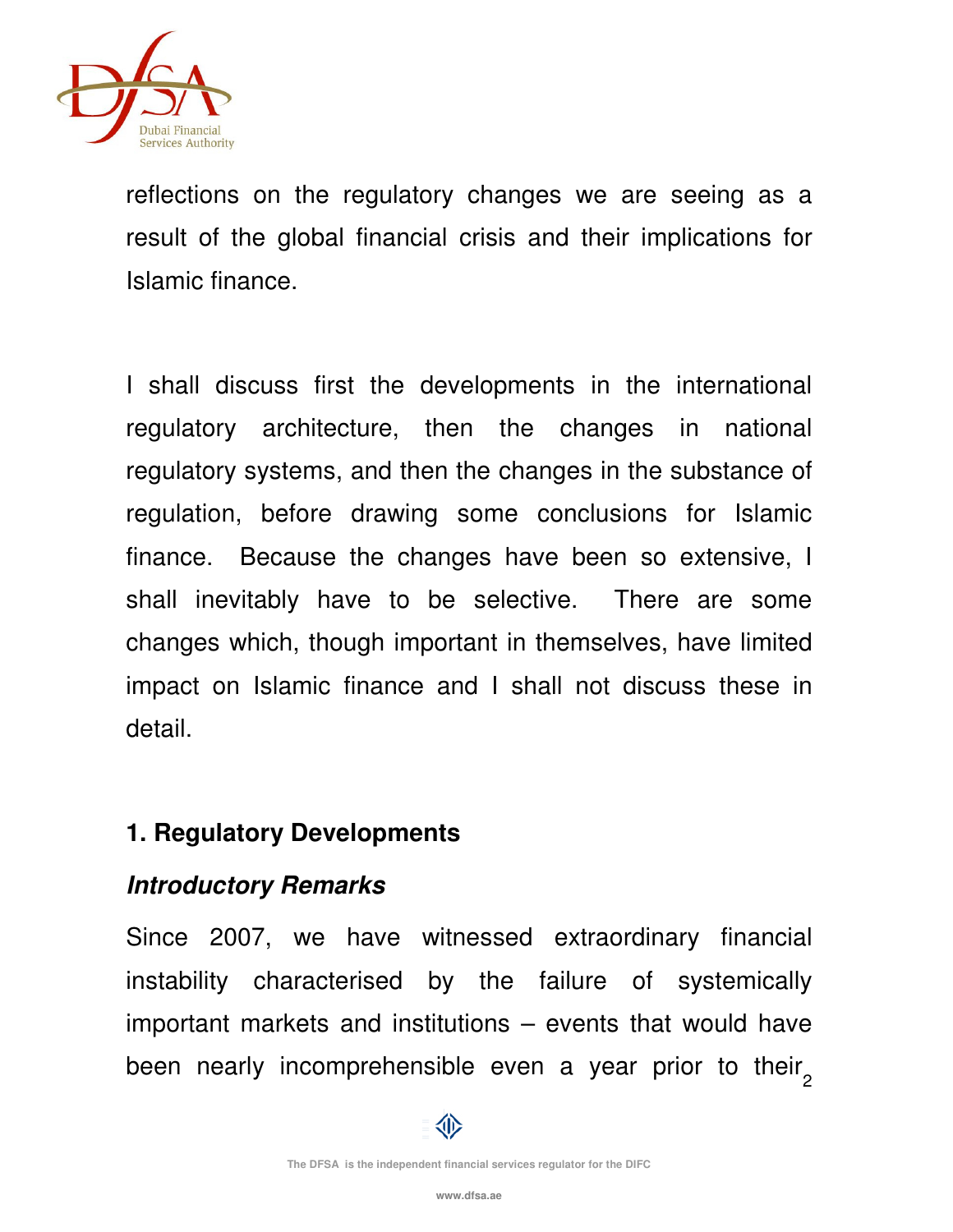

occurrence. The collapse or near collapse of leading investment and commercial banks shocked the world while the seizing up of markets, particularly those used for funding financial institutions, challenged conventional modern finance orthodoxy. We have observed extraordinary government and central bank interventions to limit the fallout on other institutions and markets, which has created a heavy burden either direct or contingent, on the public in a number of advanced economies.

It is clear that we are at a crossroads in the development of the world financial system, but there is a risk that our decisions are driven by myopia. We may be so focused on the extremely rough terrain of the next hundred metres that we can see nothing beyond, and have completely forgotten what we once knew of the broader terrain.

The crisis exposed weaknesses in regulation and supervision, especially in advanced economies, weaknesses in risk management in firms, and weaknesses in market discipline.

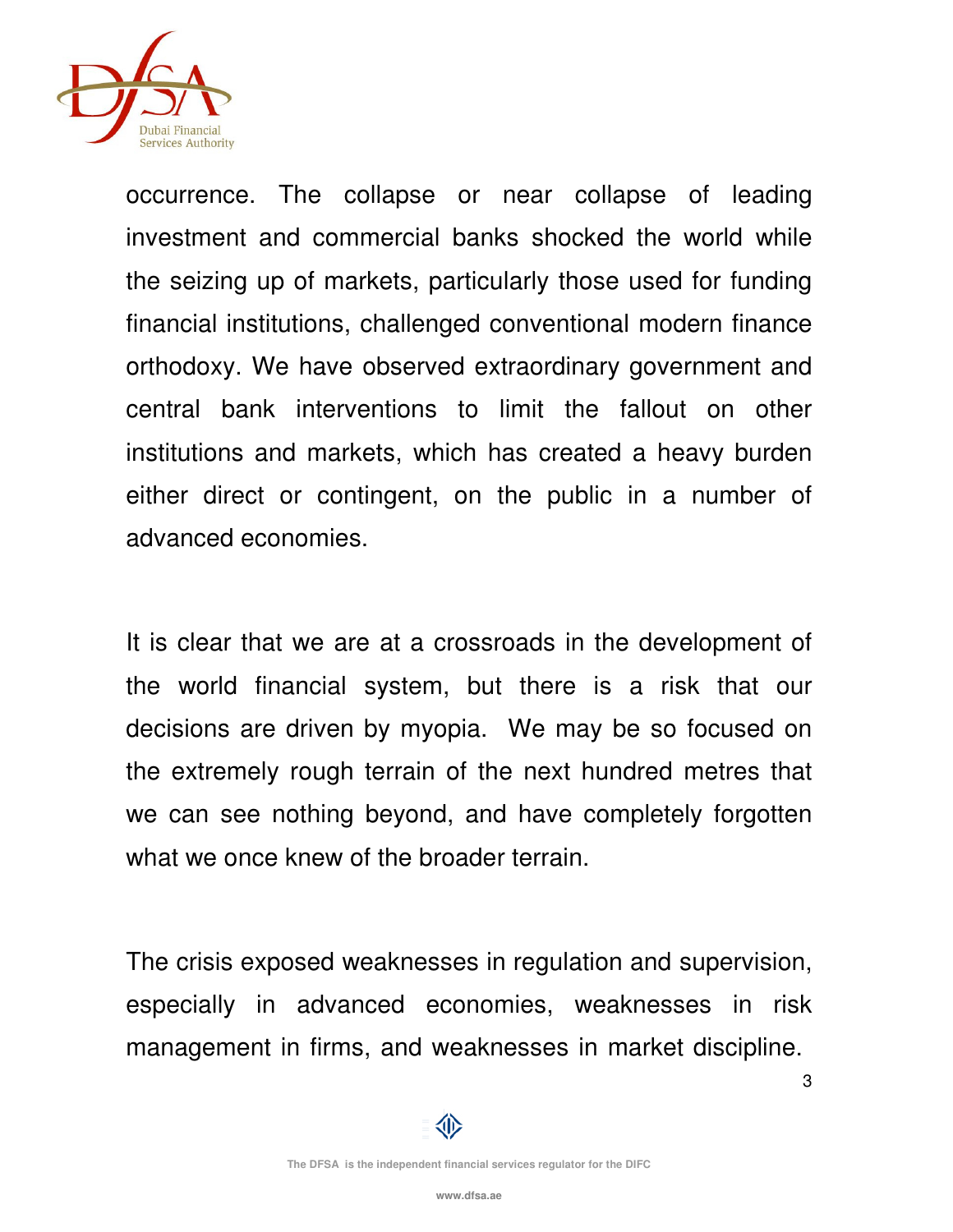

The former US Federal Reserve Chairman has expressed the "shocked disbelief" experienced by those who had "looked to the self-interest of lending institutions to protect shareholder's equity".<sup>1</sup> Limitations of the Basel II capital regime were exposed – in particular regulators had become too trusting of firms' ability to manage their risks with the use of sophisticated internal models. Liquidity standards and supervision had been weak, partly reflecting unfounded confidence that funding markets would always remain open. And it became clear that market discipline in relation to risktaking swung violently between active encouragement and summary execution.

The crisis has also exposed the scope for regulatory arbitrage and gaps in coverage, and for behaviour which at an individual firm level would be manageable to have serious systemic effects when practised market-wide.

<sup>4</sup> 1 Testimony of Dr. Alan Greenspan, Committee on Oversight & Government Reform, 23 October 2008



**The DFSA is the independent financial services regulator for the DIFC**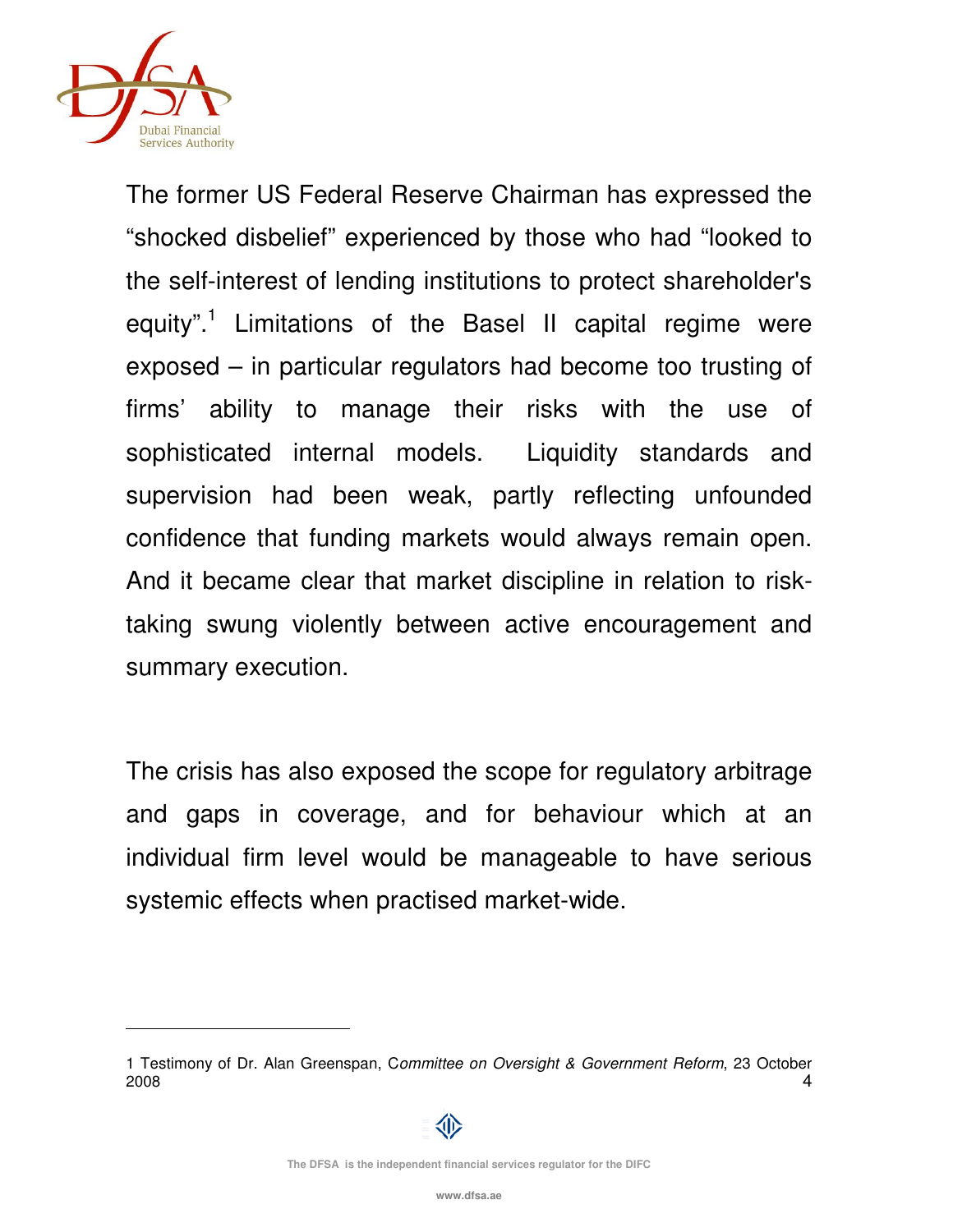

The latter issue prompted widespread recognition of the need for a macro-prudential approach to regulation. In contrast to micro-prudential regulation, which involves firm-by-firm supervision, macro-prudential regulation aims to focus on system-wide risks, by assessing common exposures and correlations among financial institutions, and acting to control their systemic effects.<sup>2</sup> Although the concept is simple, implementation is proving difficult, and no plausible toolkit has been described beyond the tools of macroeconomic policy generally. Perhaps for this reason, the word "macroprudential" is being heard less often now than even a few months ago.

I believe that regulators and policy makers will need to be mindful of the limits of identifying, let alone managing accumulating macro-prudential risks. I think it is generally fair to say that no regulator had accurately forecast the timing and nature of the global financial crisis, even though some of

<sup>5</sup> <sup>2</sup> Adapted from: Marrying the micro- and macro-prudential dimensions of financial stability, Bank for International Settlements, 21 September 2000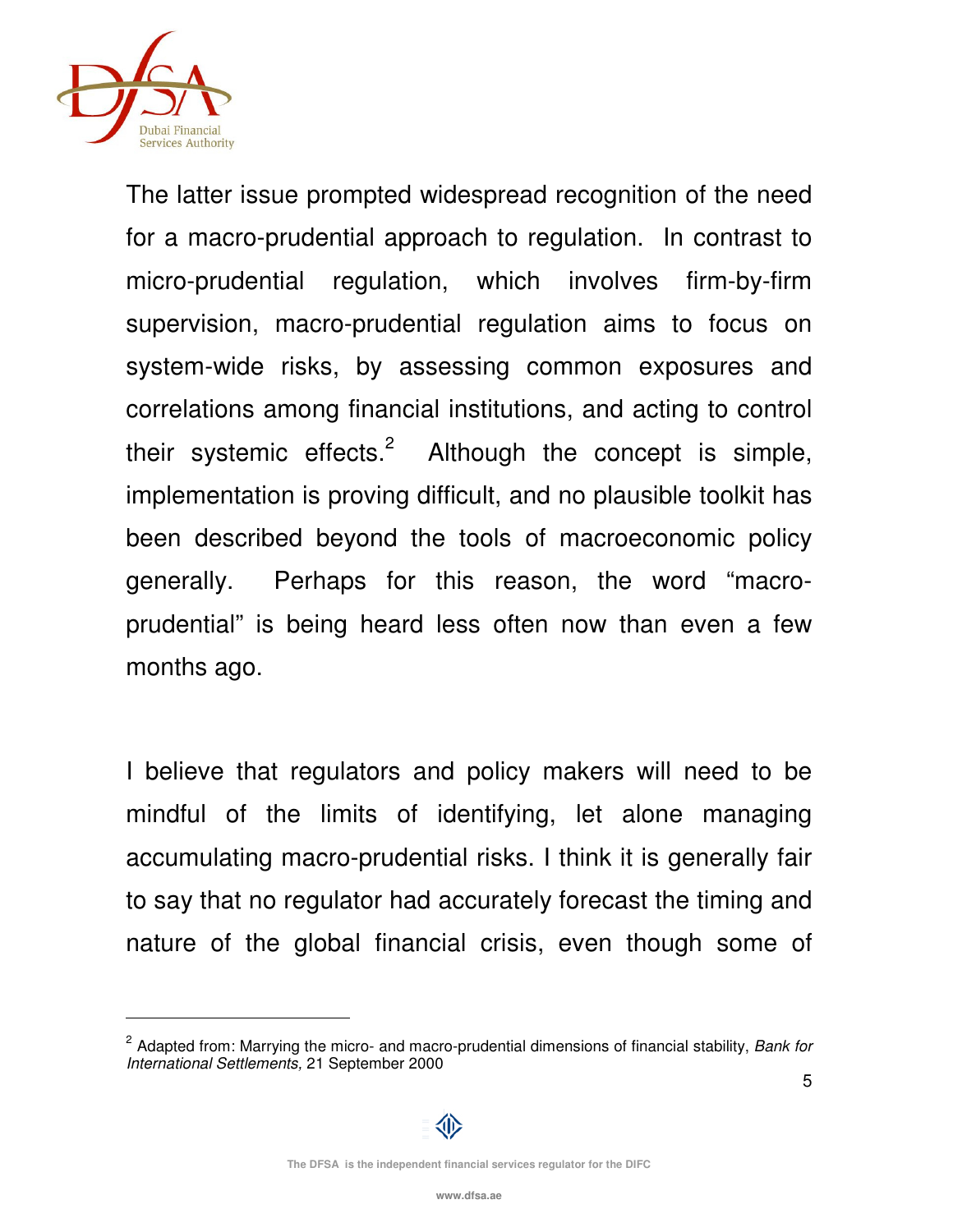

1

them, like the UK FSA, put considerable effort into regular studies of the financial environment. Even with the acceptance of the need for improved macro-prudential surveillance we cannot be assured that such an approach will prevent another crisis in the future. We may well only increase our ability to foresee a crisis like this one. In Rumsfeldian terms, there will always be "unknown unknowns"<sup>3</sup> and regulators and international bodies engaged in surveillance will need to be careful to avoid giving a false sense of certainty to financial institutions, markets and the general public.

## **International Regulatory Structures**

Arguably the most significant development in the global regulatory landscape was contained in the G20's April Declaration on Strengthening the Financial System.<sup>4</sup> The Financial Stability Board (FSB) was established, with an expanded membership and mandate relative to its



<sup>&</sup>lt;sup>3</sup> DoD News Briefing - Secretary Rumsfeld and Gen. Myers [News Transcript], US Department of Defense, 12 February 2002

<sup>4</sup> London Summit – Leaders' Communiqué, G20, 2 April 2009 [http://www.g20.org/Documents/g20\_communique\_020409.pdf]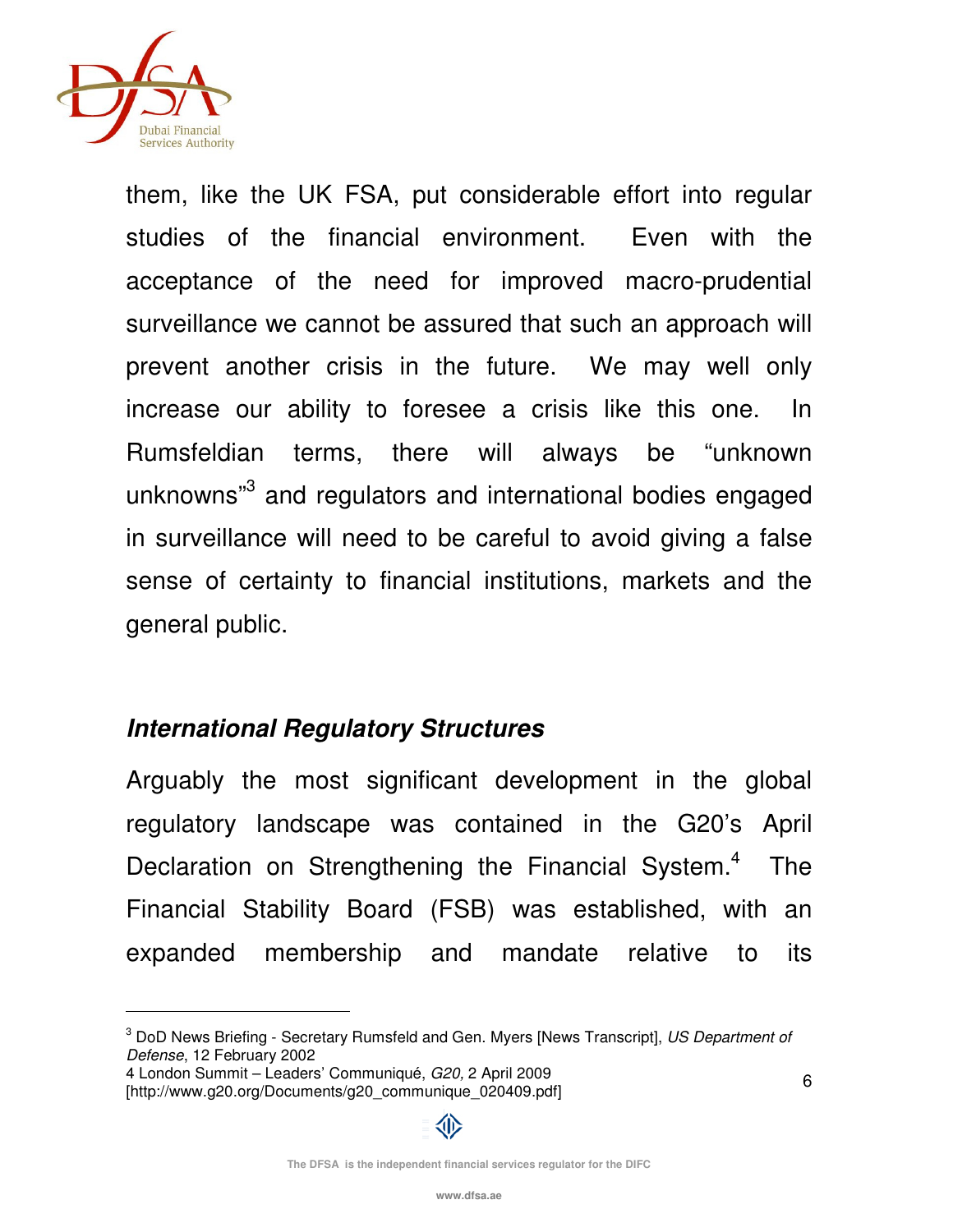

predecessor, the Financial Stability Forum. Reflecting the belief that "a global crisis requires a global solution,"<sup>5</sup> the membership was expanded to include Spain, the European Commission and all G20 members – compared to only G7 members previously.



# **Financial Stability Forum Membership**

In the same vein, the Basel Committee on Banking Supervision (BCBS) also expanded to include all G20 members.



<sup>&</sup>lt;sup>5</sup> The Global Plan for Recovery and Reform [Communiqué], G20, 2 April 2009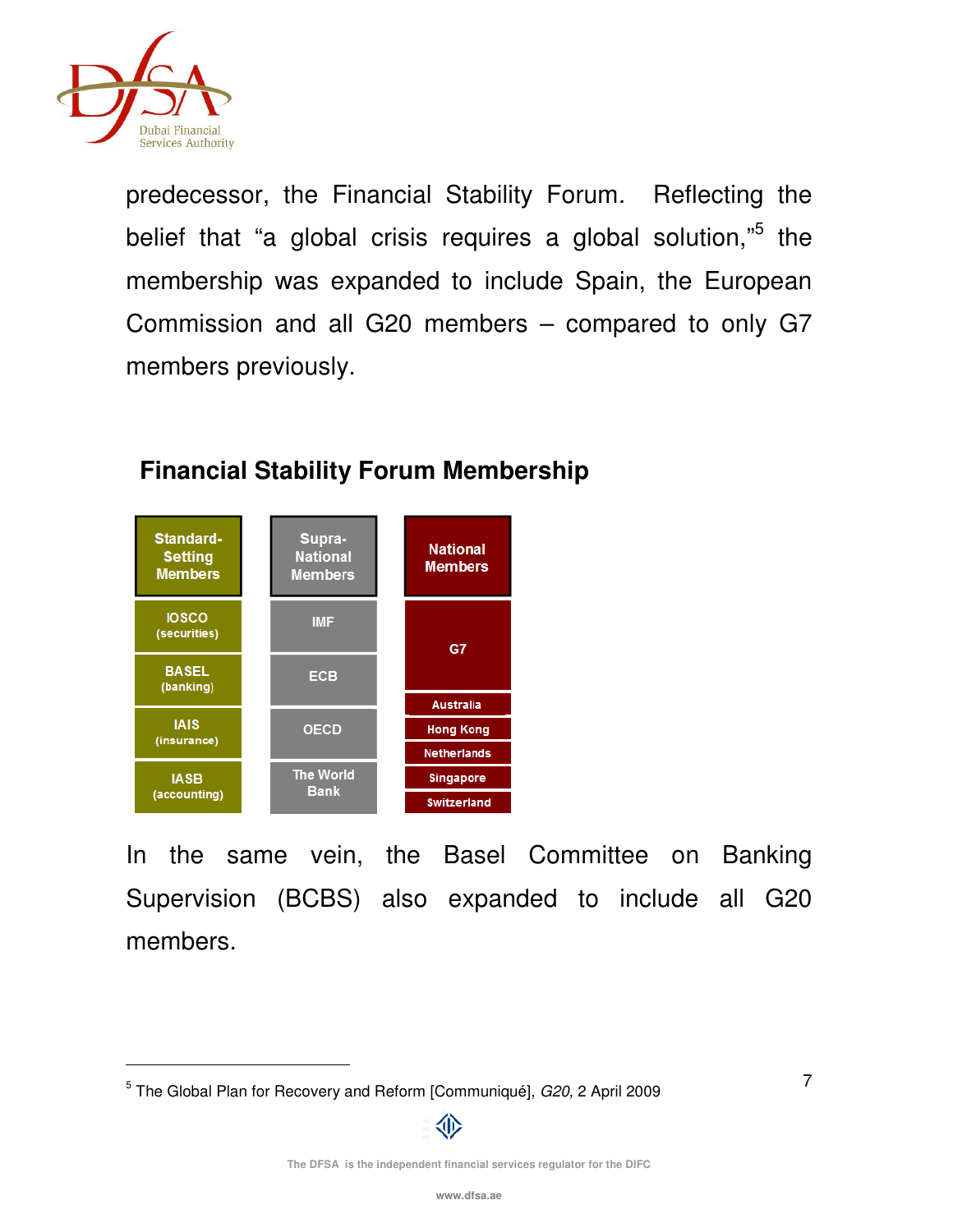

#### **Standard-**Supra-**National National Setting Members Members Members IOSCO IMF** (securities) G20 **ECB BASEL** (banking) **Spain OECD IAIS Hong Kong The World** (insurance) **Netherlands Bank IASB** Singapore EC (accounting) Switzerland

**Financial Stability Board Membership** 

Reflecting a number of regulatory shortcomings exposed by the crisis, the agenda of the Financial Stability Board is wideranging:



Source: Financial Stability Board/Financial Stability Forum

亚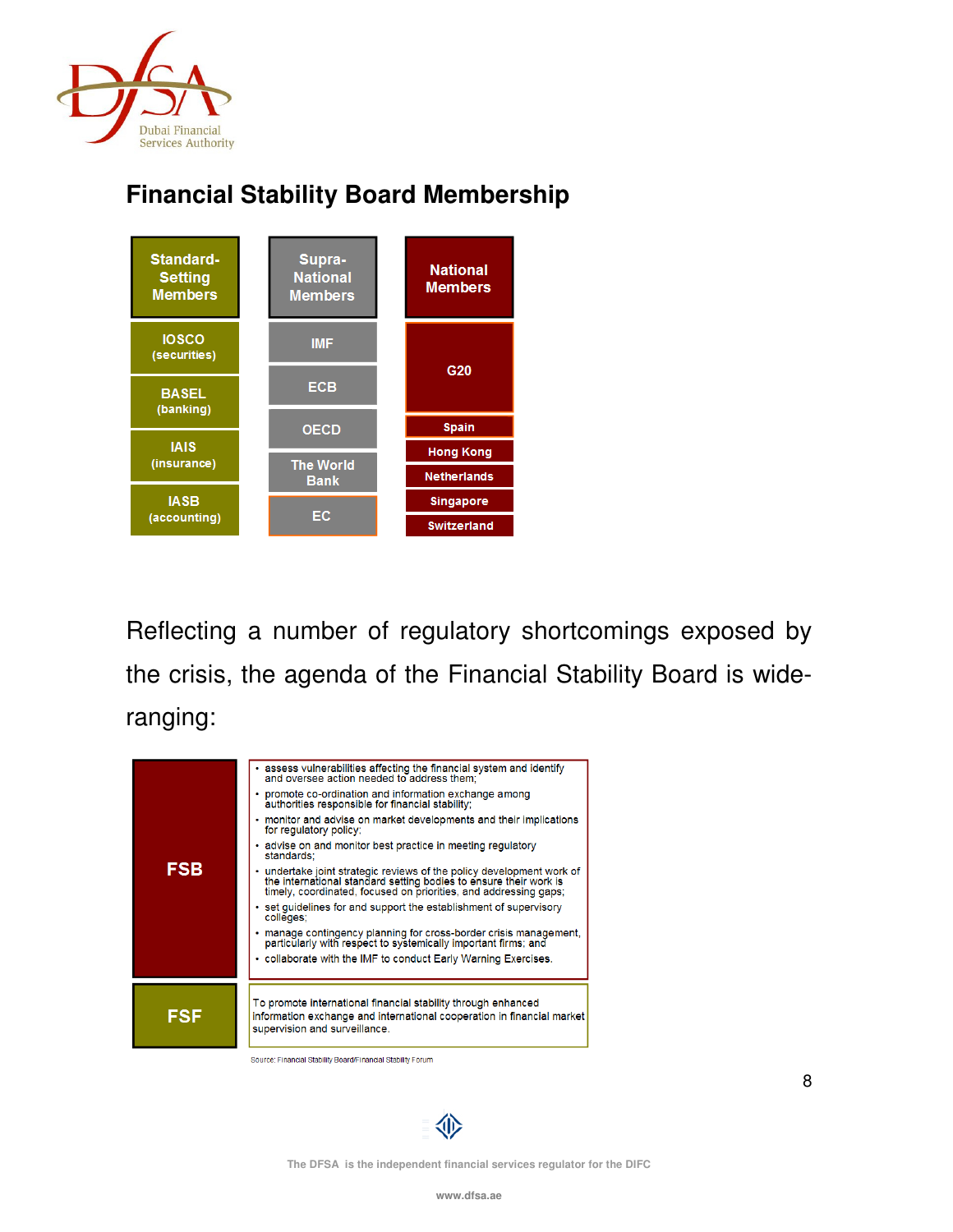

1

This compares to the FSF's relatively modest mandate of "To promote international financial stability through enhanced information exchange and international cooperation in financial market supervision and surveillance."<sup>6</sup>

Broadly, the FSB will influence national regulatory settings via a range of standards to which members are committed. These include international accounting standards, and the Core Principles of the Basel Committee, International Organisation of Securities Commissions (IOSCO) and the International Association of Insurance Supervisors (IAIS).

Heavy emphasis is placed on exchange of information and non-cooperative jurisdictions may be named and shamed by end 2010. $\frac{7}{7}$  This will apply enormous pressure, as evidenced by the efforts countries made to be removed from the FTAF blacklist, or the OECD list of non-cooperative jurisdictions on tax matters. Adding further accountability to these FSB

<sup>&</sup>lt;sup>6</sup> Financial Stability Forum decides to broaden its membership [Press Release], Bank for International Settlements, 13 March 2009

 $7$  Progress since the Pittsburgh Summit in Implementing the G20 Recommendations for Strengthening Financial Stability, Financial Stability Board, 7 November 2009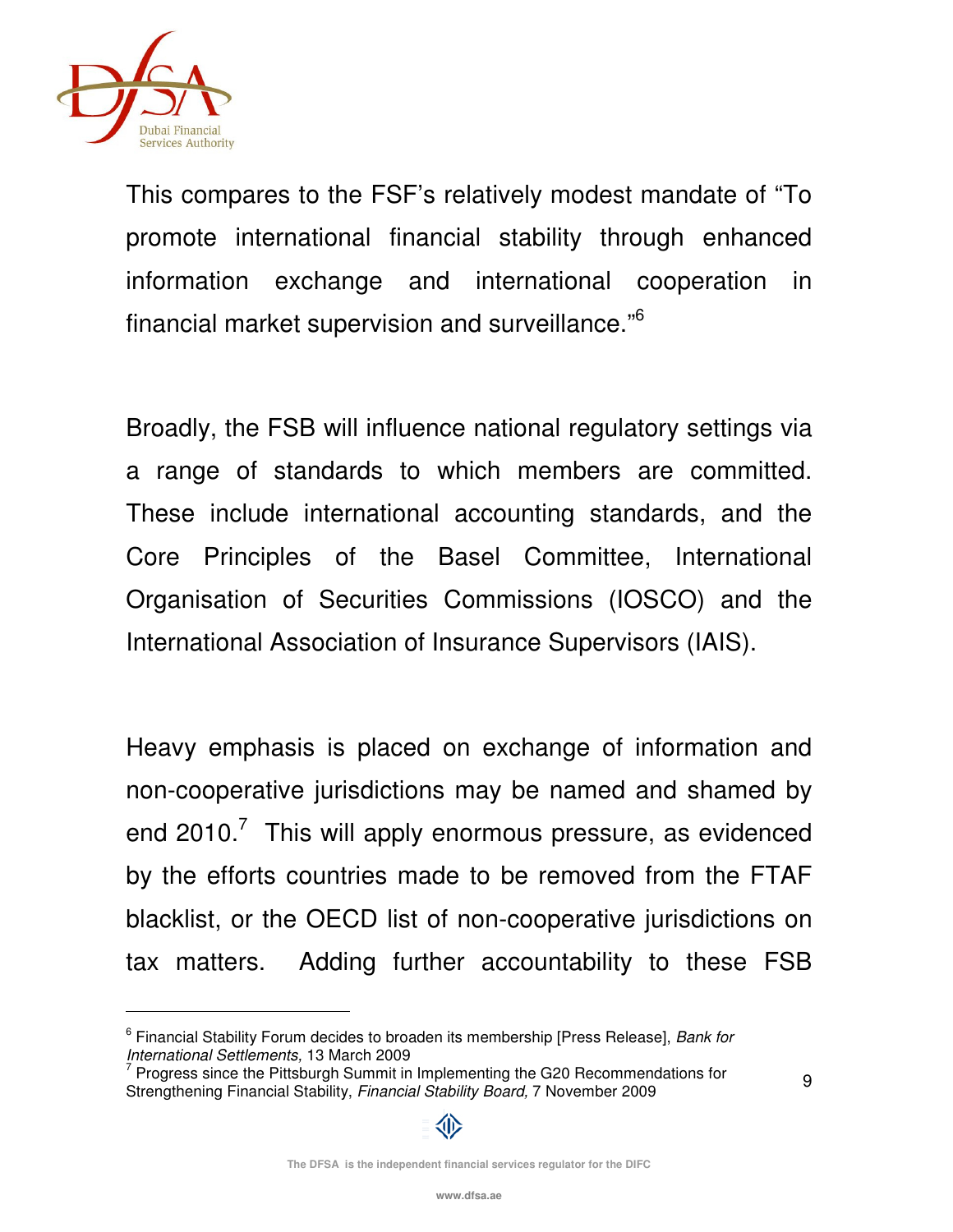

obligations are the on-going IMF-World Bank Financial Stability Assessment Programme (FSAP) and peer reviews of observance of these standards. FSB members will face monitoring of their implementation of FSB and G20 recommendations by the recently established FSB Implementation Monitoring Network.<sup>8</sup> Although the balance between FSAPs, thematic reviews, FSB peer reviews and other means of assessment is still being determined, it is clear that the G20, through the FSB, will be both assessing its own members quite rigorously and applying serious pressure to other jurisdictions to be assessed against the same standards.

It is clear that this will not be achieved without some resistance. The IMF recently published a remarkably revealing note of the Executive Board discussion on the FSAP programme, in which it was clear that significant differences of opinion remain on whether FSAPs should be voluntary or mandatory, whether all FSAPs should be published, and how



<sup>&</sup>lt;sup>8</sup> Progress since the Pittsburgh Summit in Implementing the G20 Recommendations for Strengthening Financial Stability, Financial Stability Board, 7 November 2009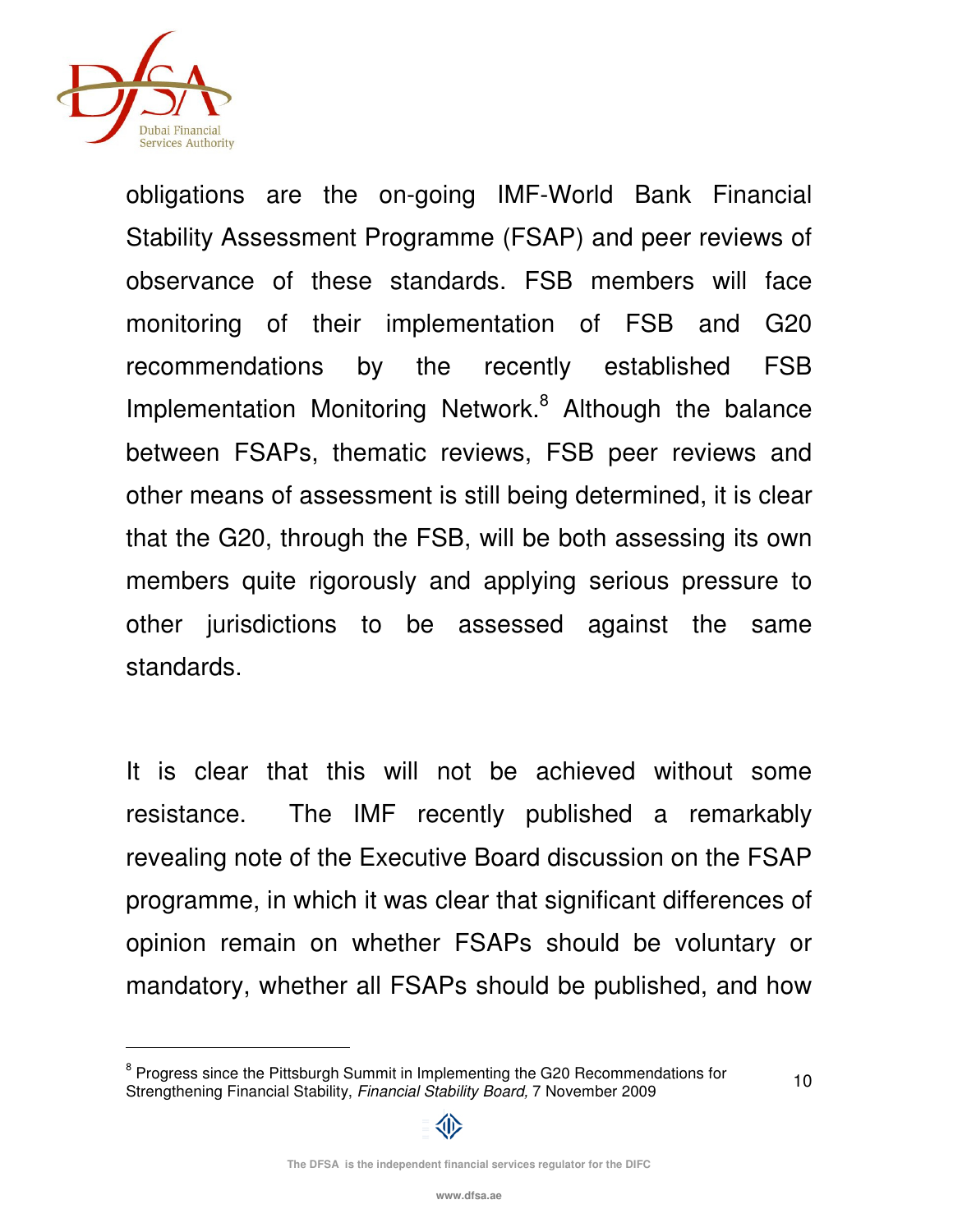

far (voluntary) FSAPs should be linked to (mandatory) Article IV reviews.<sup>9</sup>

This resistance has led some to question whether voluntary compliance with standards is enough, or whether "a more formalised framework might be sensible", as the director of the UK FSA's international division recently suggested, offering the World Trade Organisation as a model.<sup>10</sup> Such a proposal is unlikely to be accepted, at least in the near future, but that it can even be made indicates how far we have come in the last few years.

Given the commitment of G20 countries to implement a range of international standards and accountability that follows, the work of standard-setters has become more influential. This is particularly true for the BCBS, IOSCO, IAIS and International Accounting Standards Board (IASB). But though their work

<sup>9</sup> IMF Executive Board Reviews Experience with the Financial Sector Assessment Program, Options for the Future, and Complementary Reforms in Surveillance and the Assessment of Standards and Codes [Public Information Notice], IMF, 29 September 2009 10 European Banking Roundtable – Keynote Speech, 14 October 2009, http://www.fsa.gov.uk/pages/Library/Communication/Speeches/2009/1014\_vr.shtml



**The DFSA is the independent financial services regulator for the DIFC**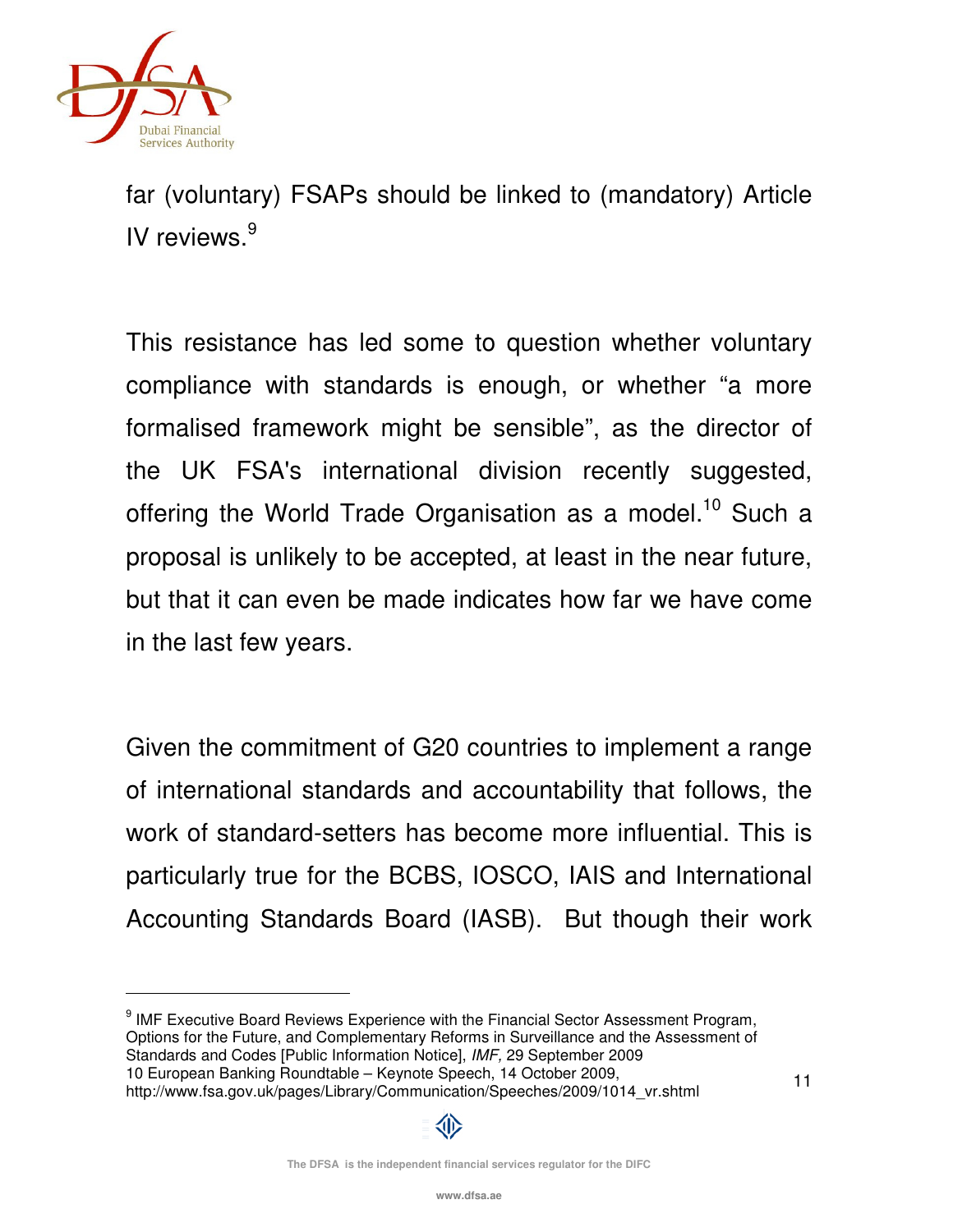

will become more influential, it is already clear that their agendas will be increasingly driven by the FSB, and some of them are already aware that they will need to raise their game to meet the FSB's expectations of them.

The IMF has also risen in prominence, after a period when some had questioned its relevance. Its mandate and membership are being reformed. In addition to its FSAP role, it will have a global "early warning" role, and will assist members to conduct mutual assessments of national policies to ensure that they are consistent with national and global economic stability. $11$  The initial phase of these assessments will be conducted by April 2010 and we expect to get a first glimpse of what such an assessment will look like at the G20 Summit in Canada mid-next year.

There has also been discussion, though no definite conclusions have been reached, about the possibility of some international surveillance mechanism for new financial



<sup>&</sup>lt;sup>11</sup> Progress since the Pittsburgh Summit in Implementing the G20 Recommendations for Strengthening Financial Stability, Financial Stability Board, 7 November 2009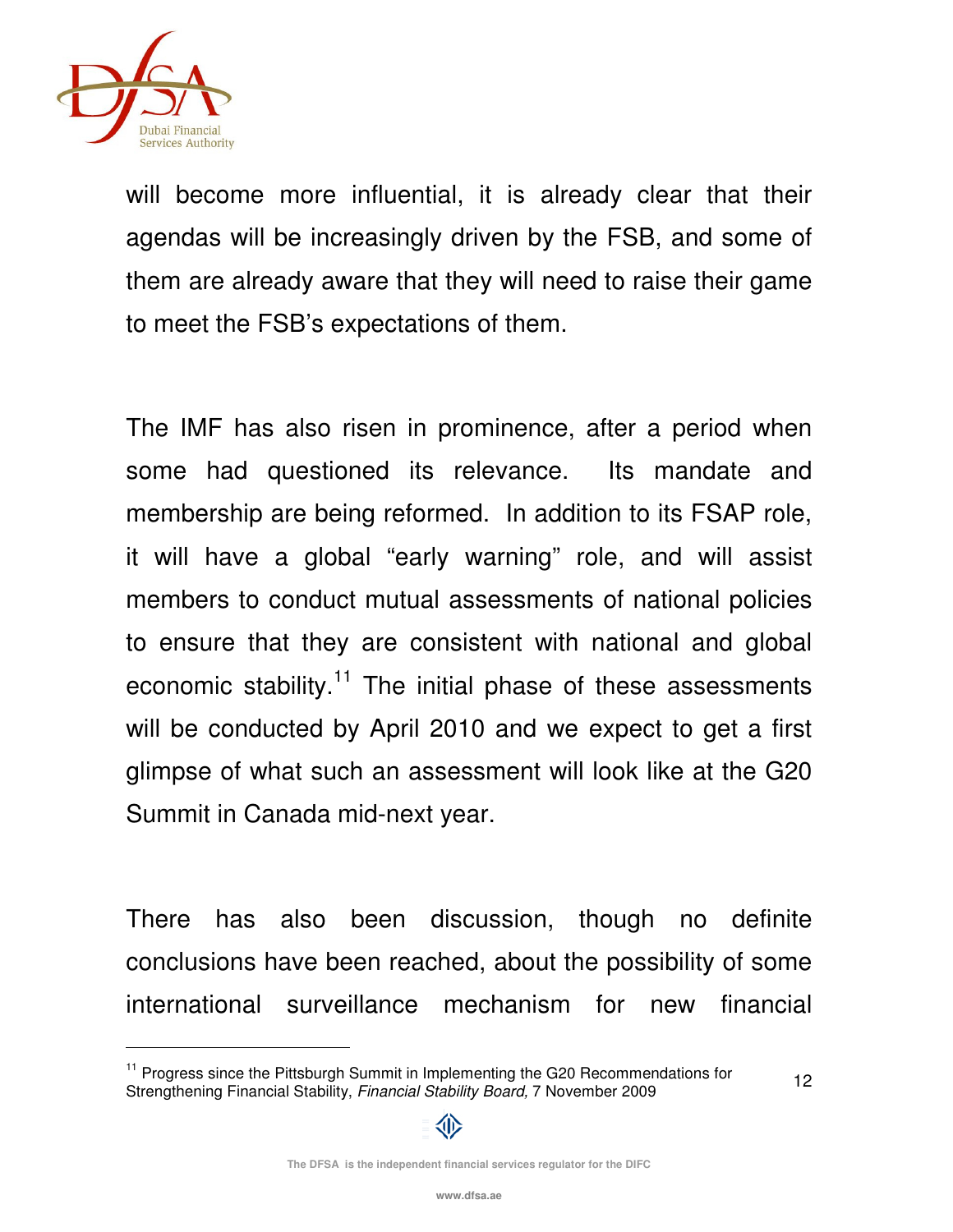

products. Failure to understand the products we were dealing with was one of the major causes of the crisis. One issue for regulators is that new products may become established in relatively small niches of the market, generally between professional counterparties. In this context, they pose minimal risks. As they spread, the risks grow, but it then becomes politically difficult for any regulator to take unilateral action against something which others appear to accept. So there is much to be said for concerted international action to analyse the risks at an early stage.

## **National Regulatory Structures**

I now turn to national regulatory structures. I shall mention the pan-European structures only briefly because they have limited relevance to today's theme.

First, the crisis does not offer clear evidence of the superiority of one regulatory structure over others. Examples of success and failure can be found within several structures. The one structure which has clearly failed is the highly fragmented

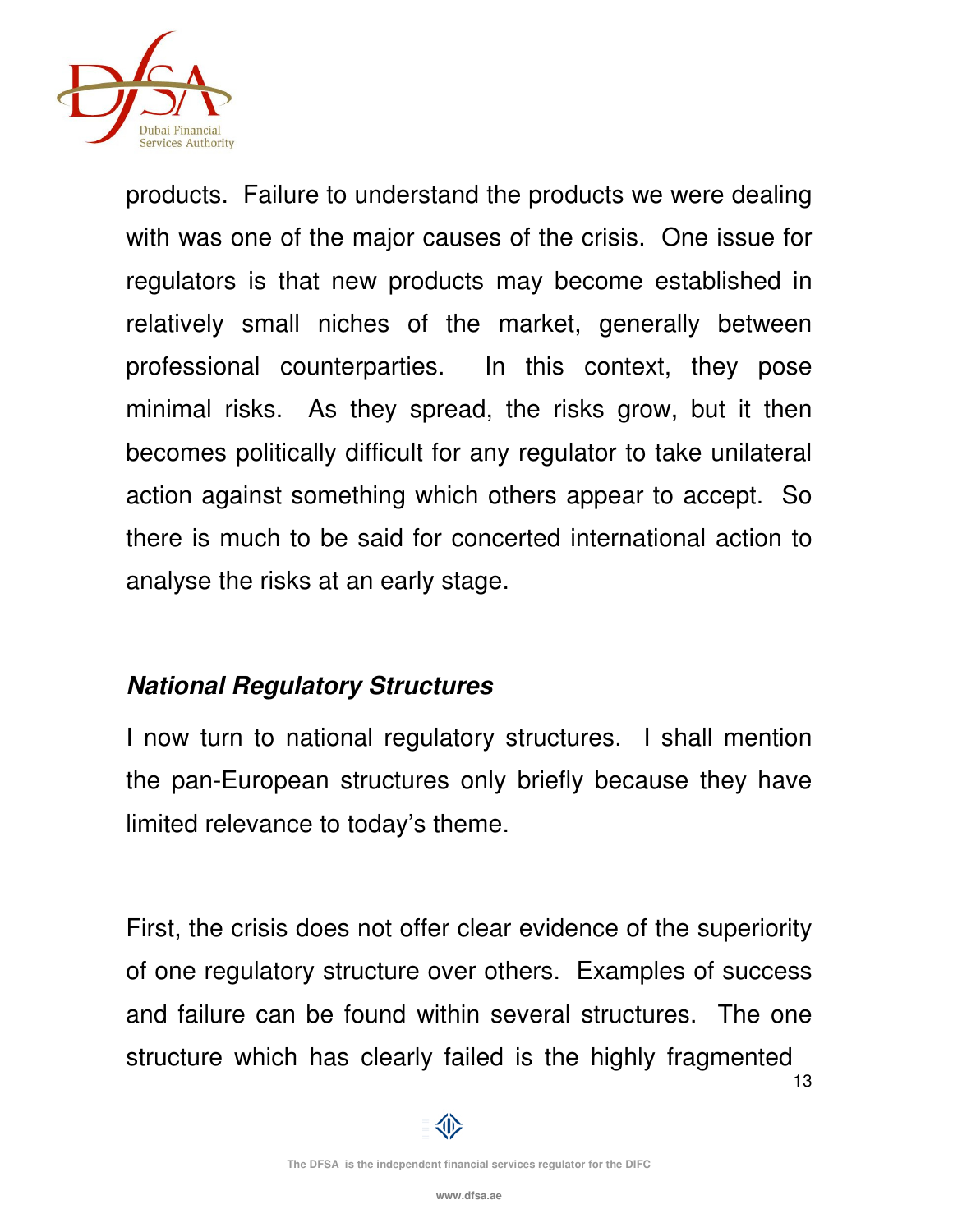

one of the US, but that was probably indefensible anyway. It remains to be seen whether a more coherent structure will emerge in that country, or whether we shall simply see a yet more complicated quilt, with even less coherence of design.

Elsewhere, however, the experience of regulatory gaps and arbitrage does appear to have reinforced a continuing move towards integrated regulation, on either a full integration or a twin peaks basis. Ireland has already formed a 'single fully integrated regulatory institution<sup> $12$ </sup> while France is currently considering the merging of banking and insurance regulators.<sup>13</sup> These developments appear to have been provoked by the global financial crisis. On the other hand, Egypt merged insurance, securities and some banking regulatory bodies earlier in the year as part of a plan that had been under consideration for 5 years.<sup>14</sup>



<sup>12</sup> Minister of Finance Brian Lenihan TD announces major reform of the institutional structures for regulation of financial services in Ireland [Press Release], Department of Finance [Ireland], 18 June 2009

<sup>&</sup>lt;sup>13</sup> French insurance, banking regulators likely to merge, Emirates Business 24/7, 28 July 2009

<sup>&</sup>lt;sup>14</sup> Egypt Regulatory changes: Cairo's regulatory shake-up, MEED, 24-30 July 2009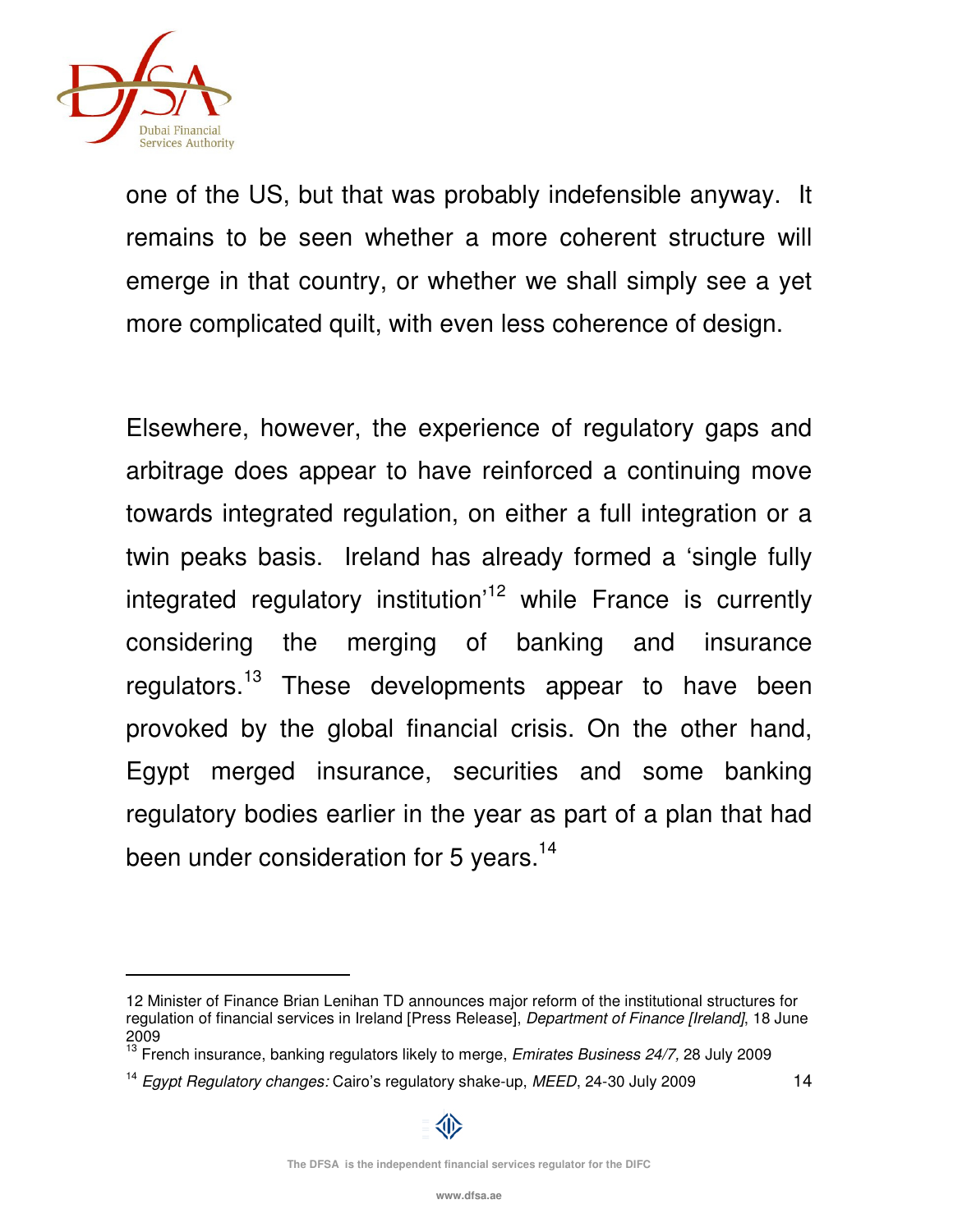

Even though there is no ideal regulatory framework in an abstract sense, divorced from the size and structure of financial services in the jurisdiction, there is certainly a determination to ensure that entities offering similar products and services irrespective in which jurisdiction they operate, receive the same supervision and oversight. That is, the 'substance over (legal) form' view is prevailing. Although some of the possible reforms under discussion in the UK and Germany may appear to go against this trend, I suspect their shape will change somewhat as the discussion moves from politics to practicality. Practicality is singularly important. For natural reasons, there has been strong political influence in the regulatory debate, but political influence is not always to the benefit of regulatory quality.

At national level also, there is pressure at least to define responsibility for macroprudential regulation, even though, as I have said, its methods and tools are largely undetermined. Because of its link to macroeconomic policy, the natural location in many jurisdictions will be the central bank. This

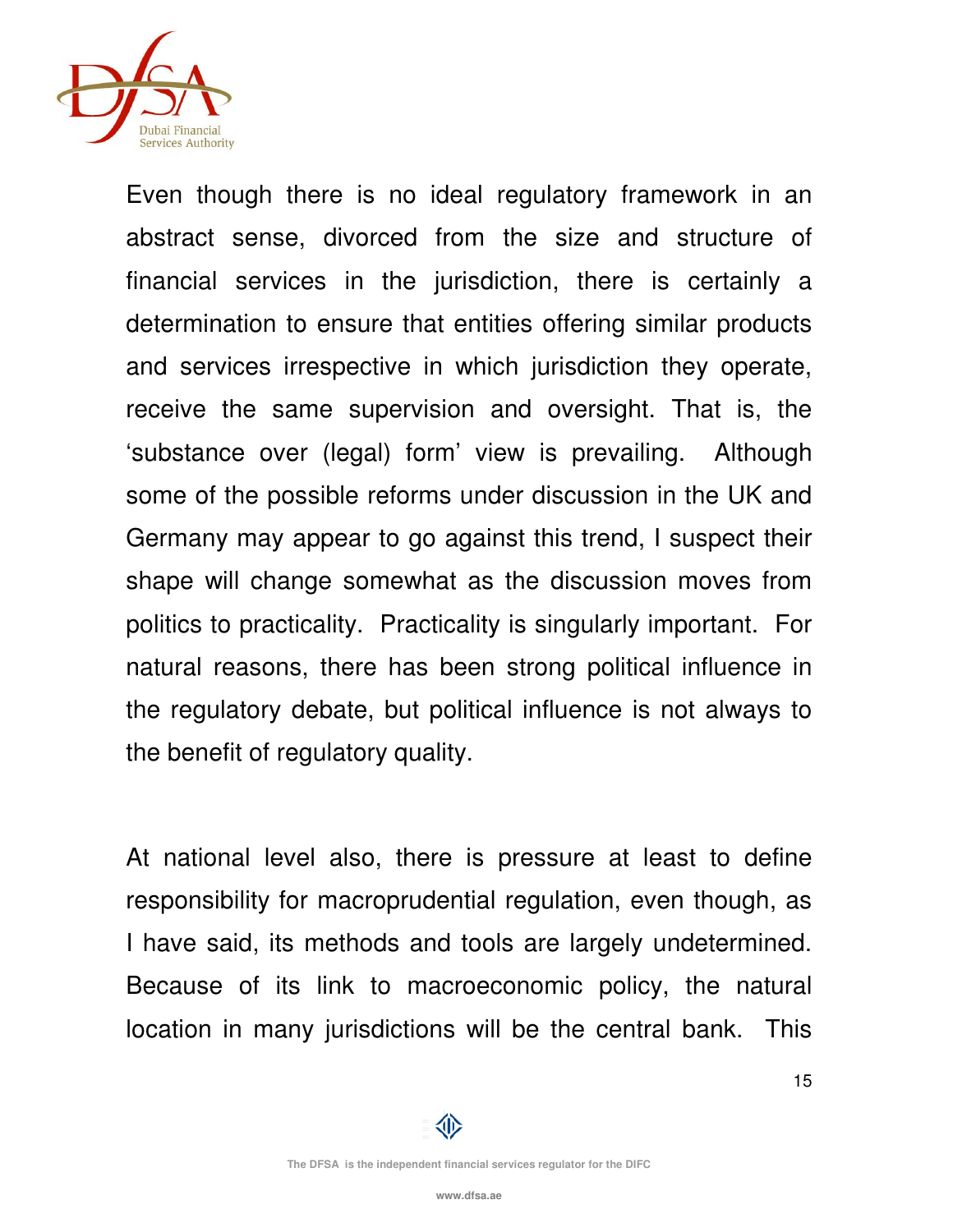

will tend to strengthen the claim of the central bank to be the integrated regulator, where one is being created, though there is concern in large jurisdictions about whether a single institution can manage fully integrated regulation, both macro and micro, as well as monetary policy. At the pan-European level, a sectoral approach to micro-prudential regulation will continue, and a new European Systemic Risk Board (ESRB) is to be created to "monitor and assess potential threats to financial stability and, where necessary, issue risk warnings and recommendations for action and monitor their implementation."<sup>15</sup> This body will be without any legal power and thus will rely on moral suasion. While this may be effective under normal conditions, we should not overestimate what it can achieve in a crisis, when real money is at stake and the natural instincts of Governments are to protect national interests and national treasuries. The saga of ABN AMRO and Fortis would offer a useful case study in this respect.<sup>16</sup>



<sup>15</sup> Brussels European Council 18/19 June 2009 Presidency Conclusions, Europa, 18 June 2009

<sup>&</sup>lt;sup>16</sup> ABN Amro gets new 4.4bn-euro bail-out, *BBC News*, 19 November 2009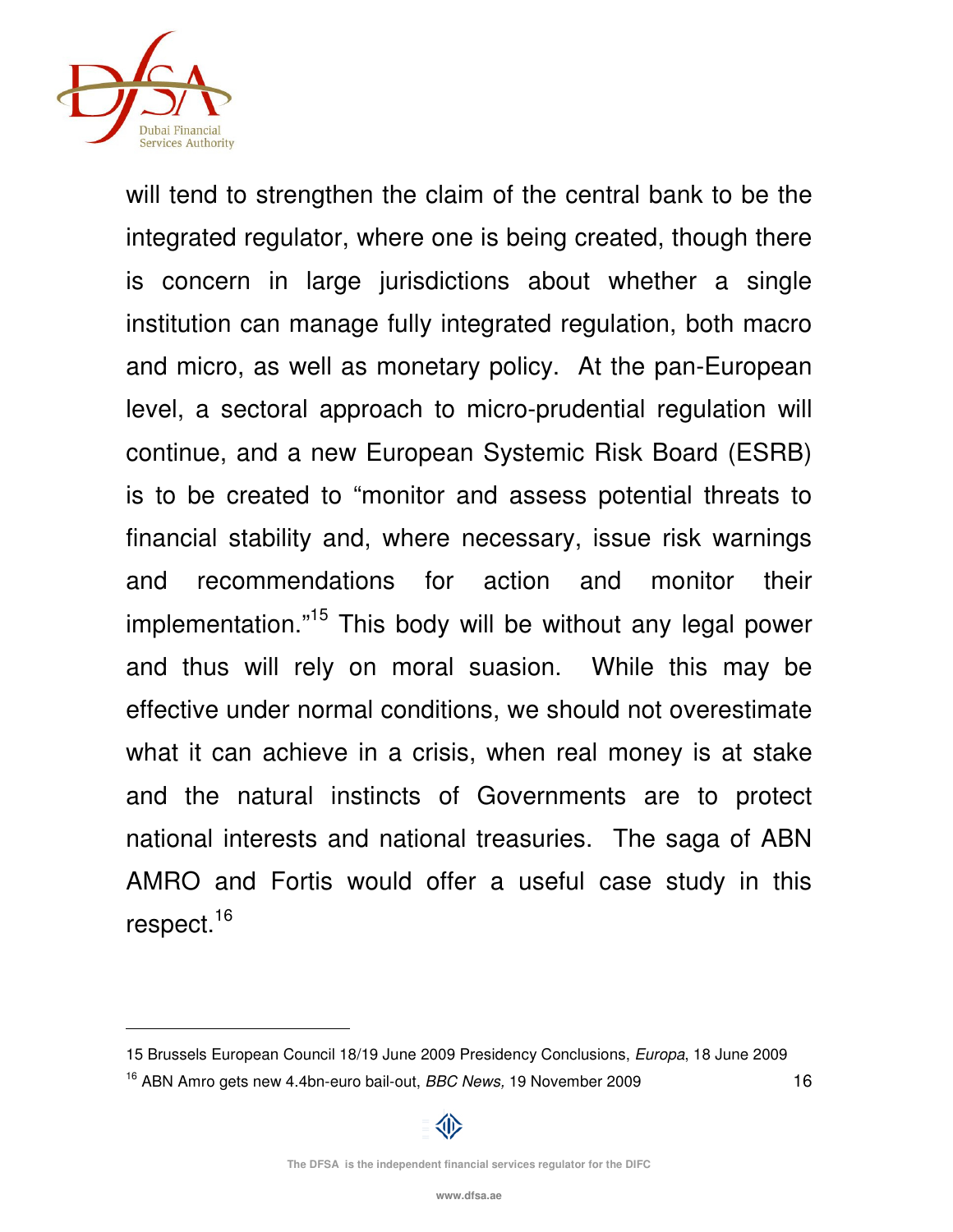

# **Global Regulatory Standards**

Before I deal with the substance of evolving standards, it may be worth highlighting challenges for standard-setters and regulators alike in the broader context. There is a need to avoid 'fighting the last war.' We have faced a crisis dominated by prudential failings, and we have a great deal of work to do in this area. But we must not wholly neglect other areas of regulation. Some have argued that certain regulators were so absorbed by conduct of business issues, following a set of mis-selling scandals, that they took their eyes off prudential regulation. Whether or not that is a fair criticism, it would be ironic if we were now to make the same mistake in reverse. The next crisis may be in an area none of us currently anticipates; for example some have suggested that it may be in clearing house regulation<sup>17</sup>; it could equally be in ETFs, or dark pools. We simply do not know.

<sup>17</sup>  $17$  This clearing house idea has to be put on a sound base, Financial Times, 6 November 2009

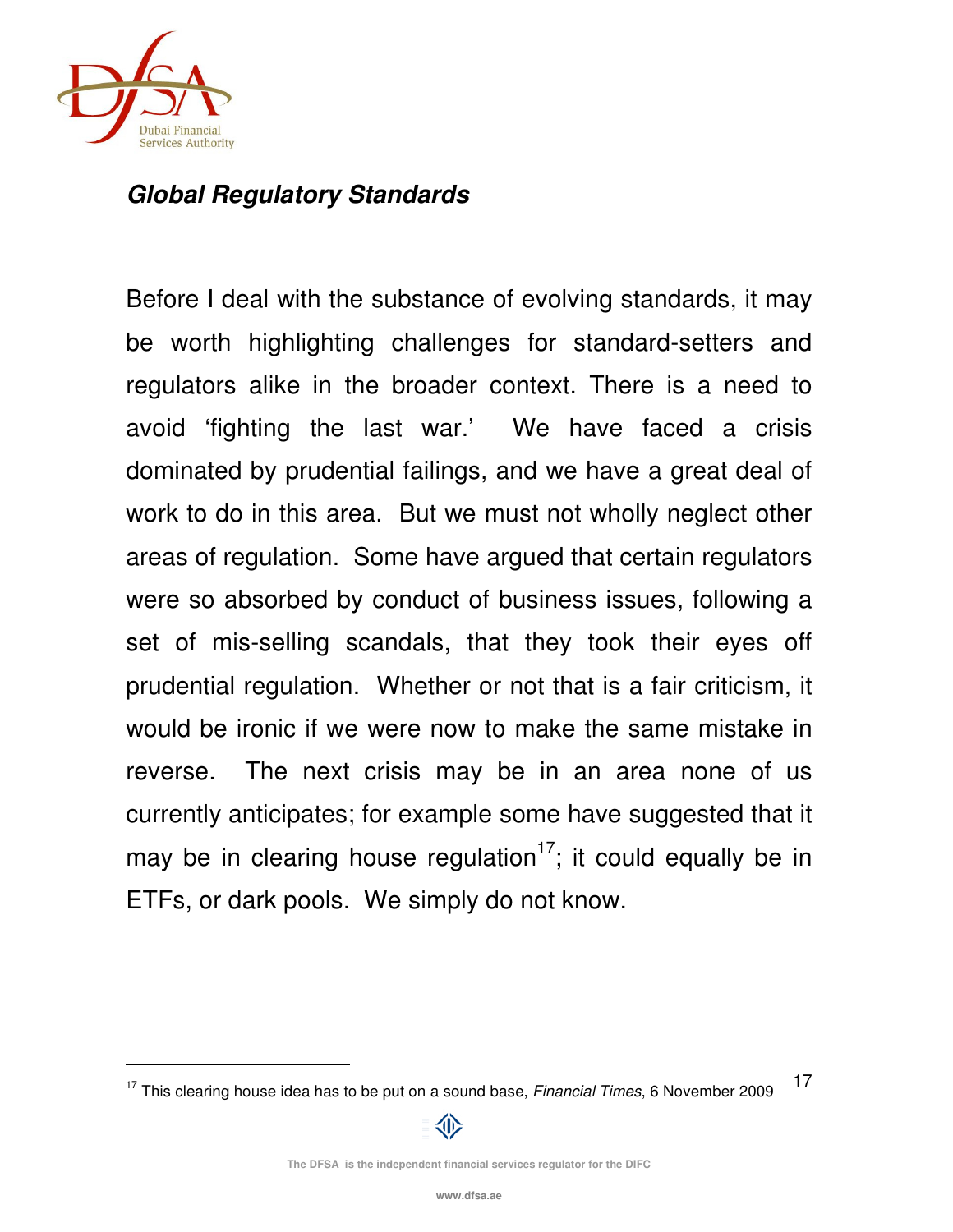

Related to this theme, we also need to be cognisant of the difficulty of anticipating the required reforms for tomorrow's regulatory challenges. The only conclusion I can draw is that we need a financial, and a regulatory, system that is resilient against a wide range of possible failures. Today's fighter aircraft fly on the very edge of instability. They can do so because their computer systems can sense any move into instability and correct instantly. Unfortunately, regulators are not so sensitive. They are more like old-fashioned human pilots. We cannot have a financial system that is like those aircraft; we need one that is inherently stable and capable of being managed and regulated by fallible humans.

With that note of warning, let me turn to emerging international standards.

# **Banking**

18 In the banking sector, significant reforms to the Basel II capital framework are underway. Banks, both commercial and investment, have arguably been the worst affected

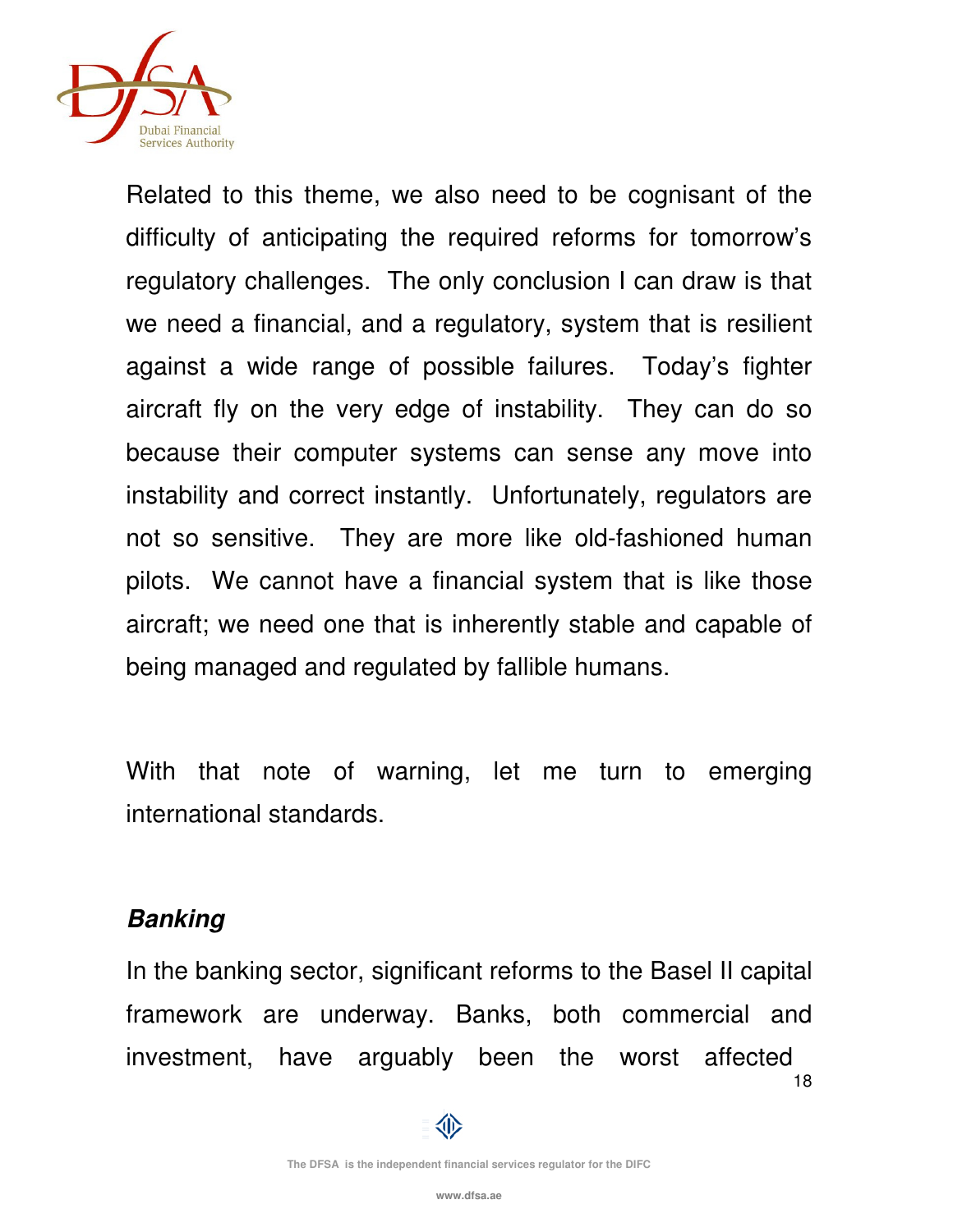

institutions in the financial crisis. In hindsight is it clear to see that banks failed to identify accumulating risks and consequently had insufficient capital to absorb large losses. Assumptions of continued access to wholesale funding, which supported the rapid growth of securitisation and liquidity, were proven to be terribly wrong.

In response to the crisis, the Basel Committee is proposing significant amendments to its capital framework. Among the proposals include standards to improve the quality of bank capital, create counter-cyclical capital buffers, and discourage excessive leverage.<sup>18</sup> It is ironic that in some cases these proposals represent a return to earlier practices, like the counter-cyclical buffers that existed in the Netherlands in the 60s and 70s. Securitisation practices have been targeted – perhaps not surprising given their role in the initial sub-prime housing phase of the crisis - and the G20 has proposed that financial institutions retain a share of securitised products they issue, to improve incentives, both for the initial due diligence

<sup>&</sup>lt;sup>18</sup> Enhancements to the Basel II framework, *Basel Committee on Banking Supervision*, July 2009 <sup>19</sup>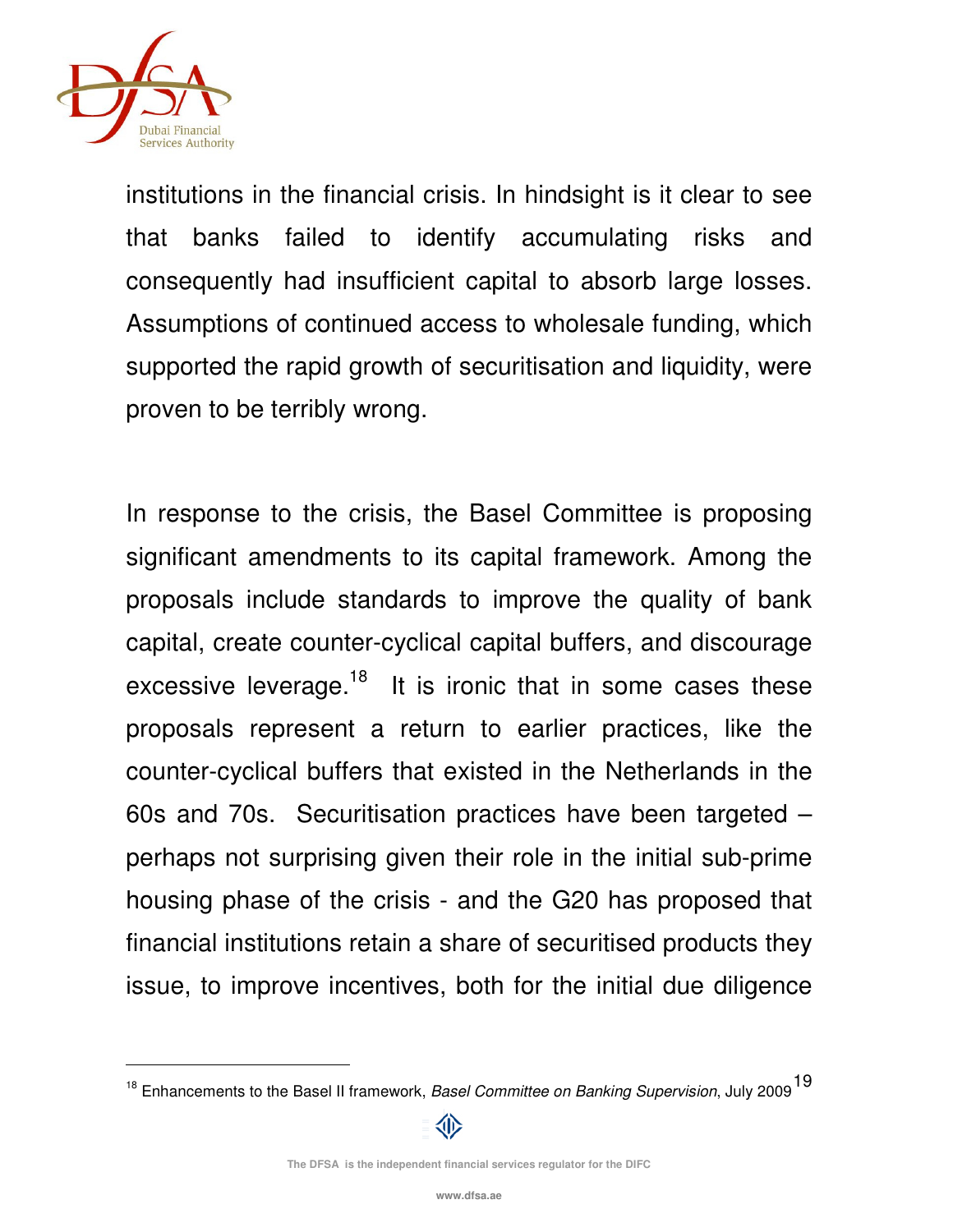

1

purposes and post-issuance monitoring and reporting on underlying assets.<sup>19</sup>

The amended Basel II capital standards are to be calibrated by end-2010 following the development of "concrete" proposals by end-2009. $20$  Full implementation is expected by major financial centres by end-2011 and by 2012 for other jurisdictions. In the years that follow, banks will no produce all kinds of ingenious schemes to reduce their effective capital requirements, and regulators will need to deal with these. The current fashion for contingent capital bonds  $-$  CoCos  $-$  is only the first example, and it is not at all clear that it will prove robust and free from unintended consequences.<sup>21</sup>

In addition to capital failings, the global financial crisis also exposed institutions' shortcomings in relation to liquidity risk – in extreme cases prompting intervention from central banks. During the financial crisis, liquidity risk crystallised in a

 $19$  Leaders' Statement the Pittsburgh Summit,  $G20$ , 24-25 September 2009

<sup>&</sup>lt;sup>20</sup> Improving Financial Regulation, *Financial Stability Board*, 25 September 2009

<sup>20</sup> <sup>21</sup> Investors May Not Remain Sweet On CoCo Bonds, Wall Street Journal, 24 November 2009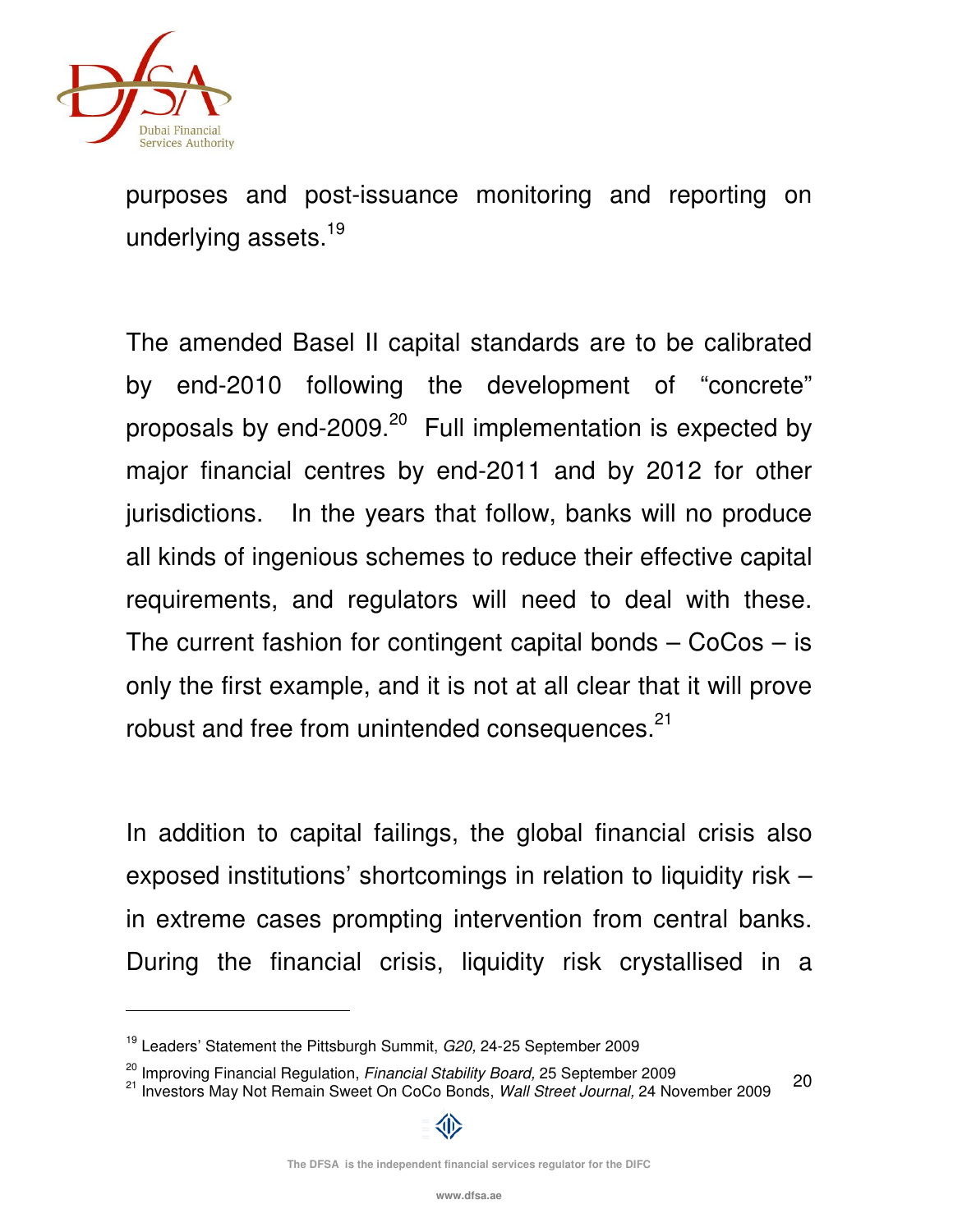

number of ways including the seizing up of interbank lending following the collapse in confidence in structured products and the unexpected increase in obligations as off-balance sheet liabilities came on-balance sheet. Further, in recent years banks had become more reliant on money market funding relative to retail deposits and many had not conducted sufficient liquidity stress testing to prepare for the strained conditions let alone over an extended period. $22$  (I do not, however, want to imply that retail deposits are an impeccably safe source of funding; the classic pattern of a run on the bank is a retail one.)

In cases of extreme liquidity strain at individual banks (eg Lehman Brothers) systemic difficulties emerged prompting central banks around the world to engage in emergency liquidity injections. Central banks also engaged in direct support of credit markets and quickly established cross-border swap arrangements to ease foreign exchange liquidity shortages, particularly those for US dollars. Some of them



<sup>&</sup>lt;sup>22</sup> Liquidity Risk: Management and Supervisory Challenges, Basel Committee on Banking Supervision, February 2008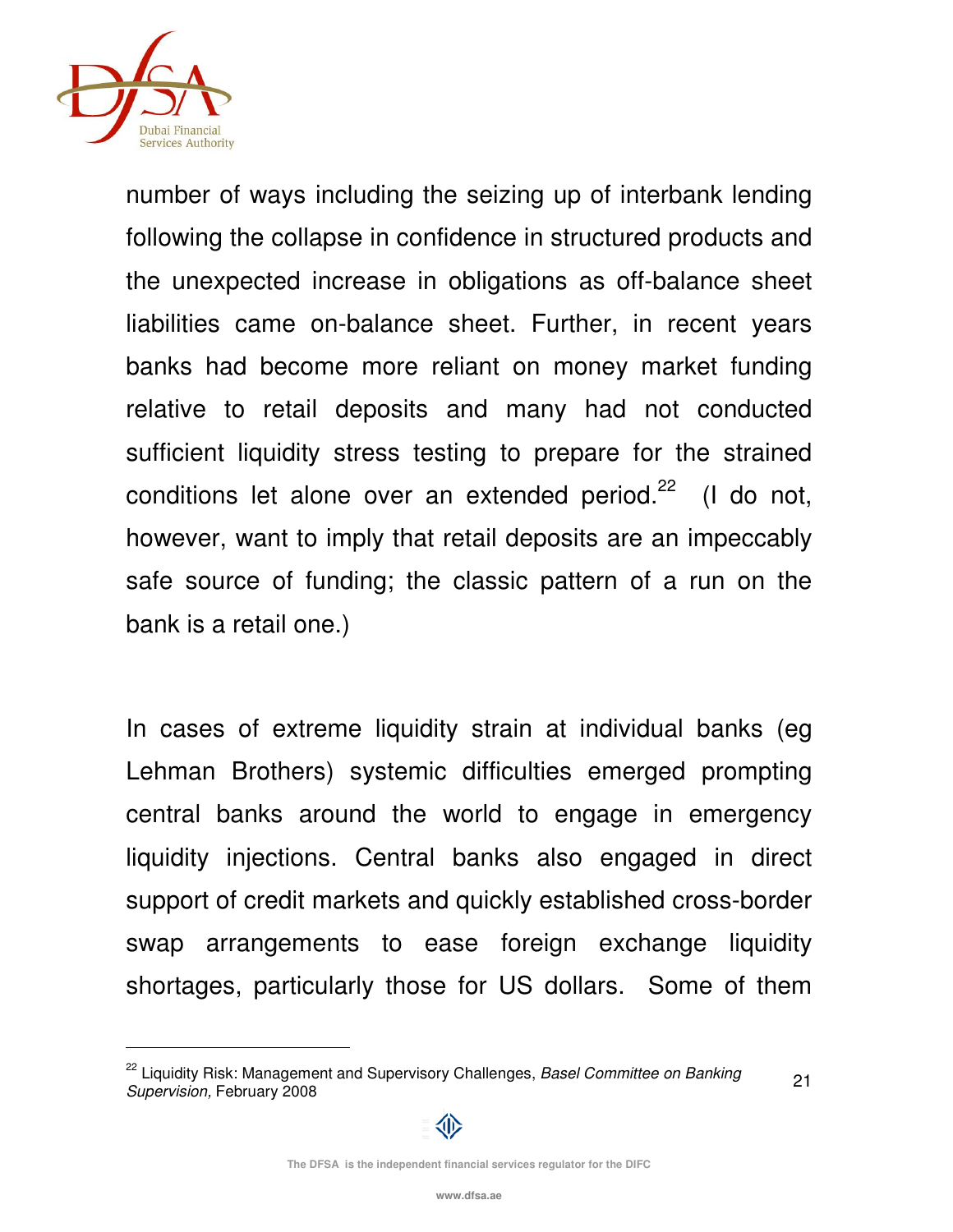

1

subsequently moved to quantitative easing. Governments also introduced or expanded deposit insurance arrangements to limit the risk of a traditional run-on-the-bank, dropping all their previous scruples about moral hazard. One effect of this was that, as one country extended its deposit protection others had to follow suit or risk a flight of capital.

In terms of a regulatory response to liquidity issues, the BCBS Working Group on Liquidity conducted a "fundamental review" of its guidance on liquidity risk management.<sup>23</sup> Work is also progressing on a Global Liquidity Standard to be introduced by year-end, capable of being applied in a cross-border setting.<sup>24</sup> It aims to ensure that global banks have sufficient high quality, liquid assets to withstand the sorts of stressful conditions observed during the crisis. It will include a stressed liquidity coverage ratio underpinned by a longer-term structural liquidity ratio. It is also noteworthy that central banks are looking to establish permanent foreign exchange swap

<sup>22</sup> <sup>23</sup> Principles for Sound Liquidity Risk Management and Supervision, Basel Committee on Banking Supervision, September 2008

<sup>24</sup> Improving Financial Regulation, Financial Stability Board, 25 September 2009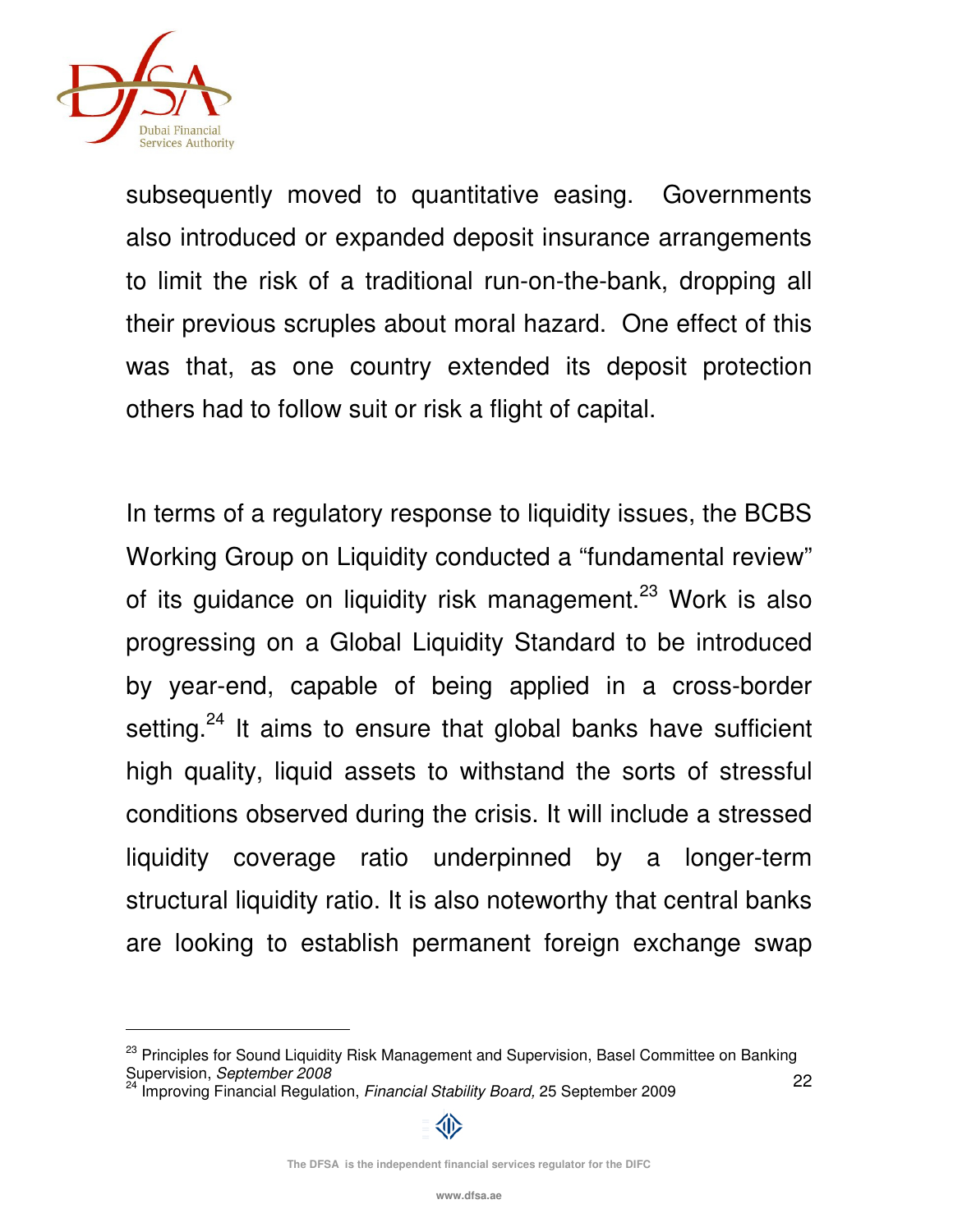

lines to ease any foreign currency liquidity shortages in the future.

During the financial crisis, there were a number of traditional runs on banks (most famously Northern Rock) where depositors were seen lining up on the streets. This prompted a range of countries (Australia, Ireland, Germany, UAE, etc) to introduce deposit insurance to reassure depositors and thereby mitigate liquidity risks for banks. The limitations of deposit insurance have been highlighted in the crisis, most acutely by the failure of Icesave – the online savings account promoted by Landsbanki in the UK and Netherlands. Following its failure, UK deposits were subject to Icelandic deposit guarantees which in the event were not honoured for non-Icelandic deposits in a full and timely fashion. The US deposit insurance scheme has also been severely tested.

The Basel Committee on Banking Supervision and the International Association of Deposit Insurers have responded to issues raised by the crisis via the release of their Core

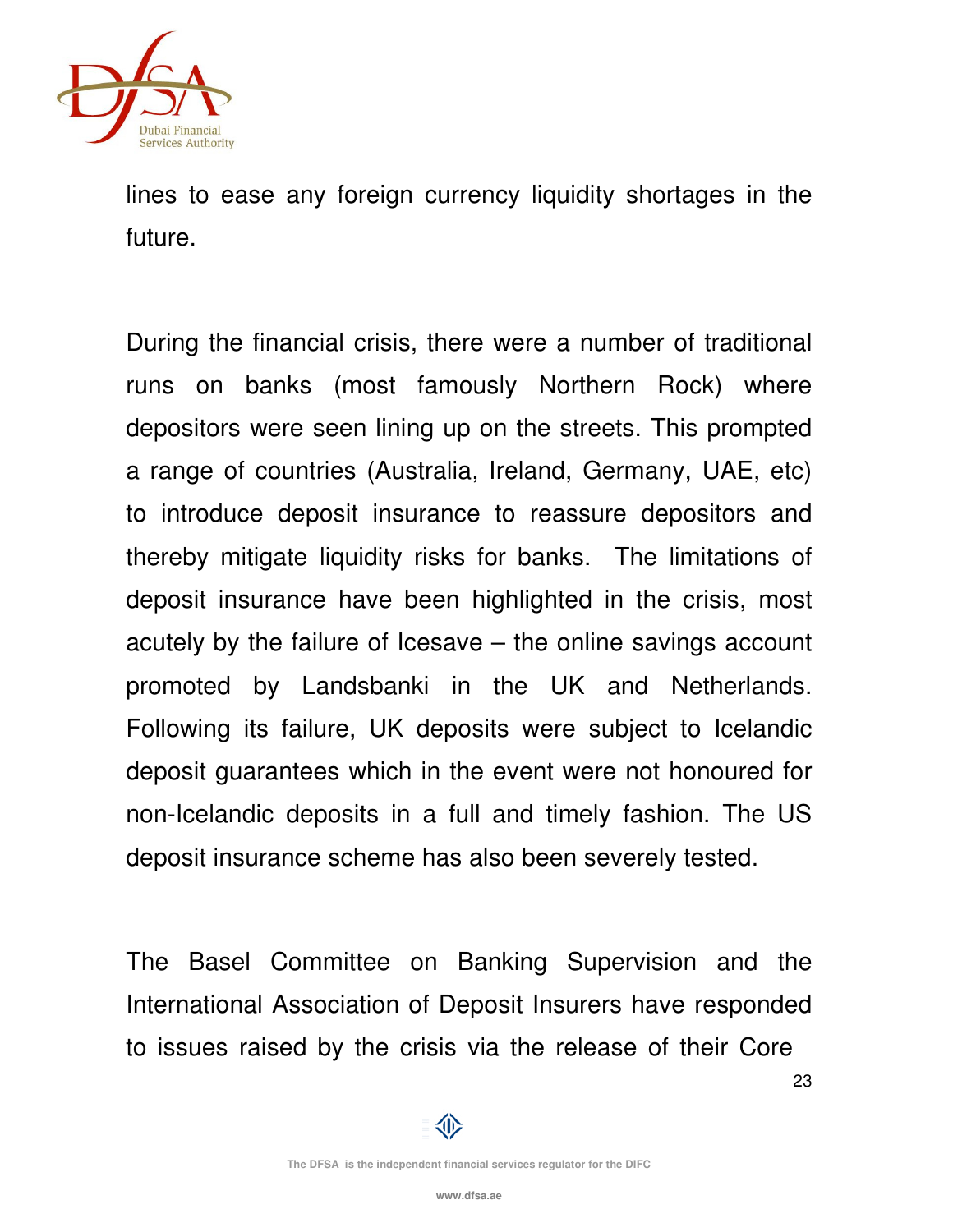

Principles for Effective Deposit Insurance Systems. The framework sets 18 principles for establishing or reforming deposit insurance systems. The IMF, World Bank and IADI are currently working on the development of an assessment methodology for the Principles $^{25}$  which may indicate their possible inclusion in assessments.

## **Insurance**

j

The insurance industry was generally less affected than the banking industry in the global financial crisis. Nonetheless, the industry has faced significant distress throughout the crisis, driven by exposures to Credit Default Swaps (CDS) and general investment losses. In the US, this contributed to the US government bailing out AIG – one of the world's largest insurers and thus key to underpinning real economic activity. Some reinsurance companies have also faced significant distress.

<sup>&</sup>lt;sup>25</sup> FSB Holds Inaugural Meeting in Basel [Press Release], FSB, 28 June 2009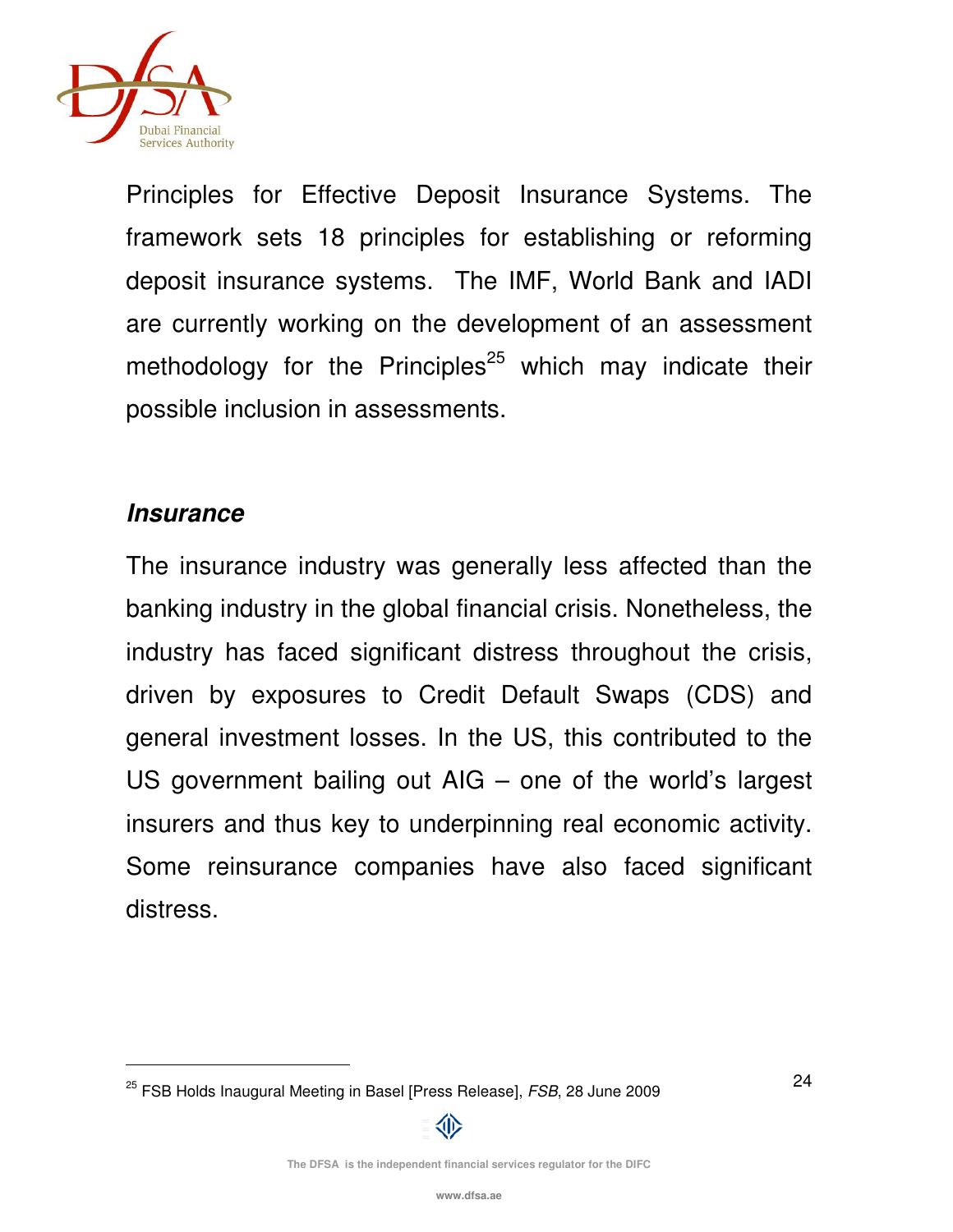

The AIG saga also showed the pressures that increased demands for collateral can place on a firm's liquidity as its financial position declines. This will not be entirely new to reinsurers, who have been familiar with the effects of ratings triggers. It may well be that more work needs to be done in this area, and on the general relationship between solvency and liquidity.

Because the IAIS is a younger organisation than either the Basel Committee or IOSCO, its standards have tended to be less definitive and less well-implemented. Insurance also has a much weaker tradition than banking of information exchange and cross-border co-operation in supervision. It has, therefore, felt particularly strongly the pressure from the FSB to have clear standards, strong group supervision arrangements and a real drive to implement these.

The crisis will in particular put pressure on the IAIS's work to develop a common set of prudential standards. The work has proceeded in parallel with the EU's Solvency II regime, and

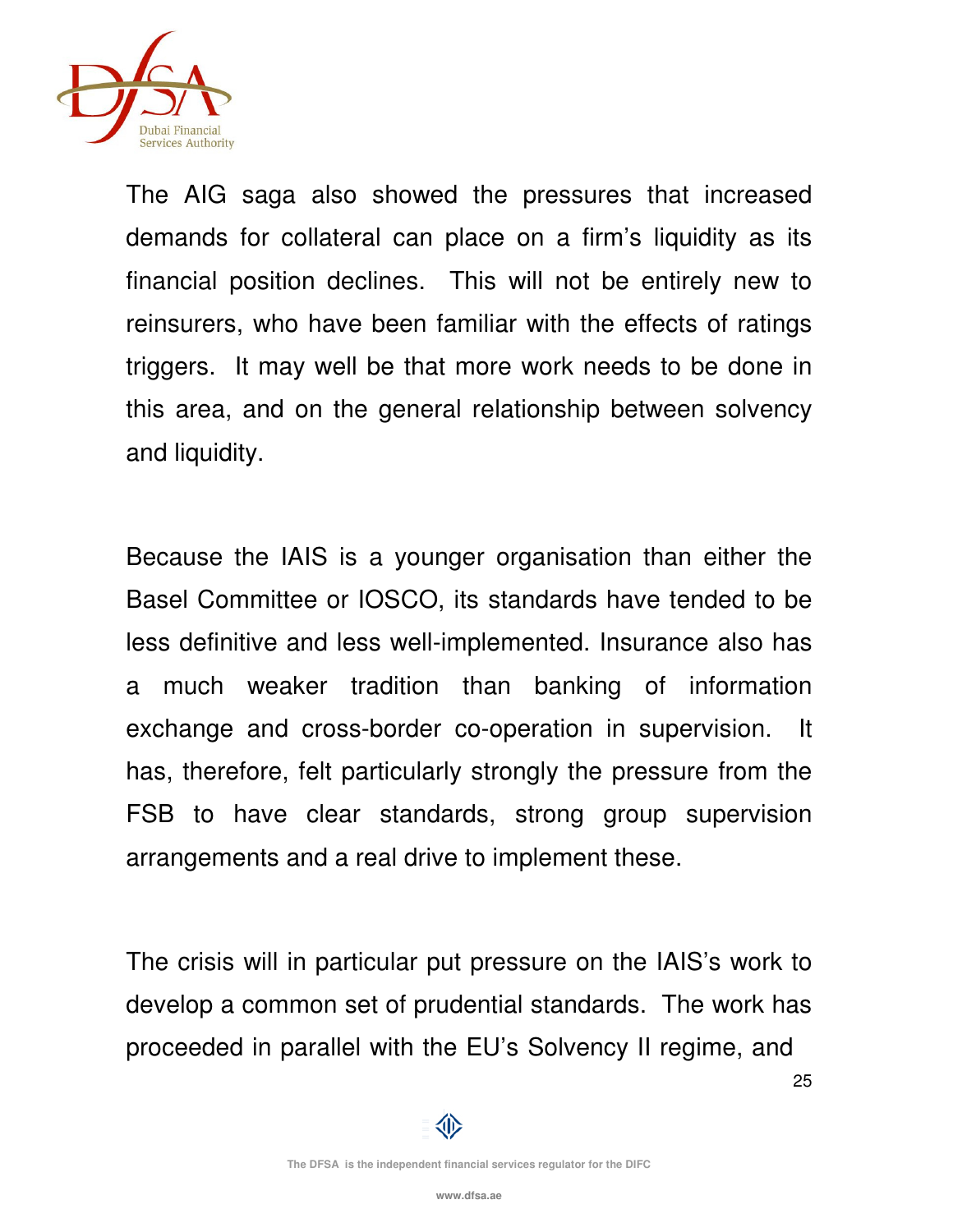

the two are closely related, though the IAIS version is less specific. Some of the differences between Solvency II and Basel II are instructive, particularly the reduced willingness to accept internal models. However, achieving a common solvency standard for insurance – or indeed achieving implementation of any standard at all  $-$  is much hindered by the lack of an authoritative US voice, able to commit that country's supervisors.

Although at present the IAIS has more pressing matters on its agenda, there is bound to be an interest at some point in the activities of the monoline insurers, whose diversification away from their traditional, largely municipal bond, business into guaranteeing more complex structures was cruelly exposed in the crisis. Of course, as we know, much conceptually similar business was done through other contractual forms, most conspicuously by AIG. It is a huge irony that the world's largest insurer was undone by business which some write as insurance but which it chose to do through non-insurance forms. The AIG case is of course a fine example of regulatory

邻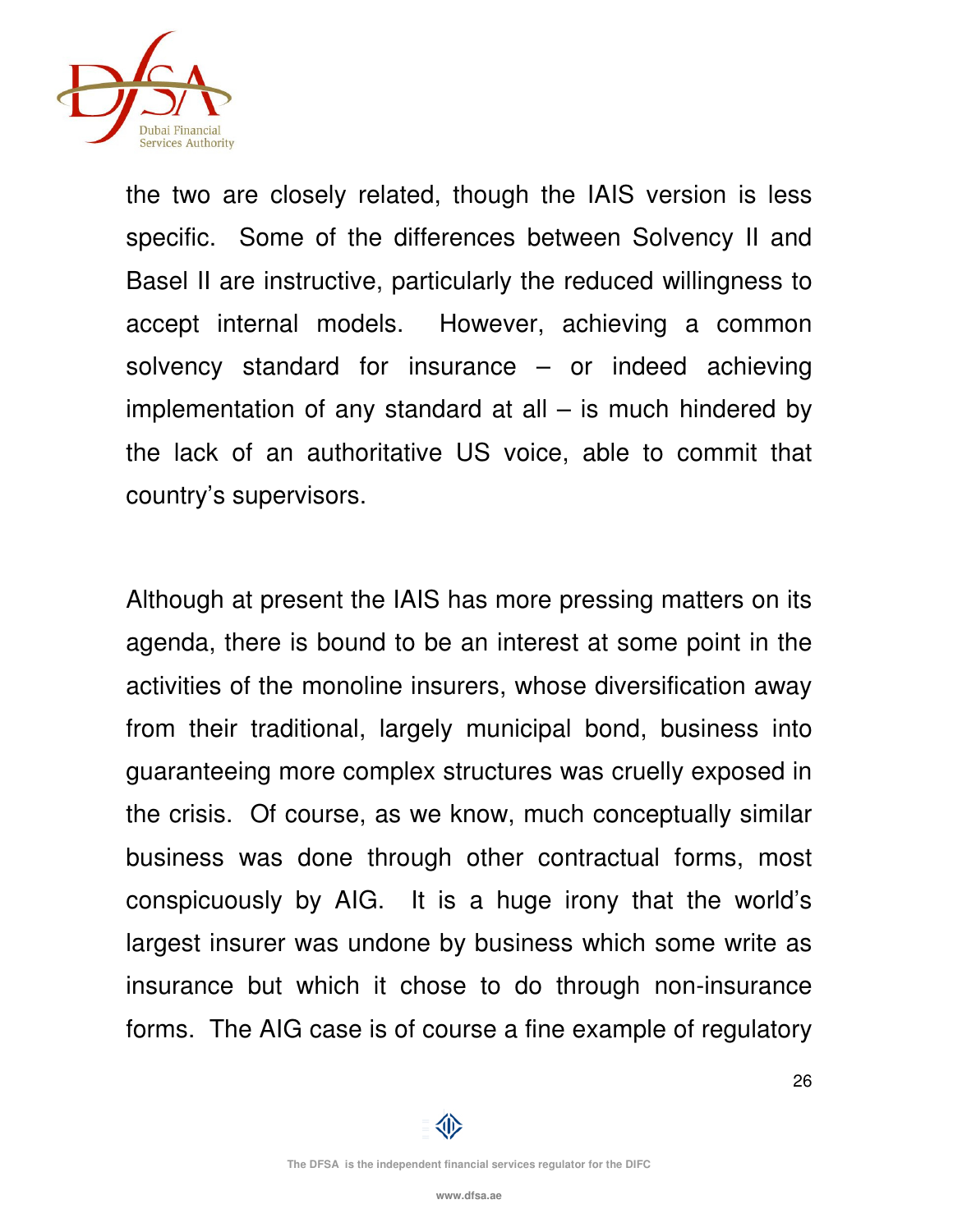

arbitrage in the way that the firm was able to choose to have this business regulated by a weak and relatively unsophisticated regulator, and is a solid argument for integrated regulation. However, it is also an argument for a more unified capital regime, based on substance over form, and ensuring that similar risks are treated in a similar way.

# **Markets Regulation**

In markets regulation, the collapse of Lehman Brothers highlighted the issues for global financial stability stemming from counterparty failures in over-the-counter (OTC) derivatives markets. These largely unregulated markets had grown to an awesome size - ≈USD600trn or roughly 10 times global GDP.<sup>26</sup> At the global level, the Committee on Payment and Settlement Systems and IOSCO have together pushed for the establishment of central counterparties for OTC transactions. They have published Recommendations for Central Counterparties regarding clearing arrangements and a working group is developing implementation guidance. Both

<sup>27</sup>  $26$  Note the OTC market is estimated to be significantly larger than exchange-traded derivative markets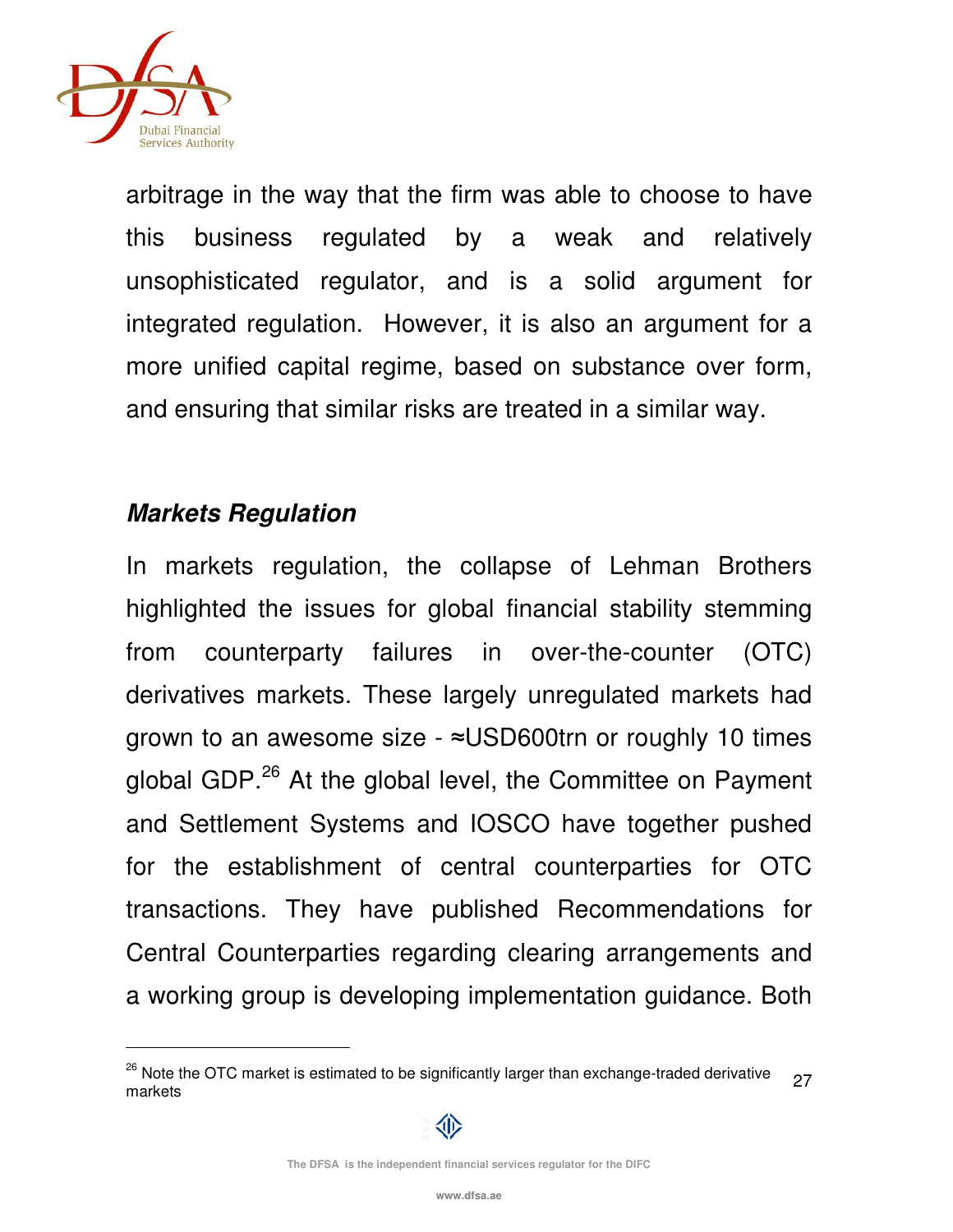

1

the US and Europe governments have promoted central clearing of OTC derivative products, consistent with IOSCO's recommendations. The US has been relatively more aggressive in its approach, also pushing for standardised OTC contracts to be moved on-exchange. $27$  We should note, however, that the introduction of new central counterparties does not eliminate the systemic risk associated with these instruments, since the clearers themselves become new potential sources of systemic risk.

Separately, IOSCO released its final report regarding the regulation of securitisation and CDS markets in late September.<sup>28</sup> Among the recommendations was the promotion of standardisation and central clearing of CDSs, greater disclosure regarding underlying pools of assets for securitised products, review of customer suitability requirements and, as I have already mentioned, a



<sup>&</sup>lt;sup>27</sup> Treasury Outlines Framework For Regulatory Reform, US Department of Treasury, 26 March 2009

<sup>&</sup>lt;sup>28</sup> Unregulated Financial Markets and Products, *IOSCO*, September 2009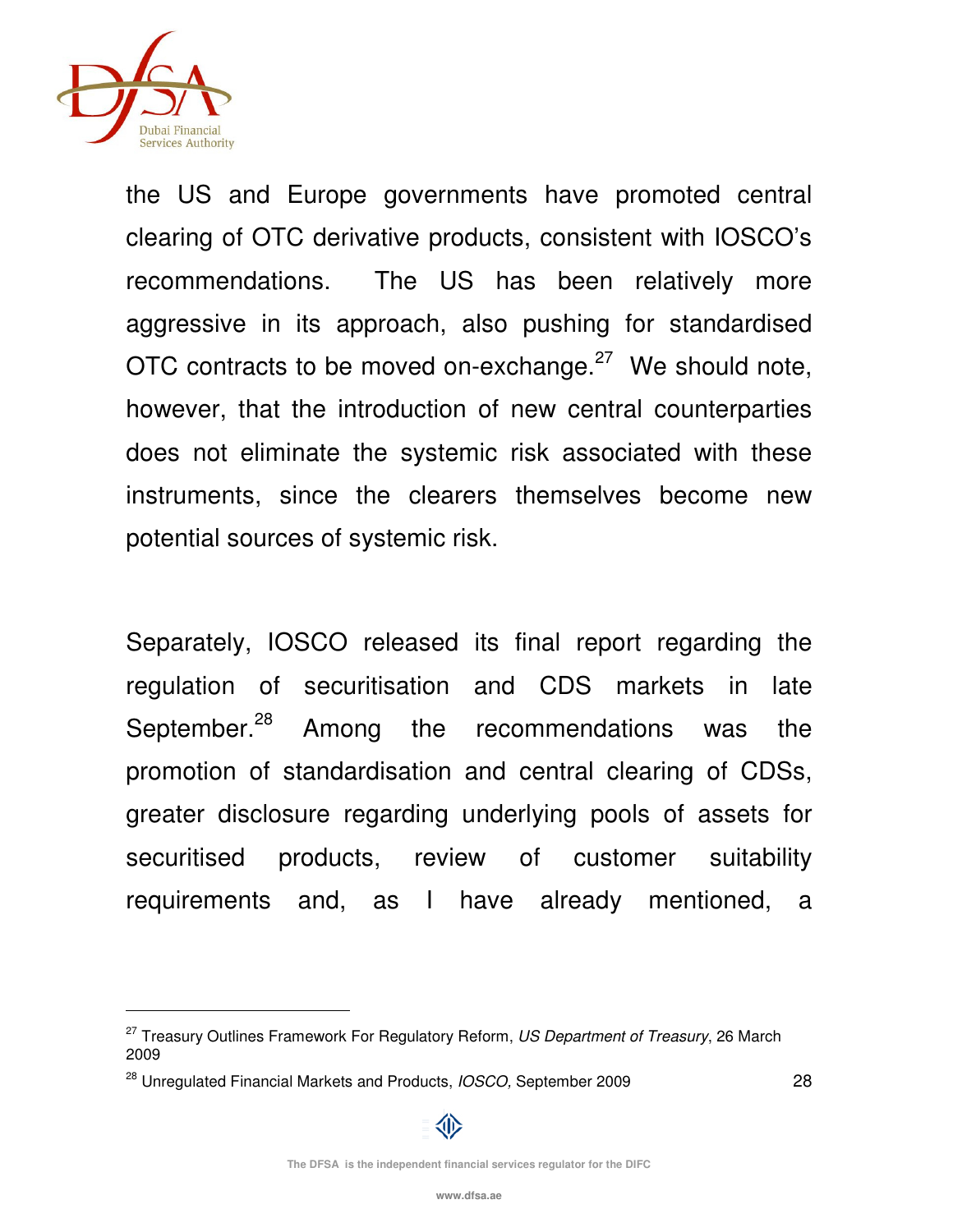

requirement for originators/sponsors of a securitised product to retain an economic exposure over the lifecycle.

# **Hedge Funds**

Before the crisis, the regulation of hedge funds was the subject of considerable international debate. However, in the April Statement, the G20 called for "regulation and oversight to be extended to all systemically important financial institutions, markets and instruments" emphasising that this included hedge funds. IOSCO responded with its Principles for Hedge Funds Regulation, and it is now clear that some form of regulation is inevitable, though there are still arguments, particularly in Europe, about the form it should take. Some of the possible outcomes, especially if they also cover remuneration and taxation, could substantially affect the funds landscape, and it is unlikely that these impacts will be confined to hedge funds in any narrow sense.

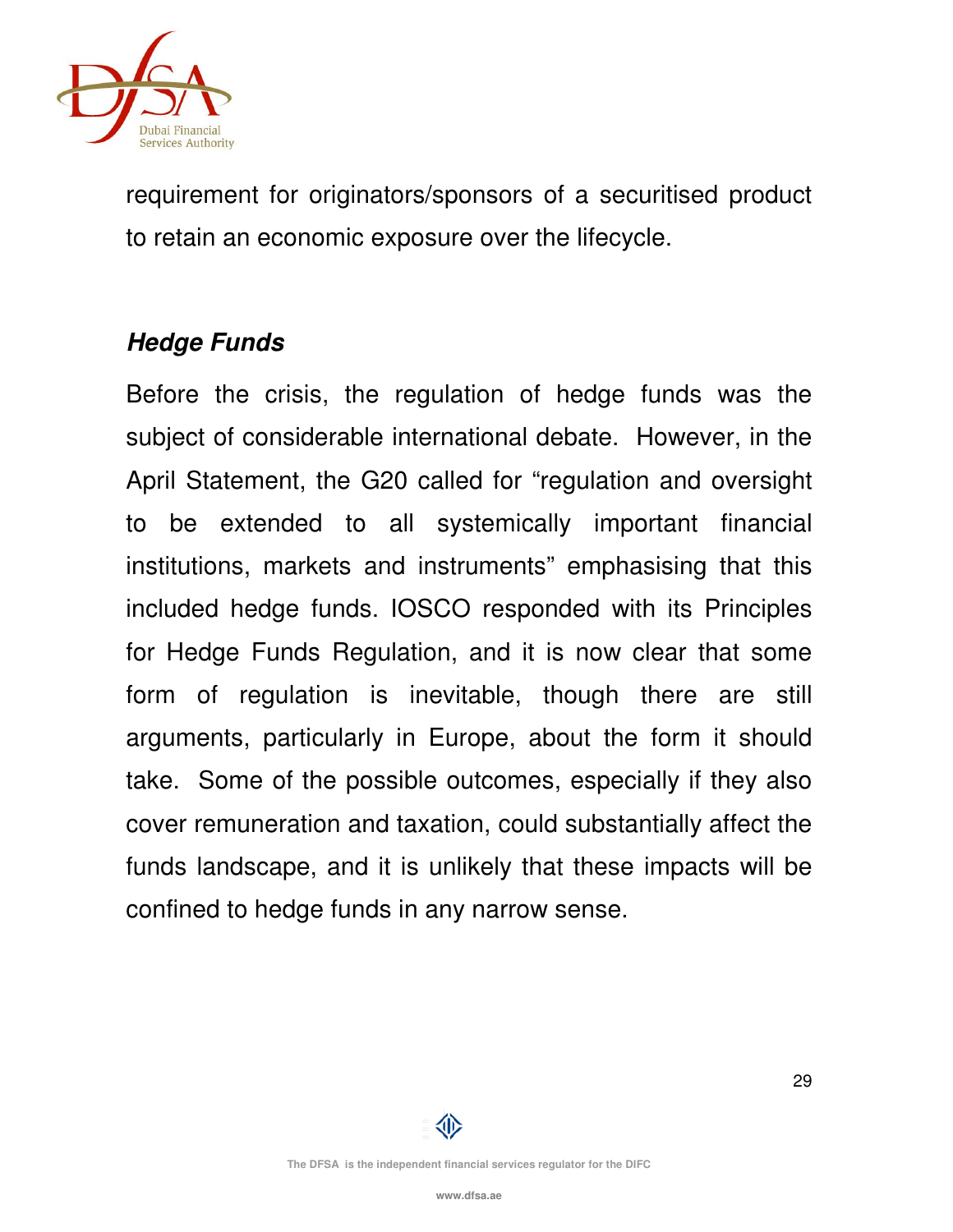

# **Accounting Issues**

The global financial crisis has created a new momentum to align accounting standards. In April this year, the G20 called for efforts toward achieving "a single set of high-quality global accounting standards<sup>"29</sup> and in September the G20 called on the IASB and Financial Accounting Standards Board (FASB) to "redouble their efforts" to achieve convergence. $30$  This came as signs of divergence emerged, with particular regard to the accounting treatment of financial instruments, provisioning and impairment, and off-balance sheet standards. Nonetheless, the IASB and FASB have since indicated that they remain committed to achieving convergence in accounting standards and have increased their accountability by publishing common principles and accompanying deadlines for various aspects of the work. $31$ How difficult this will be, however, has been exposed by the recent skirmishes in the European Union on the subject of fair value and the adoption of IFRS 9. This is, incidentally, a

 $^{29}_{\odot}$  London Summit – Leader's Communiqué, G20, 2 April 2009

 $30$  Meeting of Finance Ministers and Central Bank Governors, United Kingdom [Communiqué], G20, 7 November 2009

<sup>30</sup> <sup>31</sup> FASB and IASB Reaffirm Commitment to Memorandum of Understanding [Joint Statement]. FASB & IASB, 5 November 2009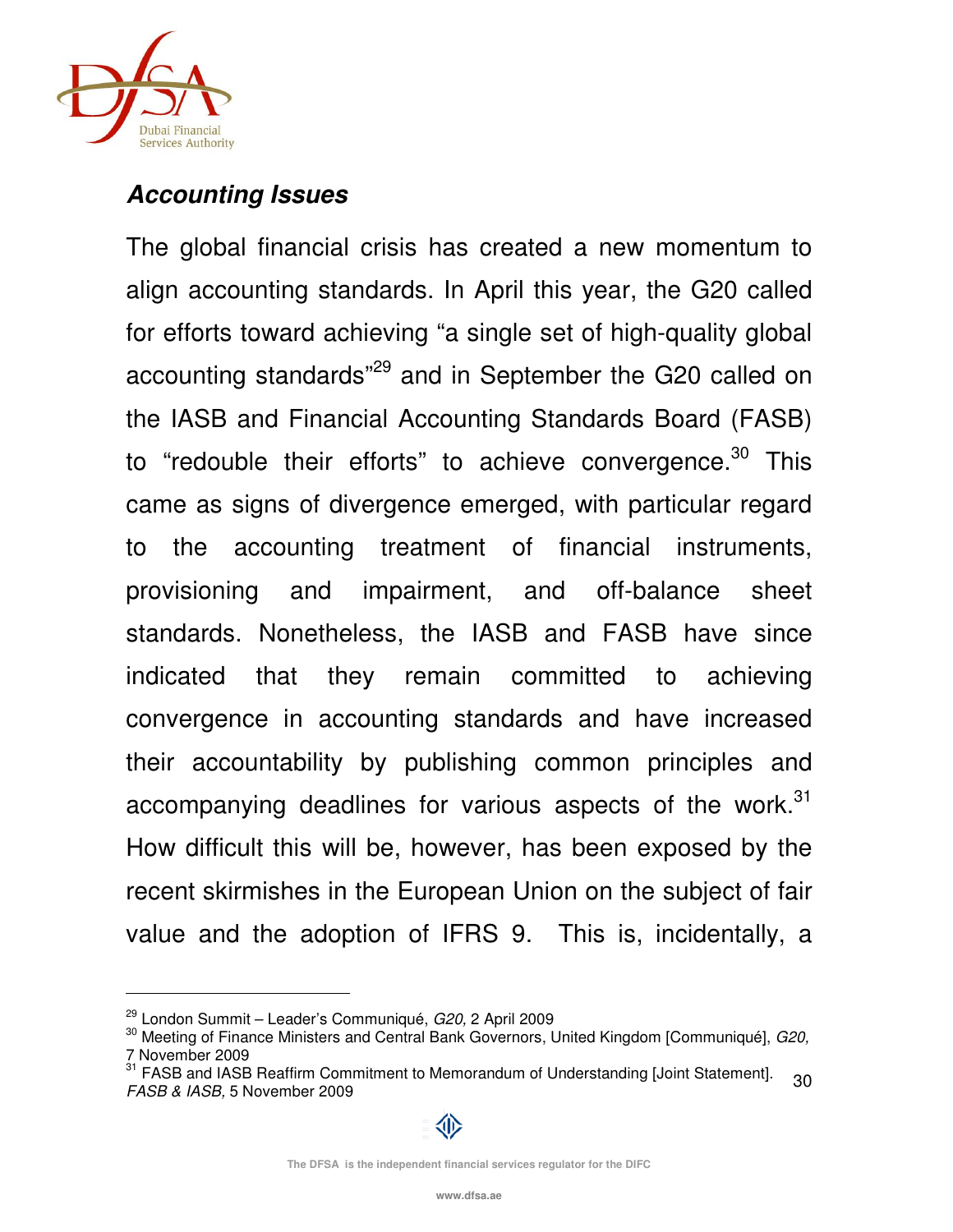

further illustration of how politicised regulatory standards have become.

Somewhere at the intersection between accounting and regulation is the issue of on- and off-balance sheet items. Throughout the crisis, we saw examples of banks bringing offbalance sheet exposures (which had built up significantly) onbalance sheet, driven by reputational considerations rather than contractual obligations. Also, liquidity lines were unexpectedly tapped. Accounting standards-setters may change the criteria for what is on- or off-balance sheet, but wherever the perimeter is drawn, there will be marginal cases and clever evasions. To some extent these will be handled by prudential regulators requiring capital to be held against offbalance sheet exposures. Amendments to Basel II involve increasing capital requirements for liquidity lines to certain offbalance sheet conduits and strengthening supervisory oversight and disclosure of off-balance sheet exposures.<sup>32</sup> However, it will be interesting to see how standards-setters

<sup>&</sup>lt;sup>32</sup> Basel II capital framework enhancements announced by the Basel Committee [Press Release]<sub>31</sub> Bank for International Settlements, 13 July 2009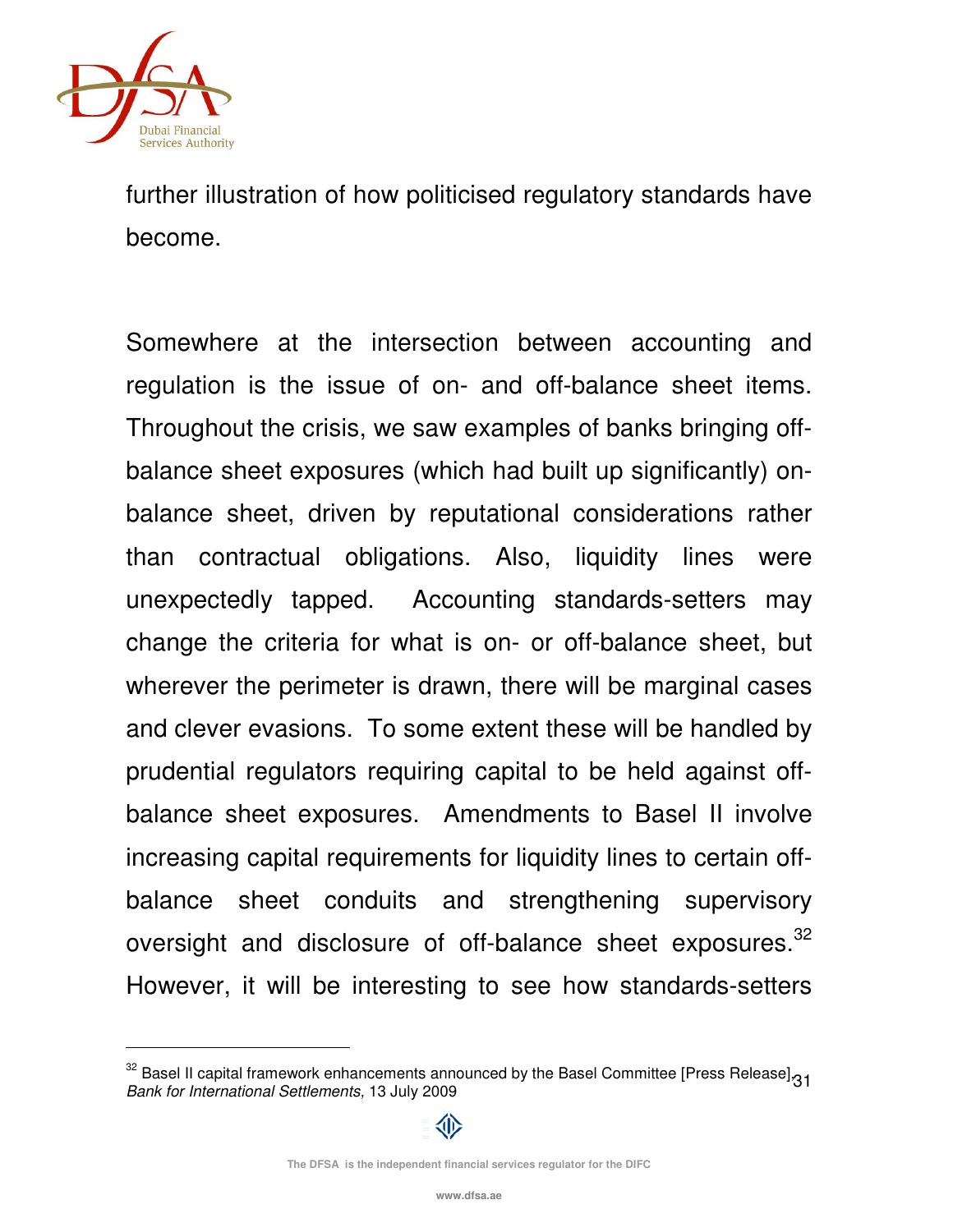

manage to capture the moral obligations that may stem from off-balance sheet items such as special purpose entities particularly during times of distress. In this regard, they may actually have something to learn from Islamic finance, and from the way it has developed the treatment of displaced commercial risk.

## **Governance**

Governance is an issue for all sectors of financial services, and there is a large amount of work going on at both national and international level. Prominent contributions include the Walker Report in the UK, due to be published in its final version this Friday. We are engaged with the IAIS's work to develop governance standards for insurers. Despite the current froth about remuneration, the key issue here is how to strengthen Board oversight of major financial firms. Although the economic theory of externalities is deployed to explain how firms acting in the best interest of their shareholders may nevertheless pose systemic risks, it is apparent that many firms in the crisis did not even act in the best interests of

32

邻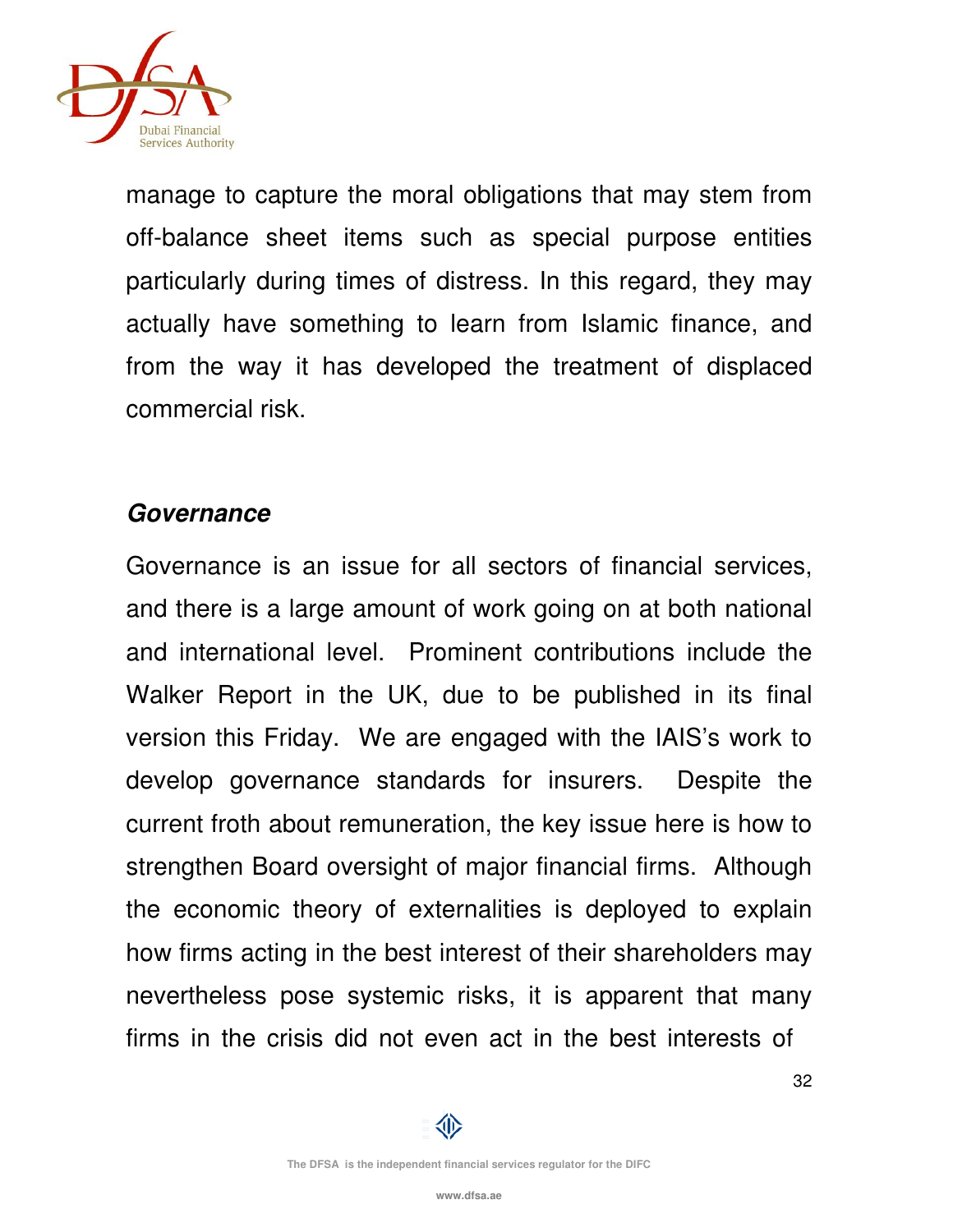

shareholders. One has to wonder what the highly-paid boards of Bear Stearns, Lehmans, Citigroup and AIG were doing, not only as their firms crumbled around them, but in the years before that. This is a topic that would repay much greater study.

We should not expect too much from governance reforms. Every senior regulator knows how hard it is to challenge governance in an apparently successful company, perhaps led by a dominant individual who appears equally successful. But we can nevertheless expect a strengthening of the position of the board, and of the non-executive directors, both in challenging the executive and as channels of communication with shareholders.

#### **Cross-Border Supervision**

The increasingly global nature of financial services necessitates greater co-ordination between regulatory agencies. Insufficient exchange of information and oversight has resulted in increased financial and economic instability.

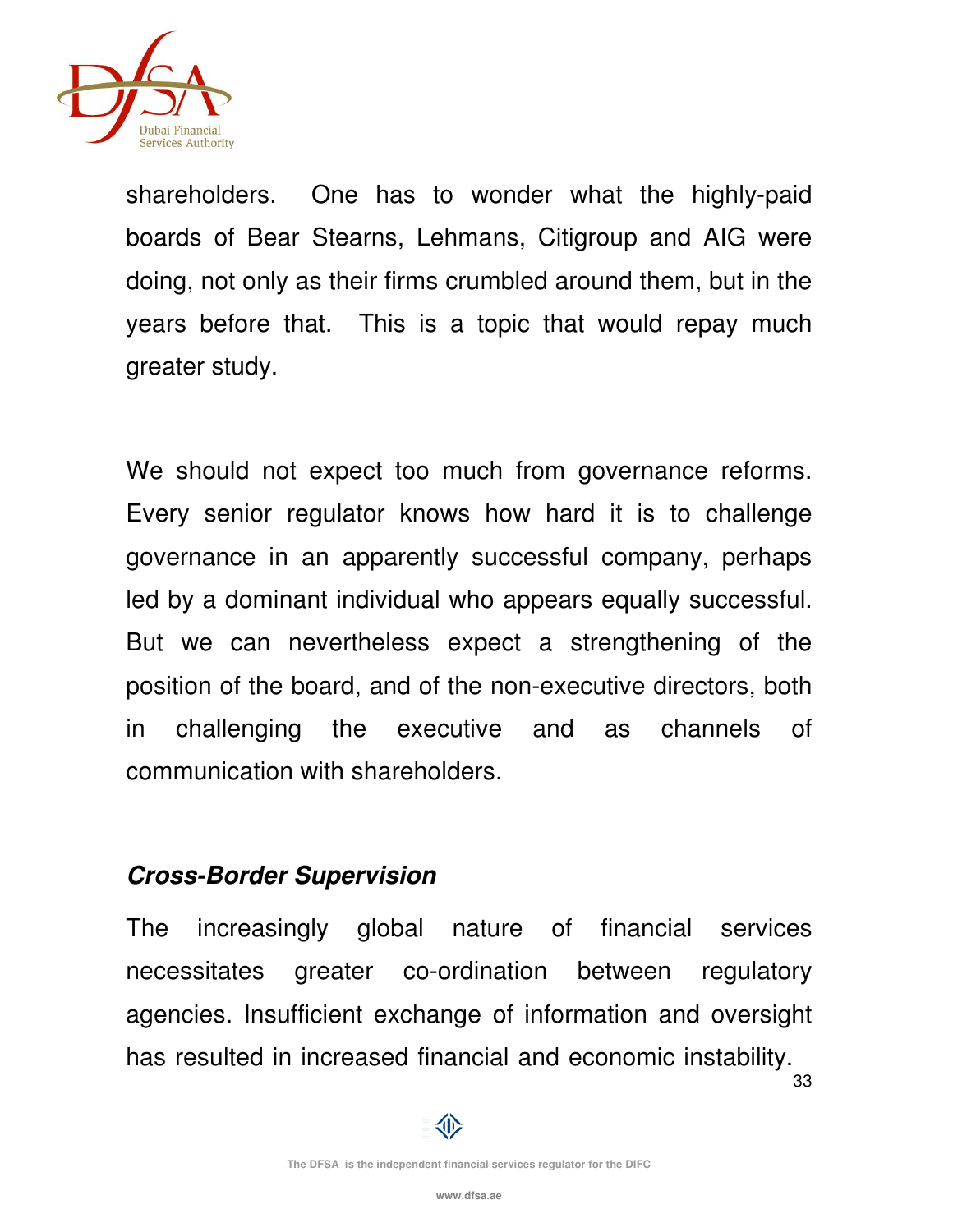

1

A related issue is the flow of funds between a parent company and overseas branches and subsidiaries. Host supervisors (particularly of branches) noted difficulties early on in the crisis in establishing the liquidity position at group level. $33$  In a number of East European States, foreign banks were known to be withdrawing funds to their home country ('home bias') or to jurisdictions considered less risky, impeding the ability for credit provision in local economies. For example, in the case of Lehman Brothers it is understood that the US parent undertook a "cash sweep" of European operations before declaring bankruptcy and selling European operations a few days later.<sup>34</sup> In the UK, the Bank of England estimates that USD100bn worth of Russian deposits were withdrawn in Q4  $2008.^{35}$ 

More specifically, within the European Union, the troubles of the Icelandic banks have raised issues about the passporting concept which lies at the heart of the single market. The

<sup>&</sup>lt;sup>33</sup> Liquidity Risk: Management & Supervisory Challenges, Basel Committee on Banking Supervision, February 2008

 $34$  The great car crash, The Sunday Times, 14 December 2008

<sup>&</sup>lt;sup>35</sup> Total Liabilities, The Economist, 5-11<sup>th</sup> September 2009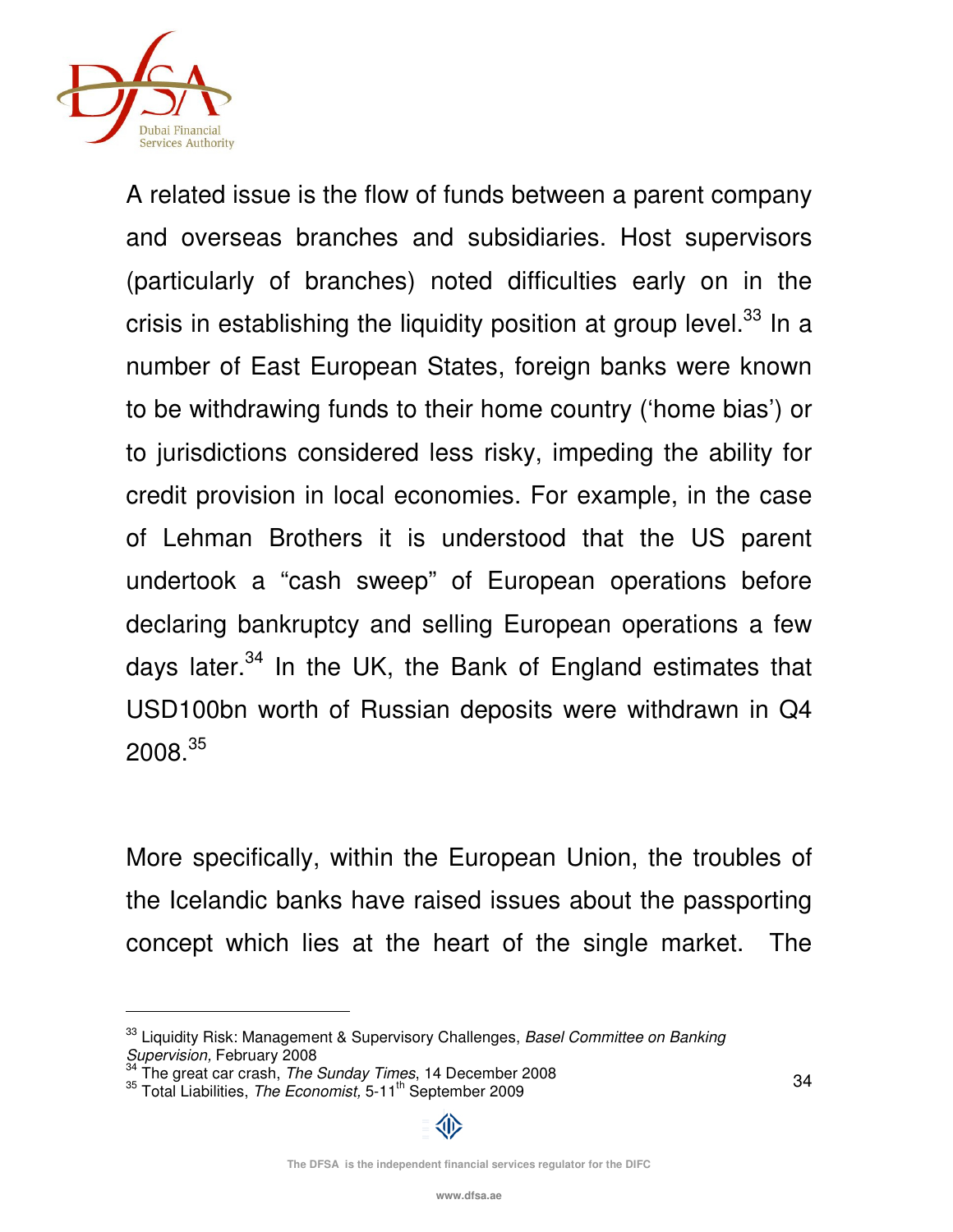

political weight it carries means that it will almost certainly survive in Europe, with strengthening of other parts of the system such as deposit protection regimes. Elsewhere we are likely to see more emphasis on establishing subsidiaries rather than branches. This may also be one of the consequences of requiring larger firms to consider how a failure would be handled – the so-called "living wills" concept. But we should fool ourselves if we believed that solved all our problems. See, for example, the way that AIG sucked liquidity out of its subsidiaries in an attempt to forestall its own failure. And by making firm failure a more predictable event, "living wills" may create new opportunities for arbitrage in the market.

Perhaps the most important completed work at a global level on cross-border initiatives is the Financial Stability Forum's Principles for Cross-Border Co-operation on Crisis Management. The Principles focus on "making advanced preparations for dealing with financial crises and in managing them," and suggest that home authorities coordinate with host

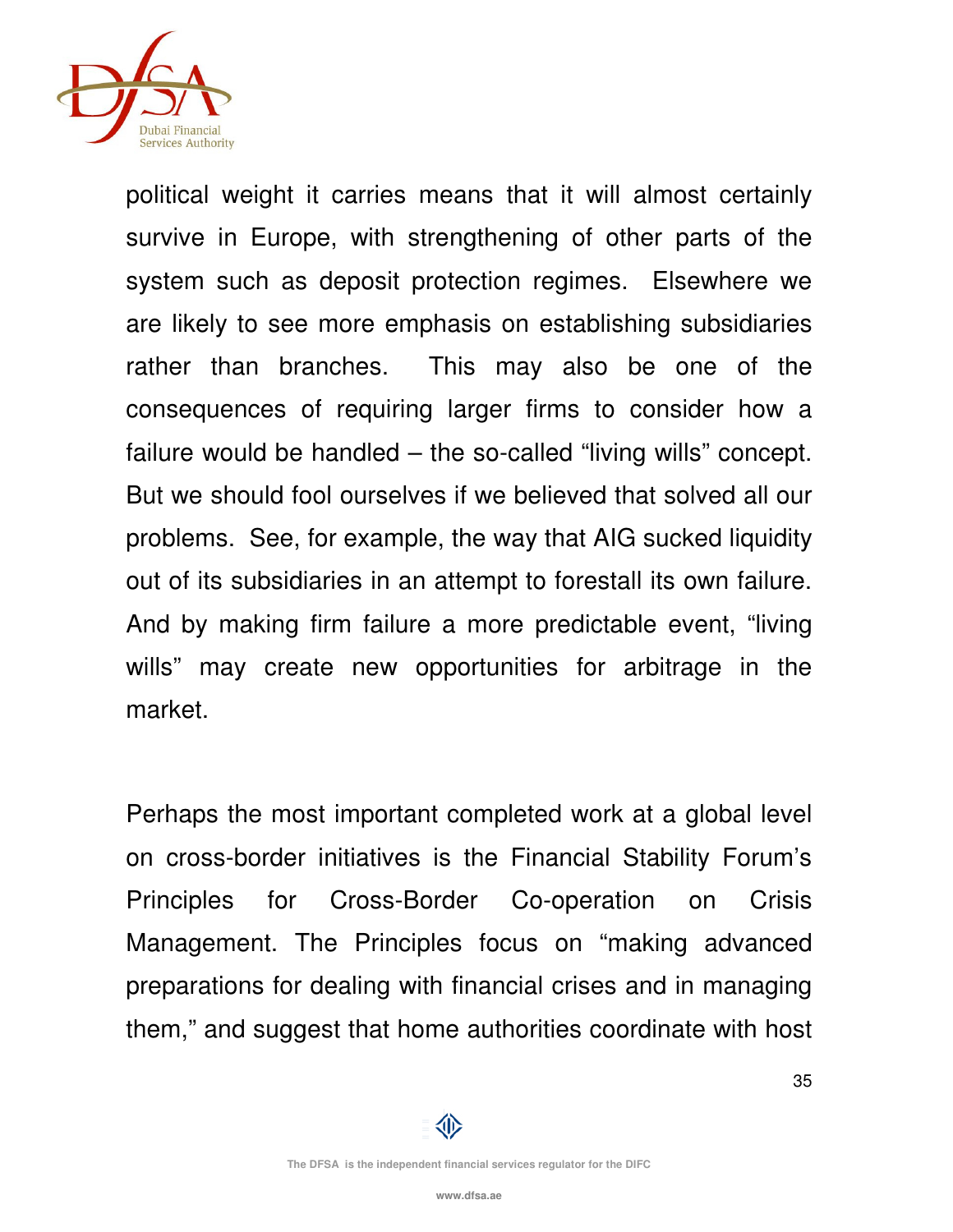

1

countries for "every cross-border bank identified by the FSF as having or going to have a supervisory college" (ie. firms of systemic significance) to eliminate any obstacles to coordinate actions in the midst of a crisis.<sup>36</sup> The November G20 Communiqué called for "the rapid development of internationally consistent, firm-specific recovery and resolution plans and tools by end-2010."<sup>37</sup>

Another part of the Principles, as I have mentioned, concerns what have become known as "living wills" systemically important institutions. The Principles themselves are relatively innocuous. They say that regulators should "strongly encourage firms to maintain contingency plans and procedures for use in a wind-down situation (e g, factsheets that could easily be used by insolvency practitioners), and regularly review them to ensure that they remain accurate and adequate," and "ensure that firms maintain robust, up to date, funding plans that are practical to use in stressed market

<sup>&</sup>lt;sup>36</sup> FSF Principles for Cross-border Cooperation on Crisis Management, Financial Stability Forum, 2 April 2009

<sup>&</sup>lt;sup>37</sup> Meeting of Finance Ministers and Central Bank Governors, United Kingdom [Communiqué], G2g<sub>6</sub><br>7 November 2000 7 November 2009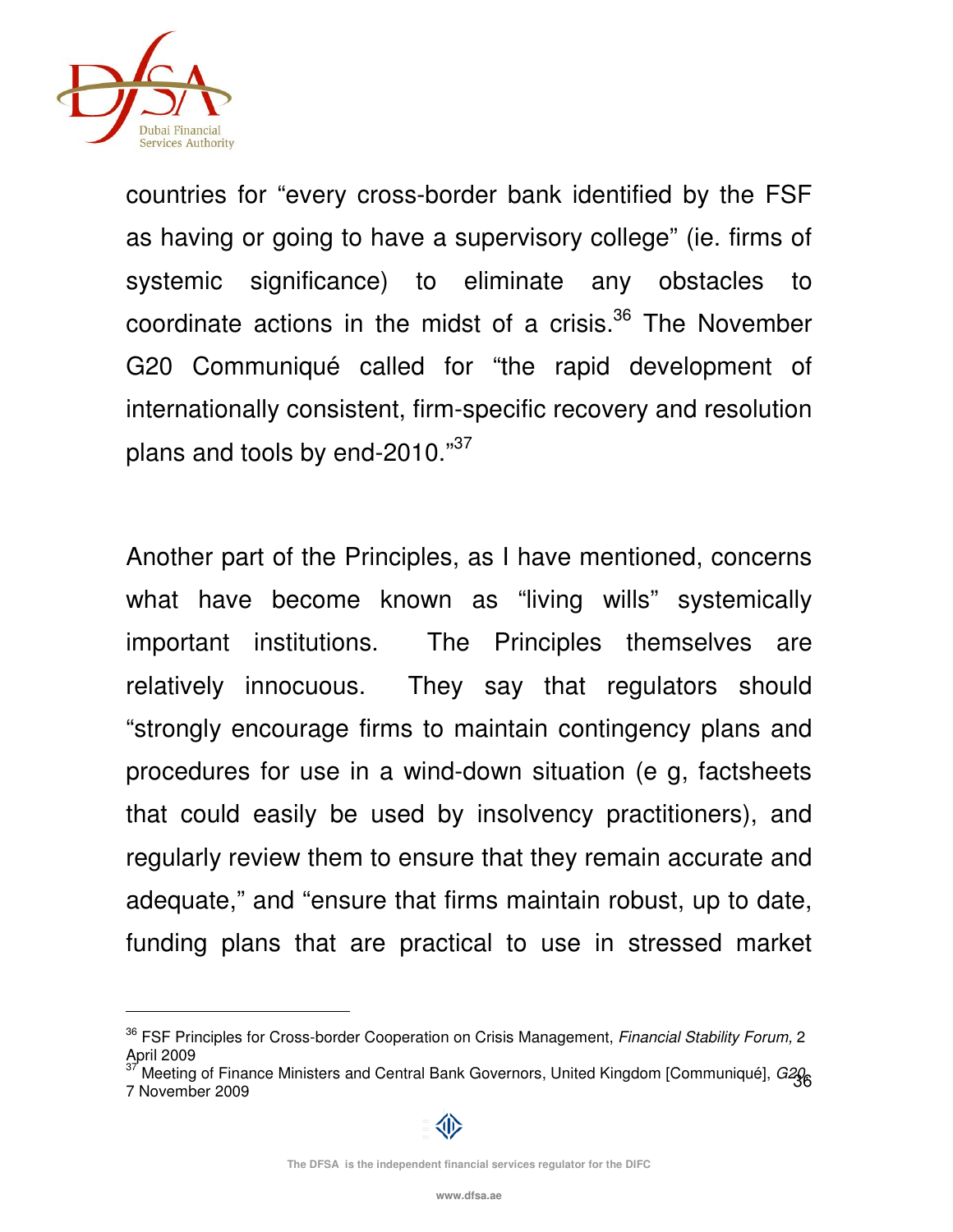

1

scenarios, including where large amounts of foreign currency are required."<sup>38</sup> I have to say, however, that the approach suggested by the UK FSA in its recent discussion paper appears much more complex and costly to maintain, and one must question whether the benefit in a real situation will be worth the cost.

Events over the past few years have elevated the role of supervisory colleges. According to the FSB, supervisory colleges are now in existence for all large, complex financial groups.<sup>39</sup> However, there is clearly work still to do, and being done, on making them more effective and extending their application to the next tier of firms and to single-sector groups. In addition to the work being undertaken separately in banking, insurance and securities sectors, the FSB will determine whether there is a need to develop board principles on a cross-sectoral basis. Again, this highlights the prominent role that the FSB is playing in this changed global regulatory landscape.

<sup>37</sup> <sup>38</sup> FSF Principles for Cross-border Cooperation on Crisis Management, Financial Stability Forum, 2 April 2009 Improving Financial Regulation, Financial Stability Board, 25 September 2009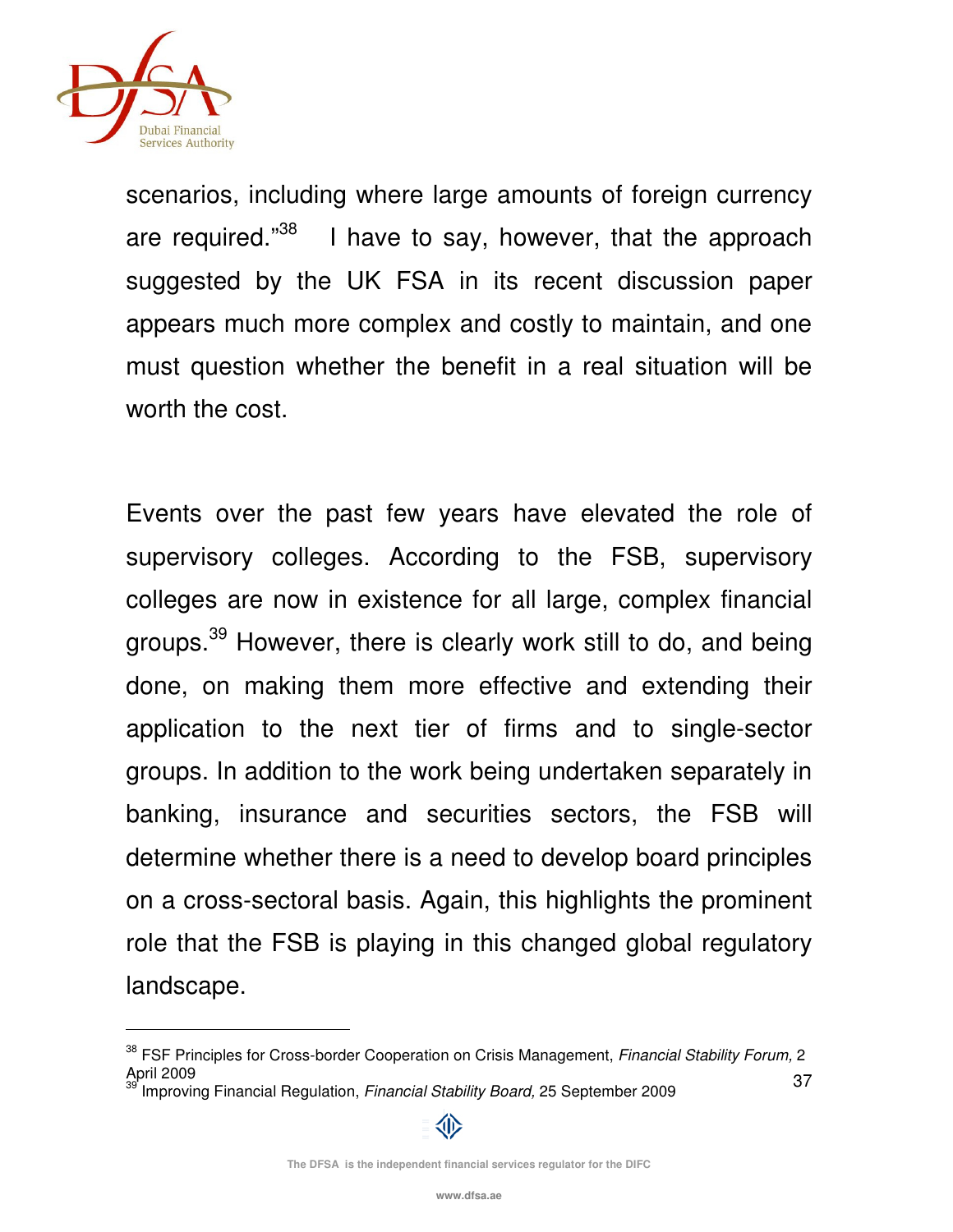

# **2. Impact on Islamic Finance Regulation**

This has been a whirlwind tour of world developments, which has necessarily omitted many significant elements. I now turn to the implications for Islamic finance. Before I do so in detail, let me set an overall context.

Over the last few years, Islamic finance has consistently displayed double-digit growth rates but, depending on the sector and the data you use, is only around 1% of conventional finance. There is no Islamic financial institution of global systemic significance. However, the growth is driven by economic trends which appear sustainable: substantial petrodollar surpluses, especially in the Middle East, and a more general shift of economic power towards Asia. Furthermore, Islamic finance has in many places passed the credibility barrier. The recent \$500 million sukuk issue by GE is a clear example of this. And once Islamic finance is seen as a credible alternative to conventional finance, whether by

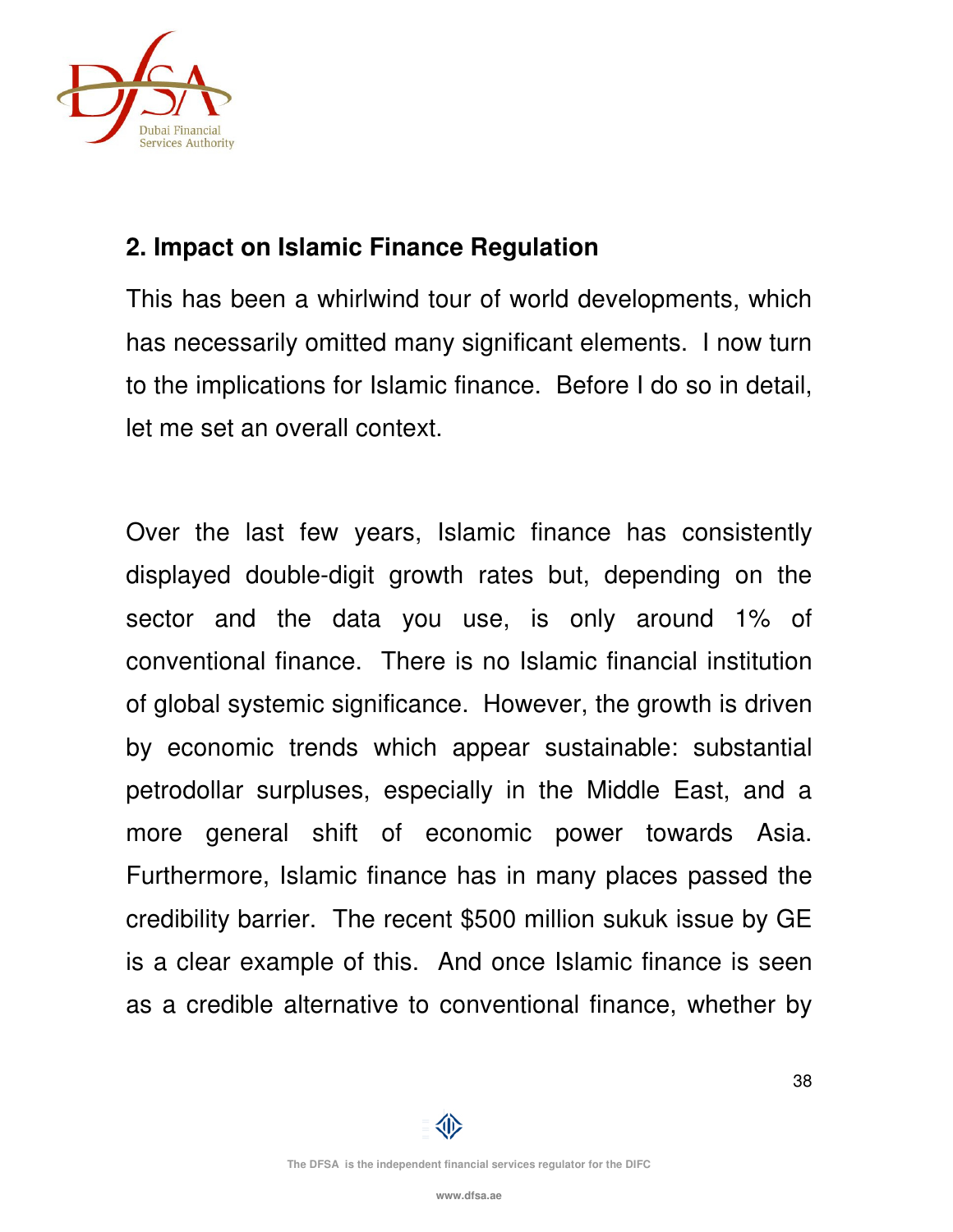

businesses seeking to raise funds or individuals seeking to invest them, then it has the potential to grow substantially.

The global financial crisis has provided an opportunity for Islamic finance, in that the obvious failures in the conventional financial system have at least created a willingness to listen to alternatives. There may still be considerable scepticism, but at least Islamic finance has an opportunity to show what it can do. There is also an opportunity for the institutions of Islamic finance (the IFSB, AAOIFI, Islamic Development Bank, and so on). To be frank, the conventional standards-setters have their hands so full with the crisis that even those that had previously been inclined to take an interest in Islamic finance have backed away. That gives the Islamic finance world time to get its house in order. But if it does not do so, then in a rather short time it will face more powerful conventional regulatory bodies that will do the job for it  $-$  and perhaps not in the way it would choose. There is real time pressure here.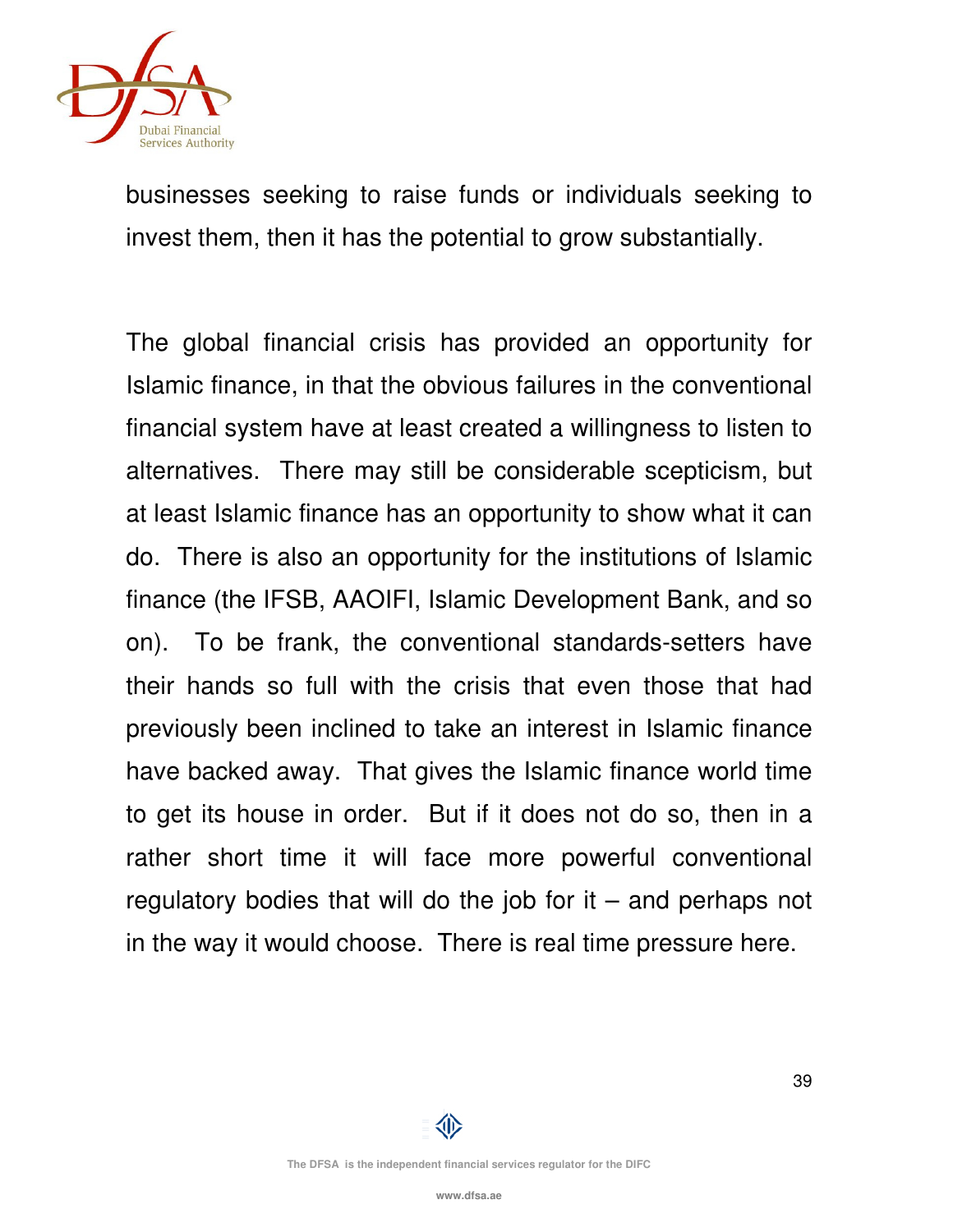

I shall discuss the impacts on Islamic finance in the reverse order to that in which I discussed regulatory developments, beginning with the substance of the international standards. Here the impacts will be largely technical. They will be significant for the agendas of both the IFSB and AAOIFI, but many of them will be in some sense "business as usual".

## **The Impact of International Standards**

In the category of "business as usual", I include most of the developments in accounting standards, and in the Basel regime. There will be work to do to adapt these to the specificities of Islamic finance. There will also be work in the area of group supervision and group consolidation. There has been very little work on how to consolidate Islamic entities at group level, and even less on how to consolidate them with conventional firms. But this is clearly the way the world is moving. These areas of standards development will be intellectually demanding, but it is work that, collectively, we know how to do.

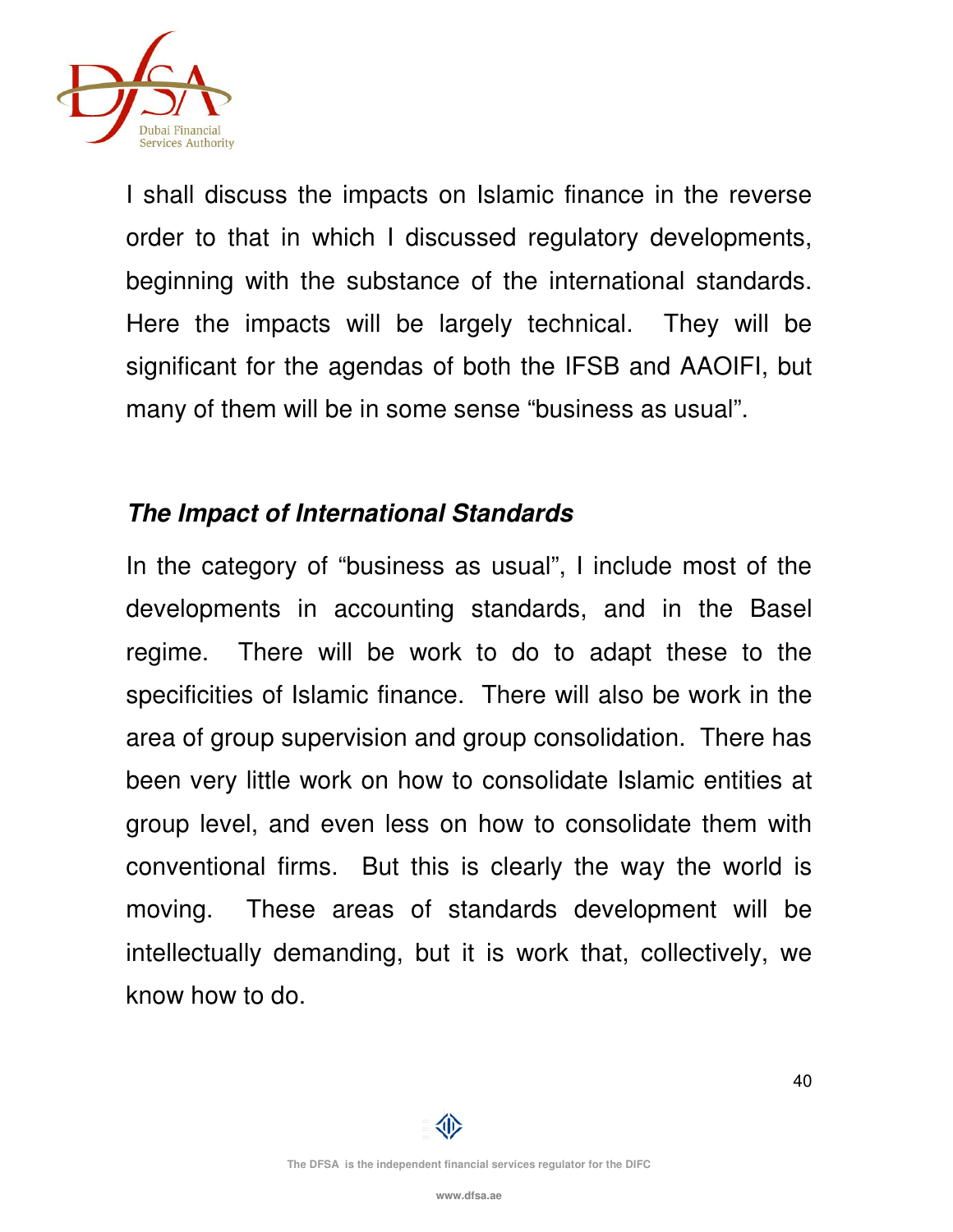

There will be other areas where we shall need to watch the developments in conventional standards-setting, to ensure that they do not have unintended consequences for Islamic finance. For example, some of the developments in the regulation of asset-backed securities could easily be drafted so as to have unintended consequences for the sukuk market. So regulators with an interest in Islamic finance need to be engaged with the agendas of the conventional standardssetters.

They will also need to take account of the growing "substance over form" consensus in the conventional world. Conventional finance has had its fingers burnt more than once by "form over substance" approaches, for example with finite reinsurance and "liquidity guarantees" for structured investment vehicles, as well as with the credit enhancement business to which I referred earlier. So, while acknowledging the importance in Islamic finance of the early Islamic contract forms, on which so much jurisprudence exists, I believe the global system will, nevertheless, expect accounting and

![](_page_40_Picture_4.jpeg)

⑩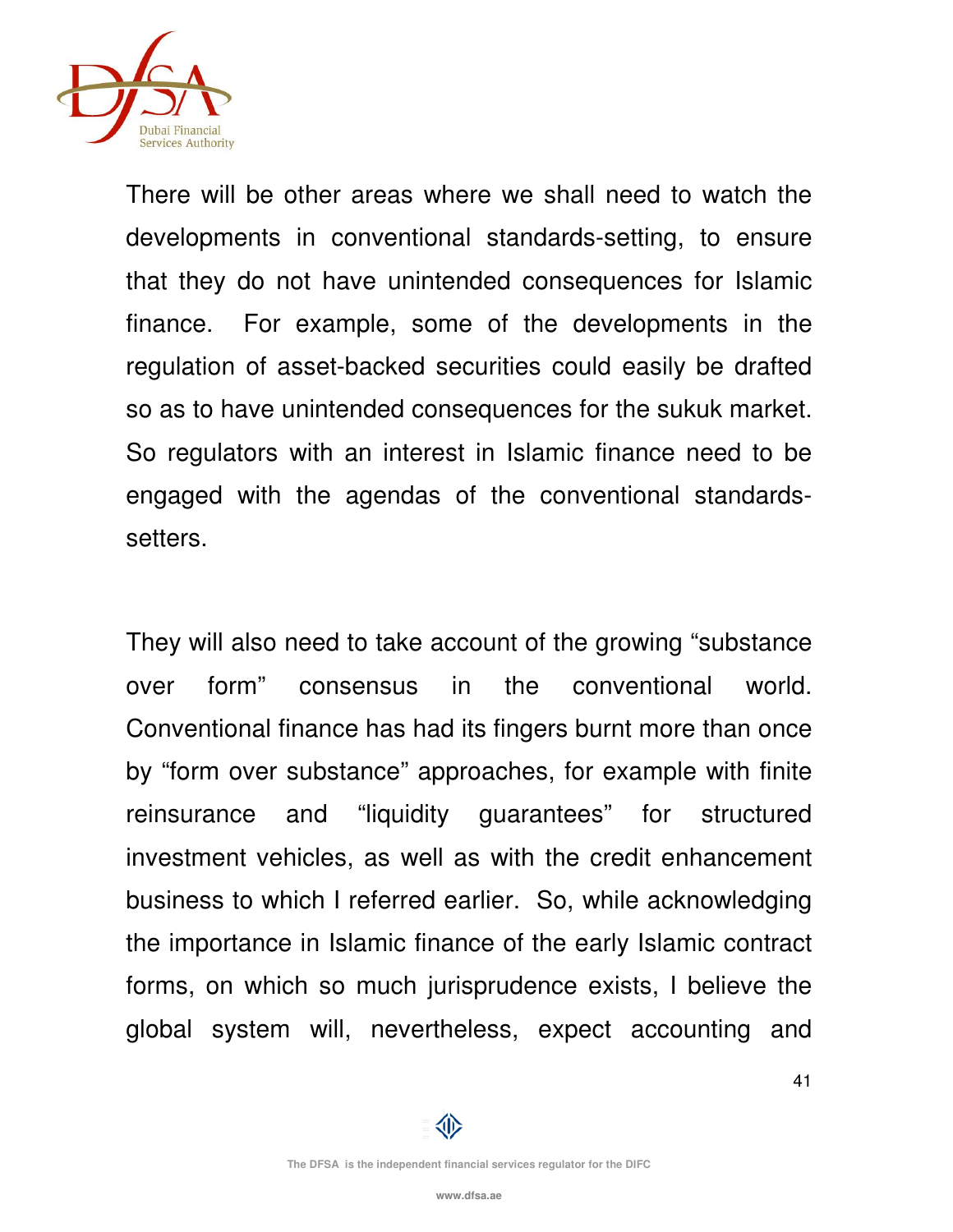![](_page_41_Picture_0.jpeg)

prudential standards that reflect the economic reality of the transactions, and disclosures that reflect the true economic risks. For example, if good Shari'a-compliant ways of providing third-party credit enhancement for sukuk become established, then the writers of that protection should account for it, and hold capital against it, in substantially the same way as their conventional counterparts.

There are three areas of standards-setting that perhaps deserve a little more attention. The first is deposit insurance. It is clear that deposit insurance schemes will become more widespread. Indeed, it is possible that they will in time become effectively a pre-condition for banks to do business across borders. How will they apply to Islamic banking, and what will be their coverage? In particular, will they apply to Profit Sharing Investment Accounts (PSIAs)? I have previously expressed the view that a PSIA is not a deposit, and I stick to that. But if that is the case, then Islamic bankers will have to be very clear on the point, and both regulators and customers will need to be clear that PSIAs are not

邻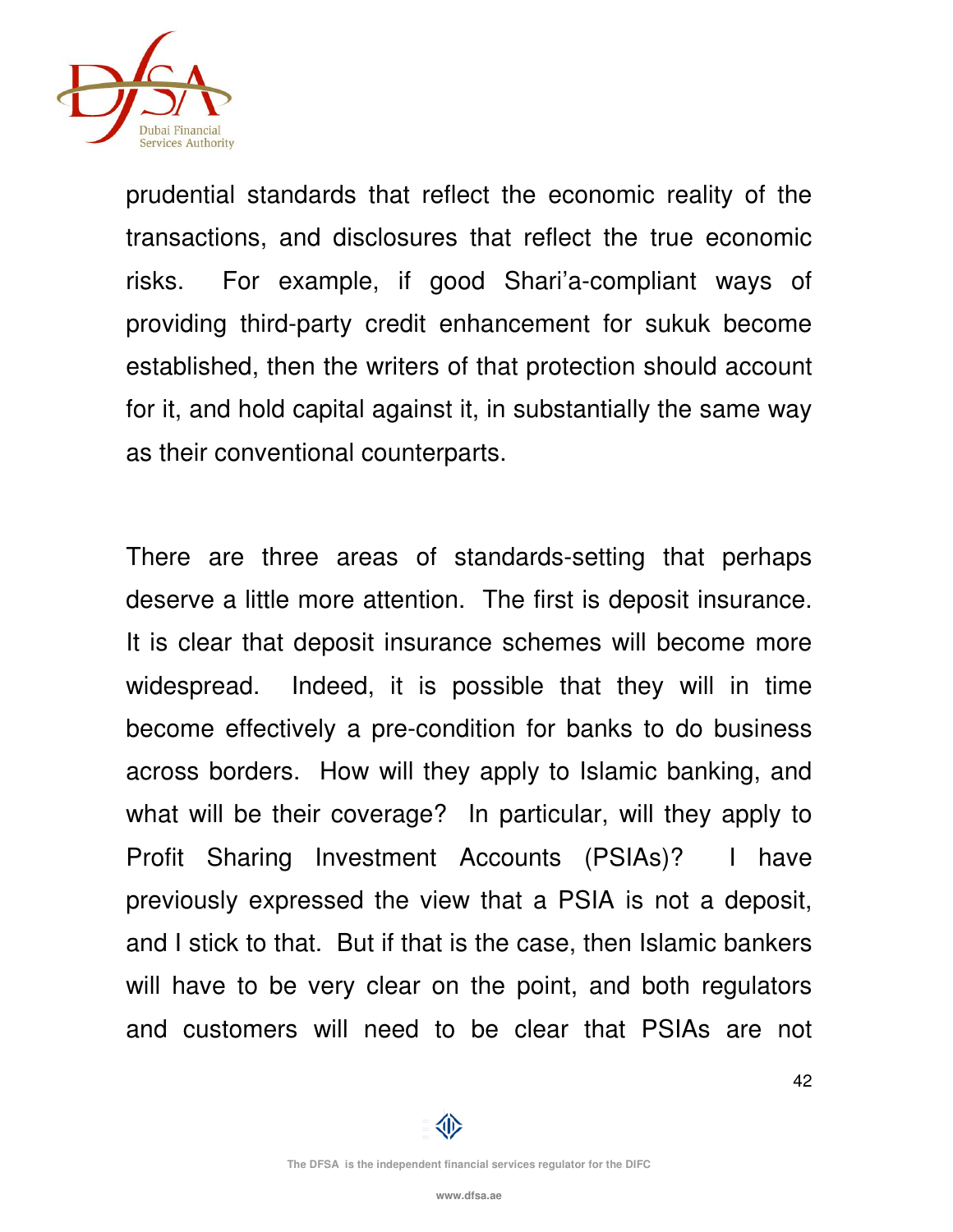![](_page_42_Picture_0.jpeg)

covered by deposit protection schemes.

The second area which deserves more attention is liquidity. So far as liquidity standards are concerned, the issues are essentially technical, but demanding. For example, as Professor Rifaat recently noted, one issue will be the treatment of holders of PSIAs. If indeed they are not depositors, and bear investment risks associated with their accounts, to what extent can they be expected to bear liquidity risks arising elsewhere in the bank (which may, of course, be a largely conventional bank operating a window). $40$ 

At present there are no good liquidity standards either conventional or Islamic. However, they raise the much bigger question of how liquidity is to be ensured, and maintained in a crisis. This means that there must be effective tools for central banks to provide liquidity to Islamic financial institutions without raising the issue of *riba*. I believe this is possible, but the technical work needs to be done now, and

<sup>43</sup> <sup>40</sup> INTERVIEW-Islamic finance board aims to set liquidity standards, Reuters, 5 November 2009

![](_page_42_Picture_5.jpeg)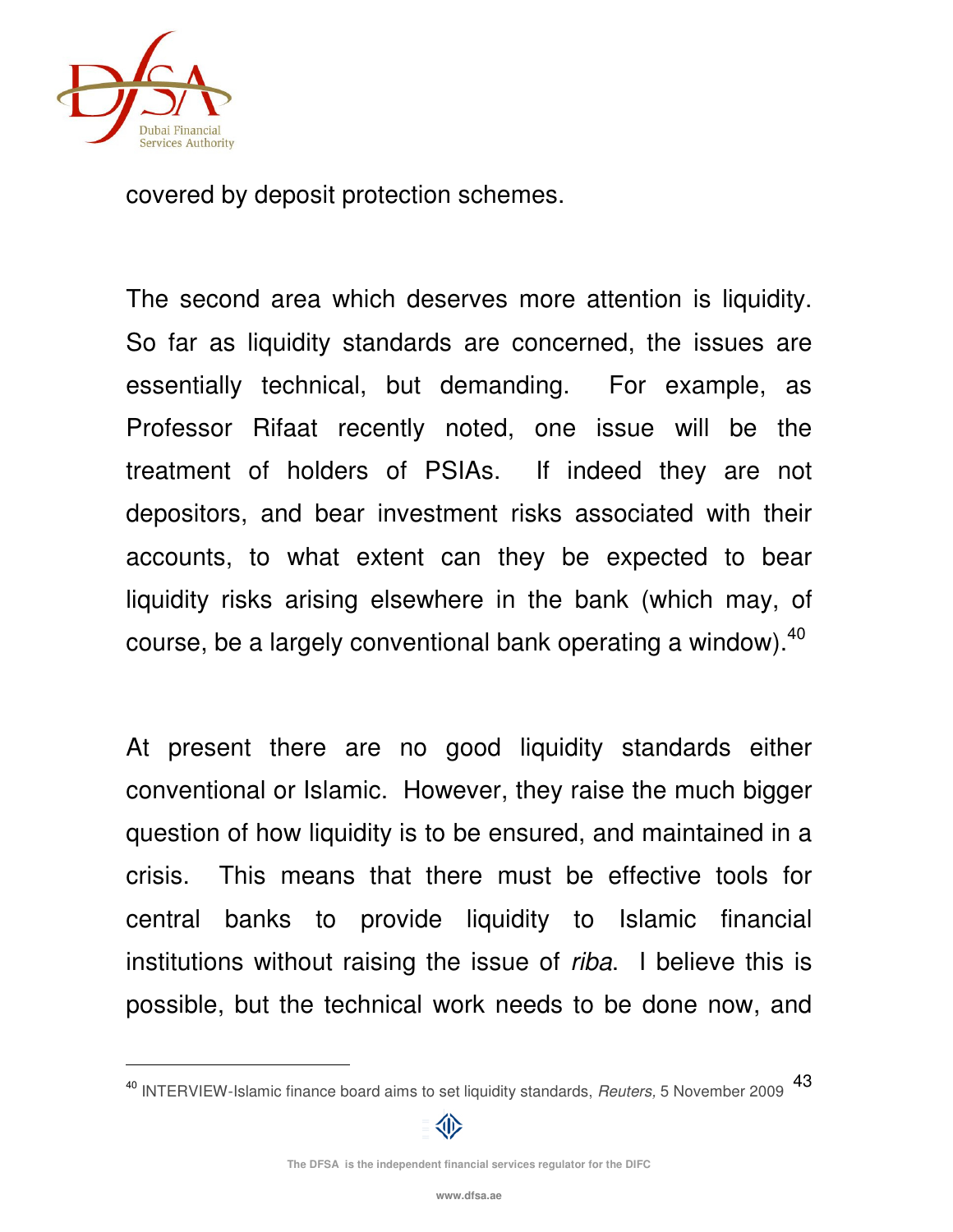![](_page_43_Picture_0.jpeg)

central banks need to have the instruments on their shelves ready to use, not be scrabbling around trying to draft the contracts when a bank is in trouble. But even more important, Islamic firms must have a wider range of options to manage their own liquidity, including a functioning Islamic money market. I also suggest that the Commodity Murabaha principle on which much short term funding is based needs to change, or at least to be supplemented by other principles. This is partly because of its inherently unsatisfactory nature, with a distinct air of "smoke and mirrors", partly because of its inherent transaction costs, but also because there will come a point where commodity markets are overwhelmed, in the sense that even short-term real ownership of an actual commodity cannot be assured. When this happens, I suspect that the scholars will call a halt.

The money market issues are of course being addressed, and we have had an involvement with the IFSB's work in this area. But what we now need is a real will to implement. If Islamic finance is to grow from 1% of the world market to 10%, or

![](_page_43_Picture_4.jpeg)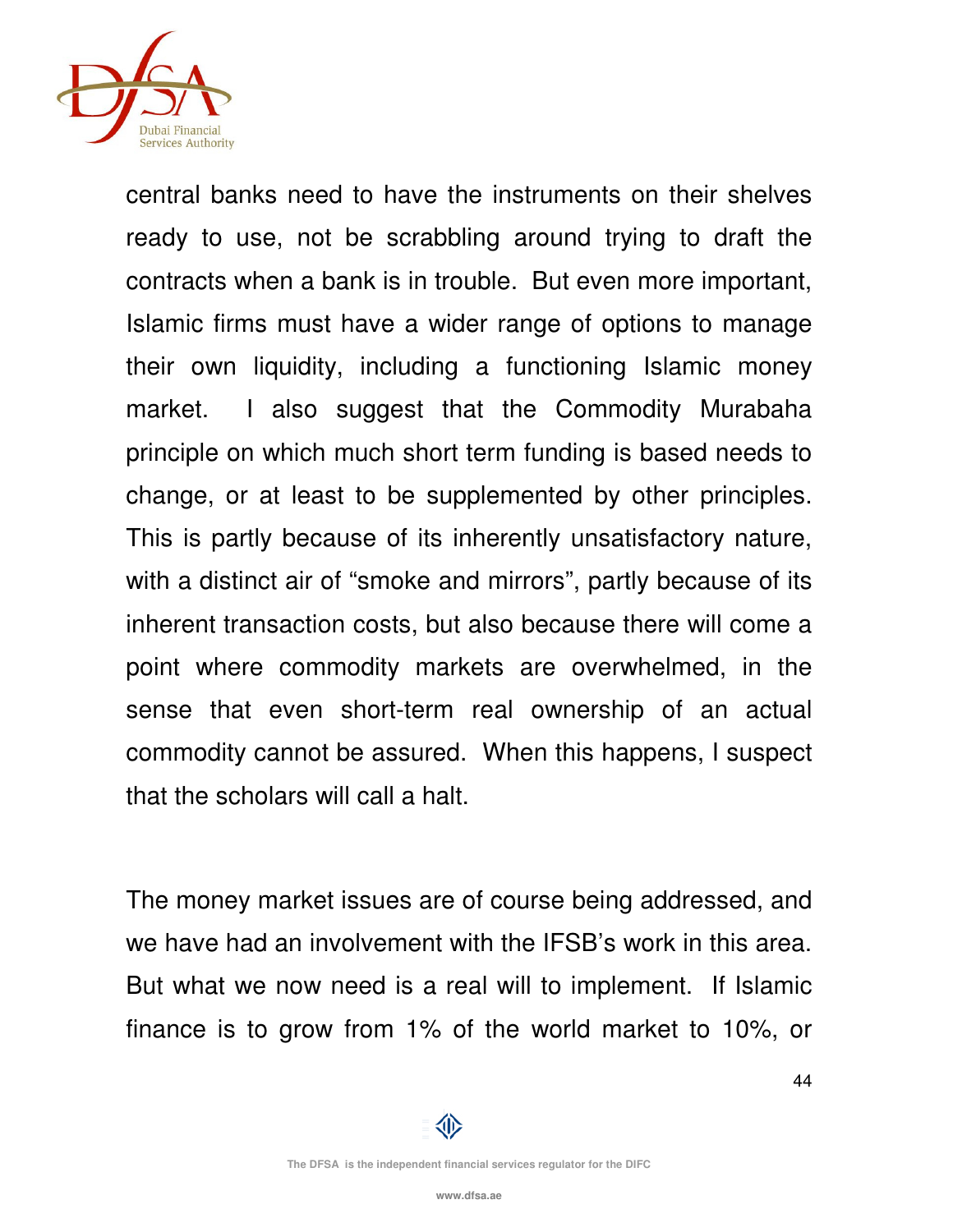![](_page_44_Picture_0.jpeg)

even 3%, it desperately needs to develop its infrastructure, of which a functioning money market is just one part.

The third area is governance. At first sight this may seem surprising, since the governance reforms under discussion do not seem obviously to impact on Islamic finance. However, Islamic finance has problems of its own. The IFSB's work on governance standards for collective investment schemes and Takaful shows how some Islamic structures have conflicts and incentives different from those of conventional finance, and proposes ways to manage these. In addition, there are of course the structures of Shari'a governance. There is a real risk in all this that Islamic finance will wind up with multiple – and expensive – governance structures, at a time when the core governance standards relating to Board responsibility are becoming more demanding. I do not have any easy solution to this, but I believe we do need to look again at governance standards.

![](_page_44_Picture_3.jpeg)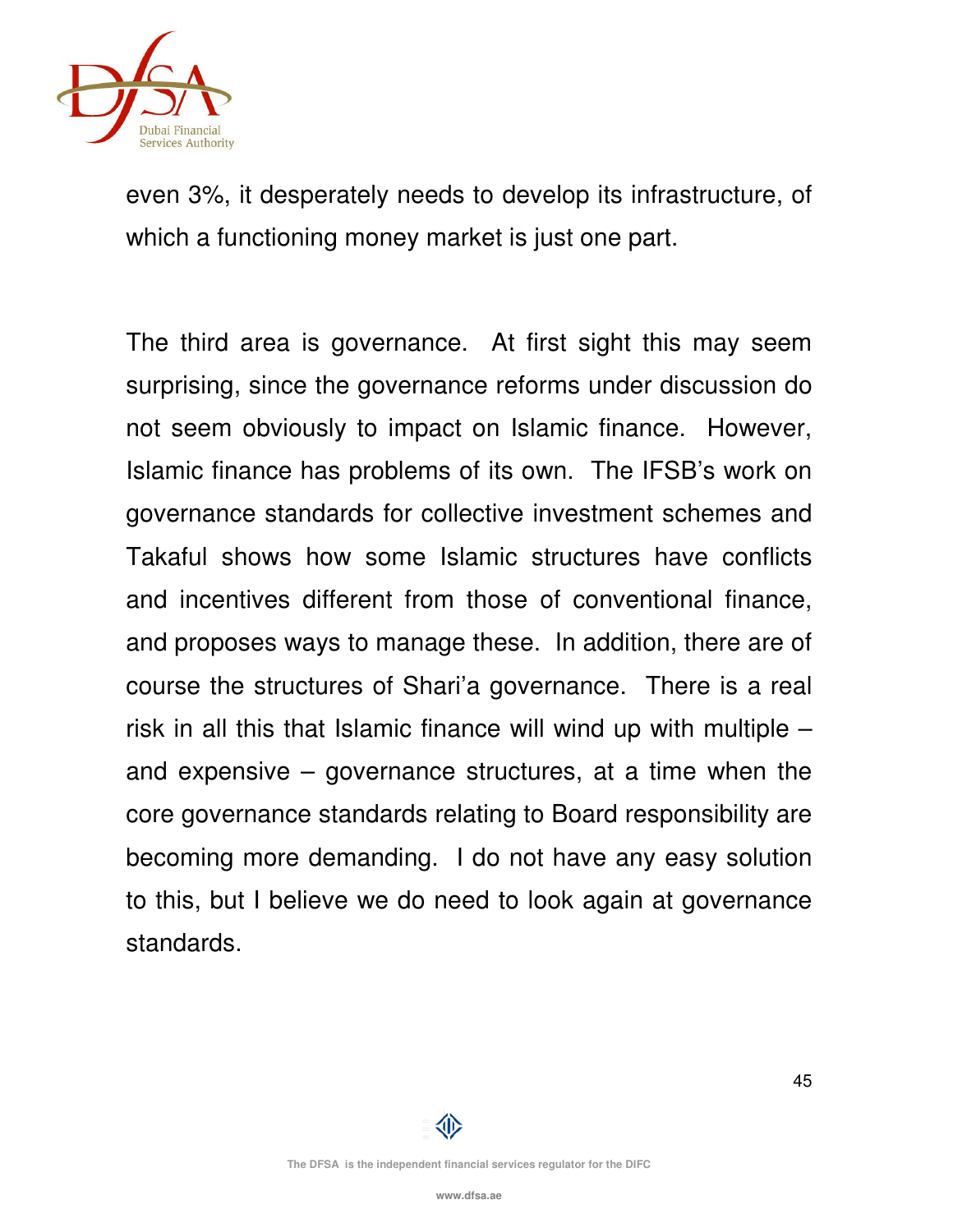![](_page_45_Picture_0.jpeg)

We also need to reduce the burden, especially the cost burden, of Shari'a governance. This will involve both reducing the need for Shari'a approvals, for example through increased contract standardisation, and increasing the supply of scholars. This, I believe, will involve creating a more formal training framework and professional structure, perhaps like that of my own profession, accountancy. It may be that in the future the key Shari'a assurance will come from firms rather than individuals, though of course the reputation of any firm will depend on the quality of the leading individuals within it.

# **National Regulatory Structures**

I now turn to the structures of national regulation.

46 First, whether or not you like the jargon of "macro-prudential regulation", it is clear that national regulators will have their eyes even more firmly on issues of systemic risk, and will be expected to ensure that no significant institution escapes their regulation. We occasionally hear calls for Islamic finance to be regulated by some specialist supranational body, rather

![](_page_45_Picture_5.jpeg)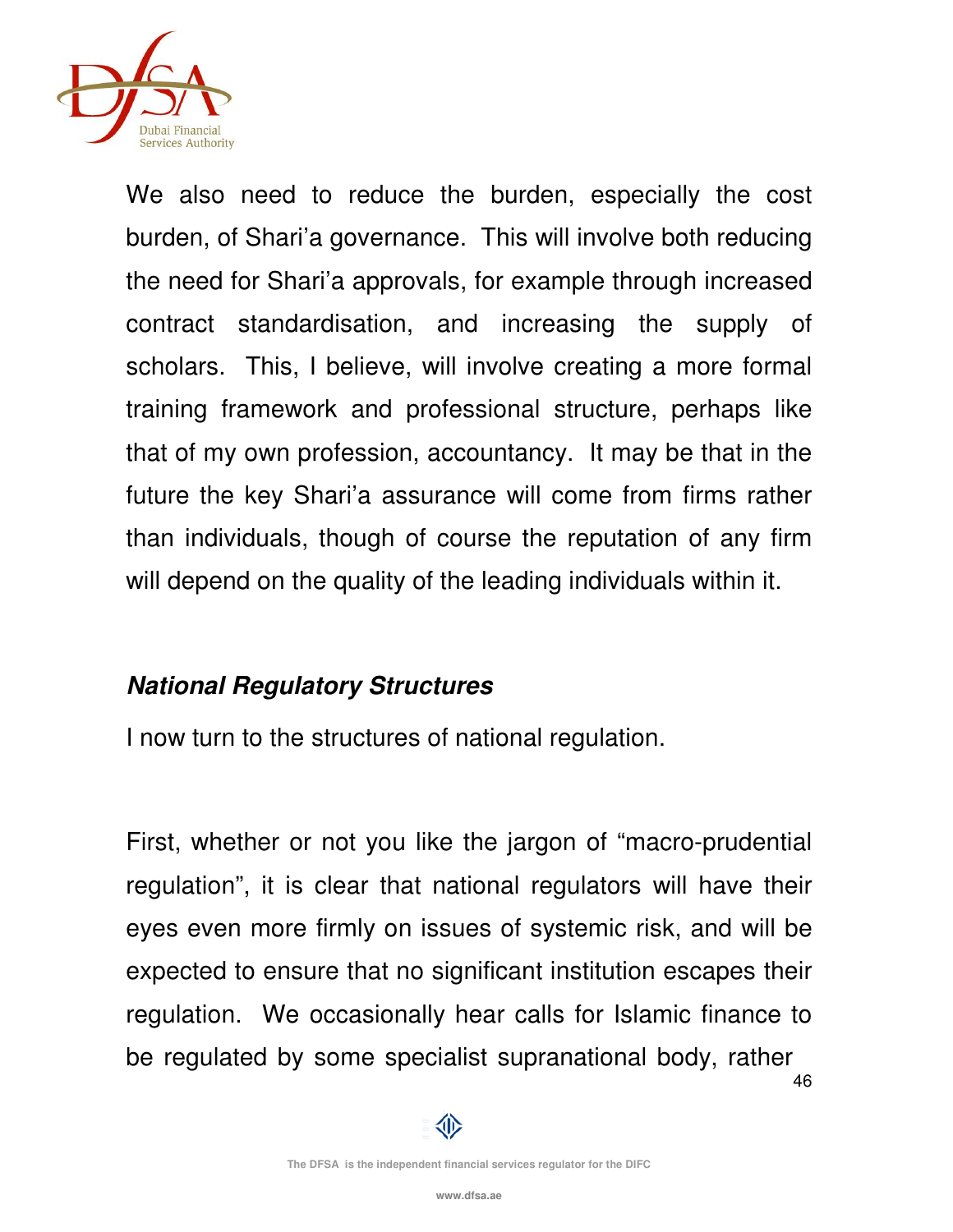![](_page_46_Picture_0.jpeg)

than by local, national regulators. It is more obvious now than ever that these are pure pipe-dreams. They will not happen.

But how will the trend towards integrated regulation at national level bear on Islamic finance. In principle, it should be helpful. It has been remarked many times that the structures and products of Islamic finance tend to cross traditional boundaries. A very obvious example is a PSIA, which tends to look very like a collective investment fund embedded within a bank. In principle, an integrated regulator should be able to deal more effectively with unusual structures and products, and this should be helpful to Islamic finance.

There are, however, two big reservations. The first is that any change in regulatory structures is inevitably disruptive. I saw the creation of the current twin-peaks structure in the Netherlands, and I know how long it took to make it work, to put staff in the right places, to establish working relationships, and so on. Some of my colleagues saw the creation of the

47

邻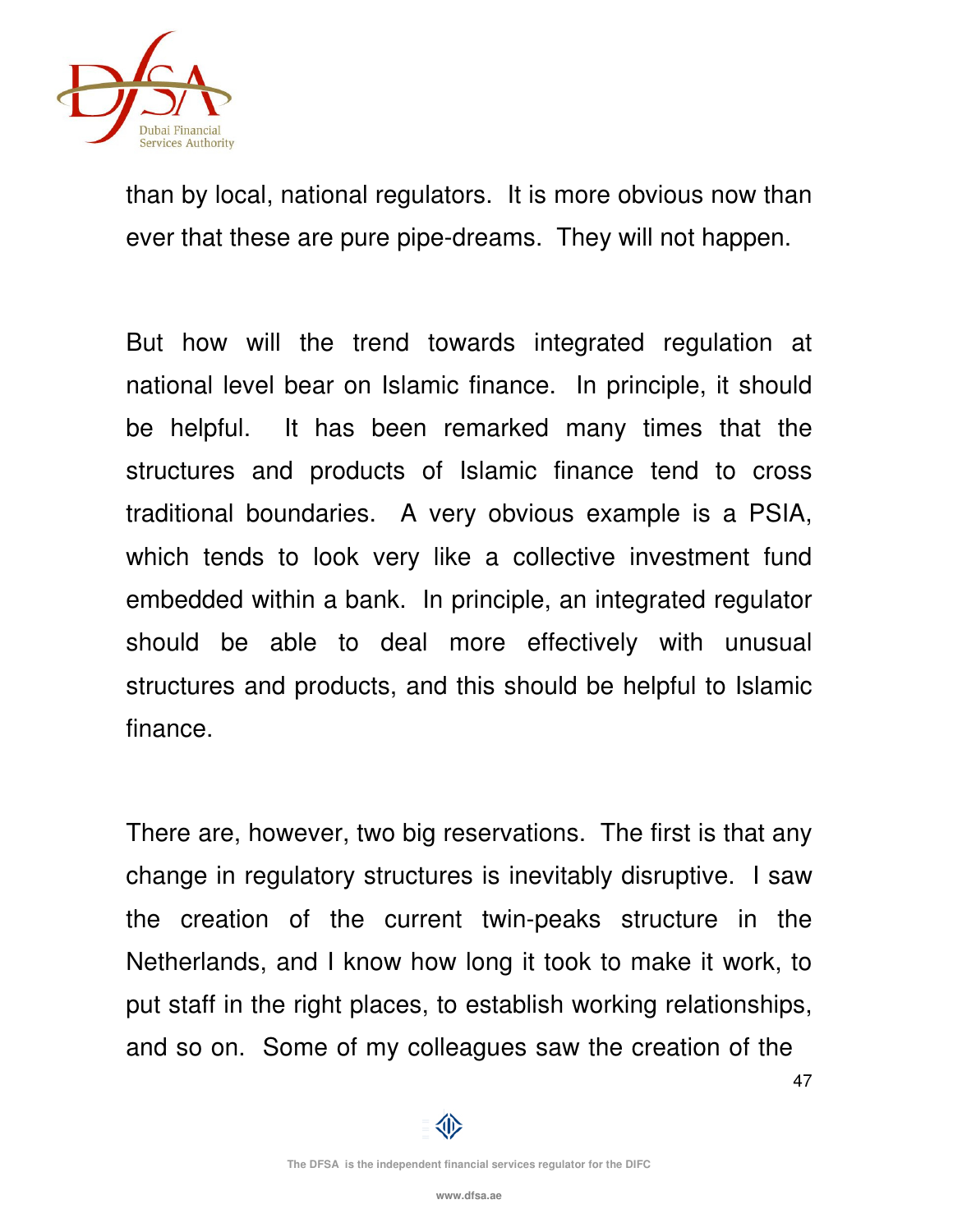![](_page_47_Picture_0.jpeg)

UK FSA. Any national regulatory change will in fact delay the development and implementation of new regulation for at least a couple of years, even if the eventual product is better.

The second, and more important, point concerns the standards that a new regulator will apply, and it is here that I must return to the subject of the international regulatory architecture.

#### **The International Architecture**

48 I observe first that, even though both AAOIFI and the IFSB have now generated a series of standards, they are relatively little applied. Many countries with substantial ambitions in Islamic finance have scarcely made a start in transposing those standards into their national regulatory regimes. In a way, this is not surprising. The same could have been said a few years ago about the standards of IOSCO and the IAIS. What changed the situation, and considerably raised the status of those bodies, was the FSAP programme, which started assessing jurisdictions against some of those

![](_page_47_Picture_5.jpeg)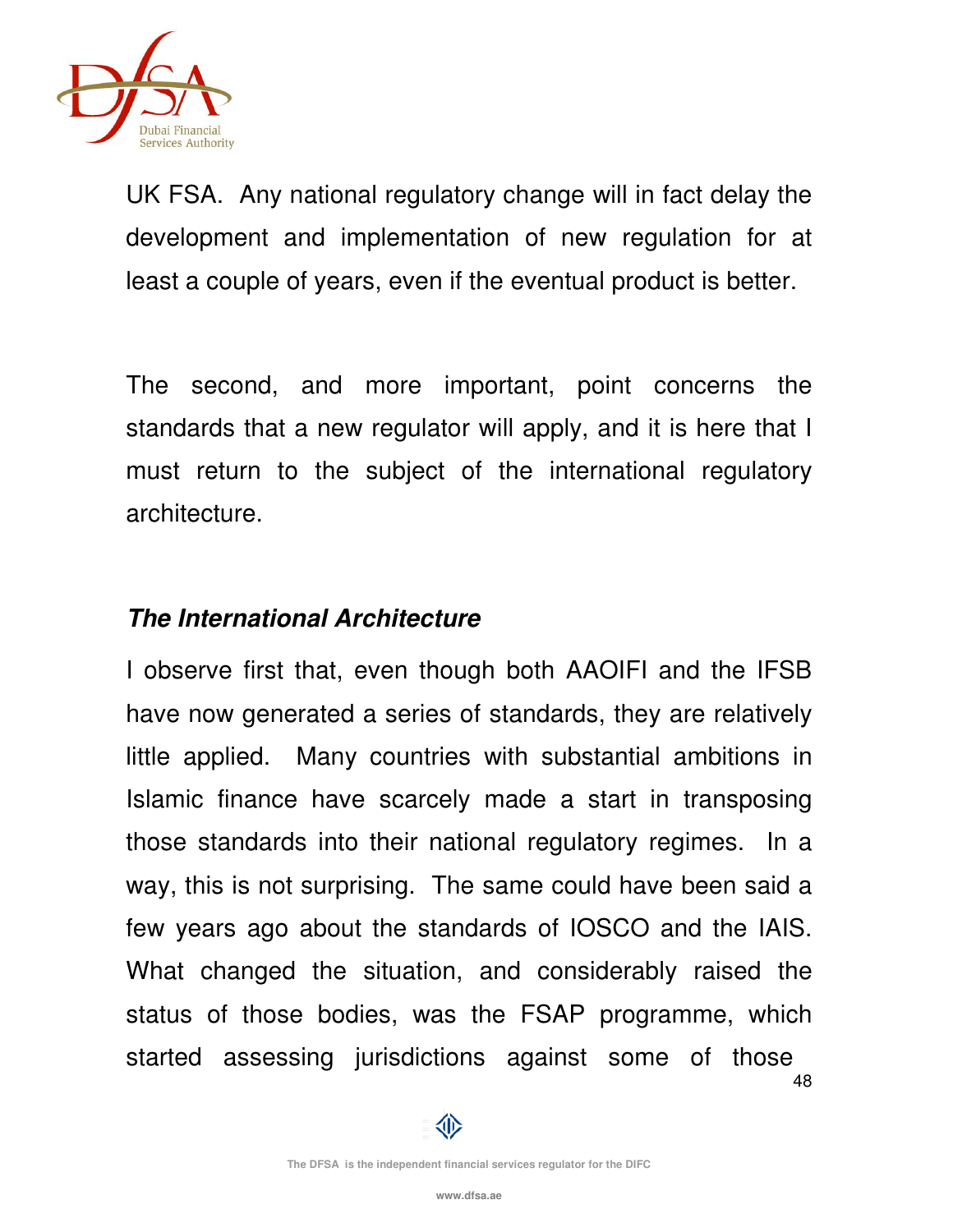![](_page_48_Picture_0.jpeg)

standards. It was a clear case of "What gets measured, gets done."

We are now moving into an era of still stronger external assessment, however the details play out. And what will get measured will be performance against the standards that the Financial Stability Board recognises. If these do not include specific standards for Islamic financial services, the impact will not be simply that in the future, as now, there is no real drive to implement such standards. It will be worse than that, because there will be a positive drive to implement conventional standards, and I predict that in many jurisdictions they will be applied across the board. In that case, the practical effect will be to force Islamic finance more firmly back into conventional moulds. For example, PSIAs are very likely to be treated as deposits, and Takaful firms like normal insurers. Furthermore, if it does become apparent that the moulds do not fit, it may well be the conventional standards-setters who are asked to adapt them. For example, if the drive from the FSB is to adopt IFRS

![](_page_48_Picture_4.jpeg)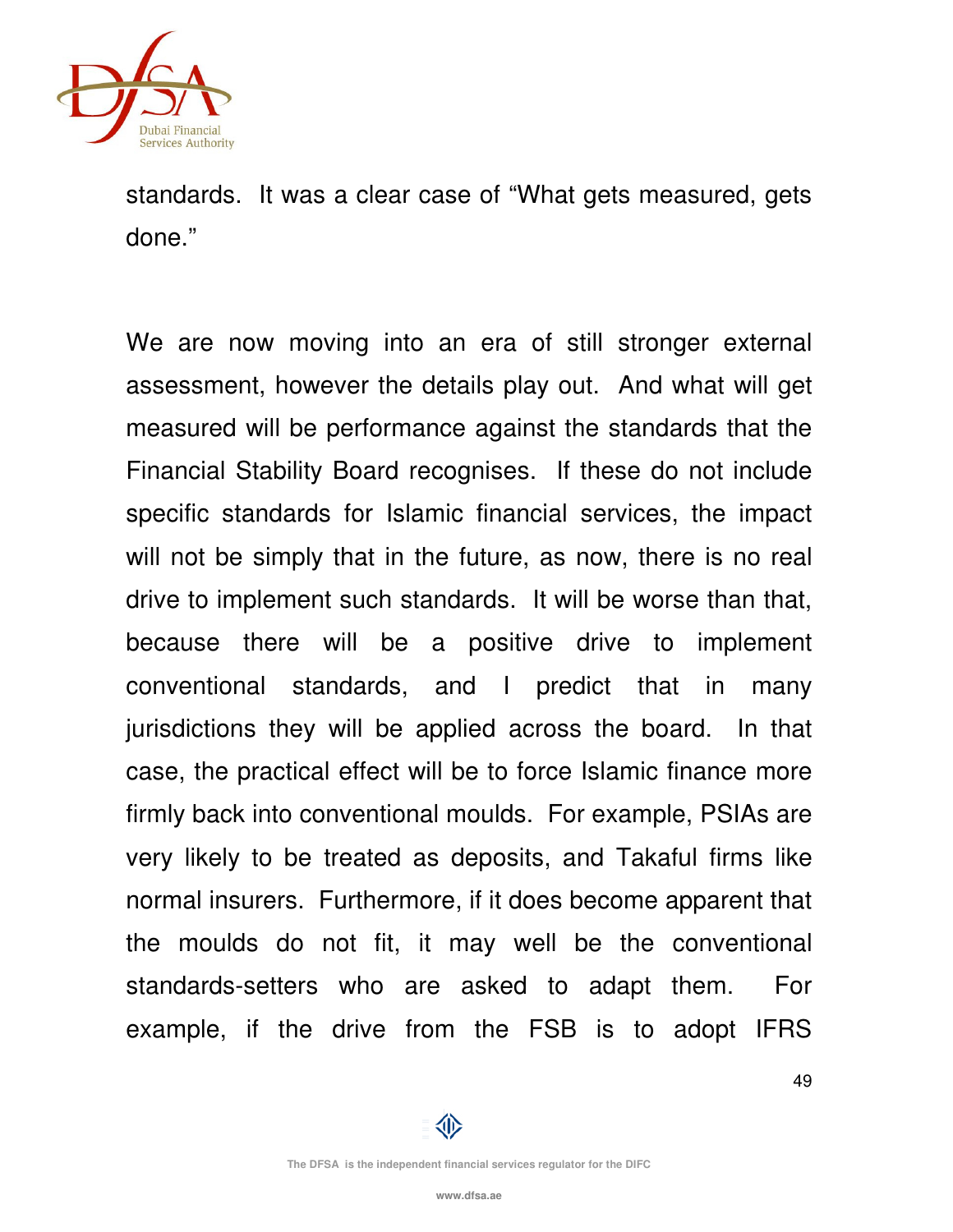![](_page_49_Picture_0.jpeg)

accounting standards, and there are problems dealing with Islamic contracts, to whom will the FSB look to fix those problems?

Similarly, if a new product surveillance regime is established, it will be almost bound to look at Islamic products, simply because this is an area of fertile innovation. What expertise will it bring to bear, and on what standards will it build when recommending a regulatory approach?

There are already some signs of the difficulties of conventional jurisdictions adapting regulations to accommodate to Islamic products and services. These issues are most prominent in Western European where London and Paris are vying to become the regional hub for Islamic finance and other countries, for example Germany, are seeking to serve their domestic Muslim minorities. But all these jurisdictions are having to do it largely within a regulatory framework set at European level. This will inevitably lead to their trying to force Islamic finance into conventional

![](_page_49_Picture_5.jpeg)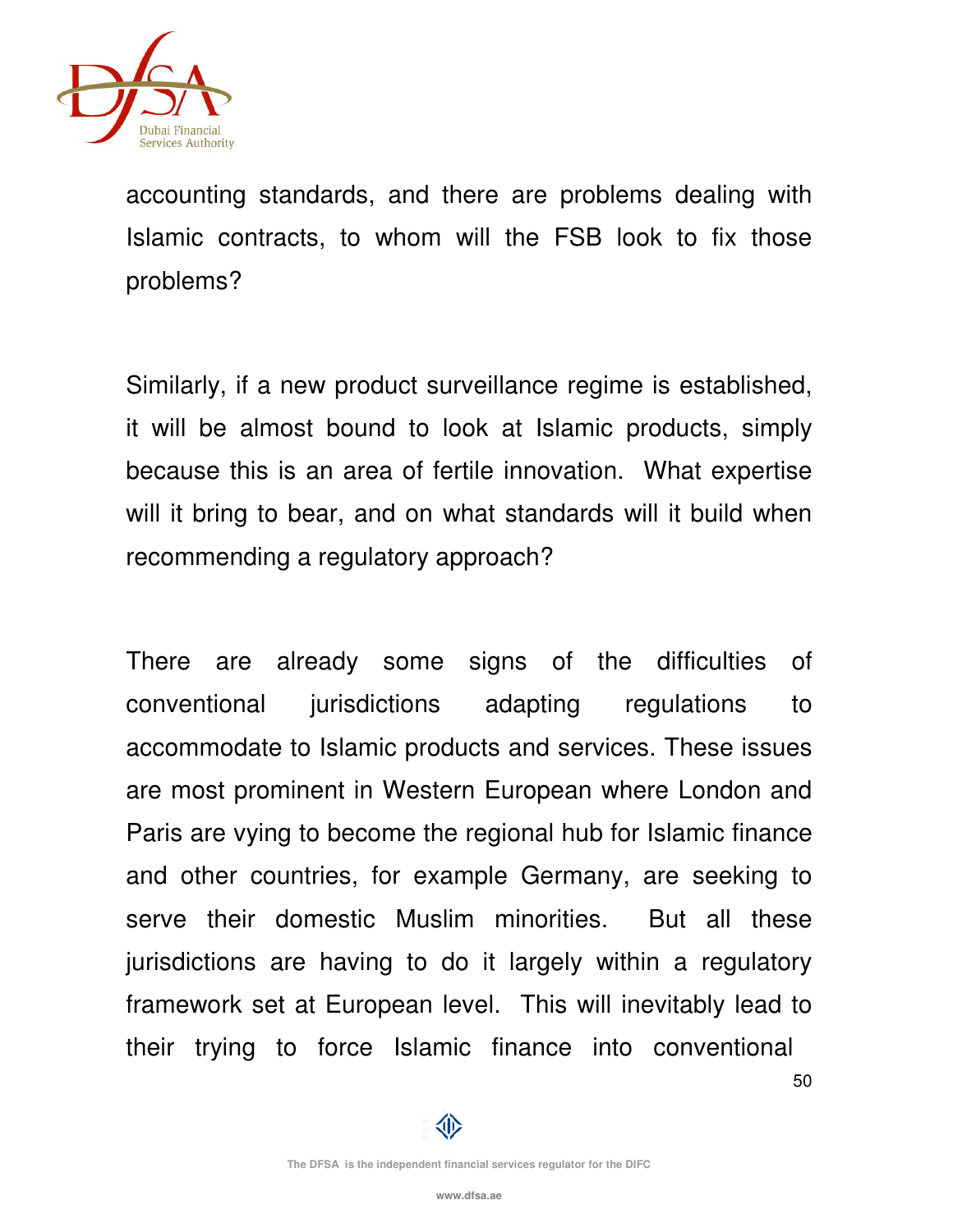![](_page_50_Picture_0.jpeg)

pigeonholes, unless Europe itself recognises the differences. But the European Commission has been astonishingly silent on Islamic finance, and I do wonder whether this reflects a political reticence in the member states. In France, the Constitutional Council recently struck down legislation which would have facilitated the issuance of sukuk. Though the ruling appeared to be based on a procedural issue, it nonetheless highlighted a division in France with some claiming that the legislation 'would have compromised secular  $law.<sup>41</sup>$  In the UK, the recent proposals to accommodate sukuk, sensible though they are in substance, go through extraordinary contortions to avoid using any terminology with the slightest religious connotation. Is either of those countries yet in a position to press Europe to create standards for Islamic finance? I doubt it – which brings us back again to the G20 and the FSB.

Of course we have now seen three Muslim majority countries (Indonesia, Saudi Arabia and Turkey) join the G20 and the

**The DFSA is the independent financial services regulator for the DIFC**

<sup>&</sup>lt;sup>41</sup> France constitutional court strikes down laws legalizing Islamic finance instruments, Jurist, 16  $51$ October 2009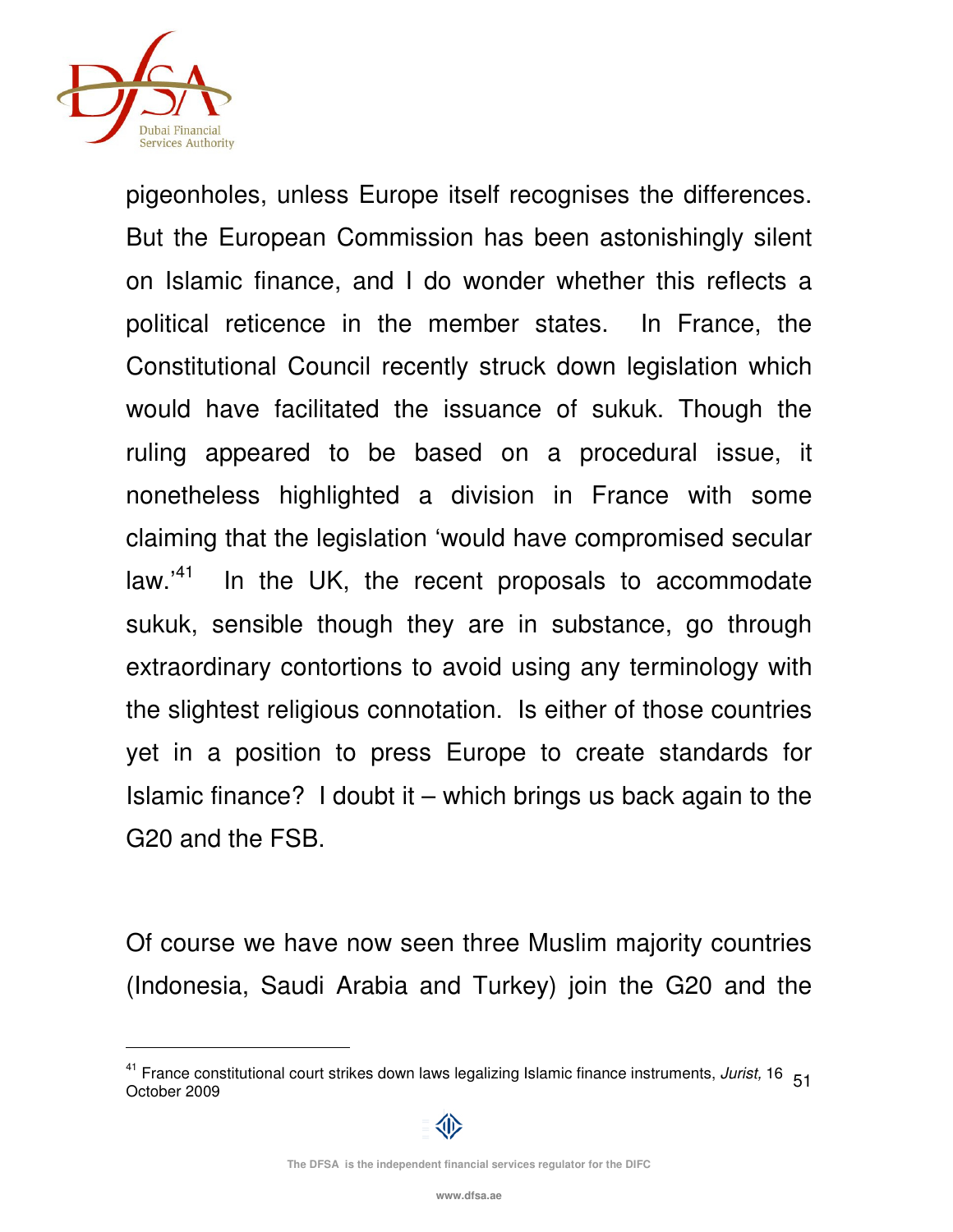![](_page_51_Picture_0.jpeg)

Financial Stability Board. That does offer an opportunity for Islamic finance to be considered seriously. But those countries are new to the top table, they will have a full range of issues to engage with, and they will have plenty to do if they are to make their influence felt. They are also at different points in the development of Islamic finance, and I do not know how far we can hope that they will act together.

I conclude that the bodies with a serious interest in Islamic finance need to find a way, individually or collectively, to engage with the Financial Stability Board, and specifically to be recognised as global standards-setters. That will not be easy. When the FSB itself is grappling with difficult issues, the temptation will be to ignore what can easily be seen as a small niche market. But the time is now. This is a point that I cannot emphasise too strongly. We now have, for the first time, a powerful central driver for both the creation and the implementation of standards. We also have ahead of us a huge amount of development of the standards themselves. If Islamic finance is not part of that process, it will always be

![](_page_51_Picture_4.jpeg)